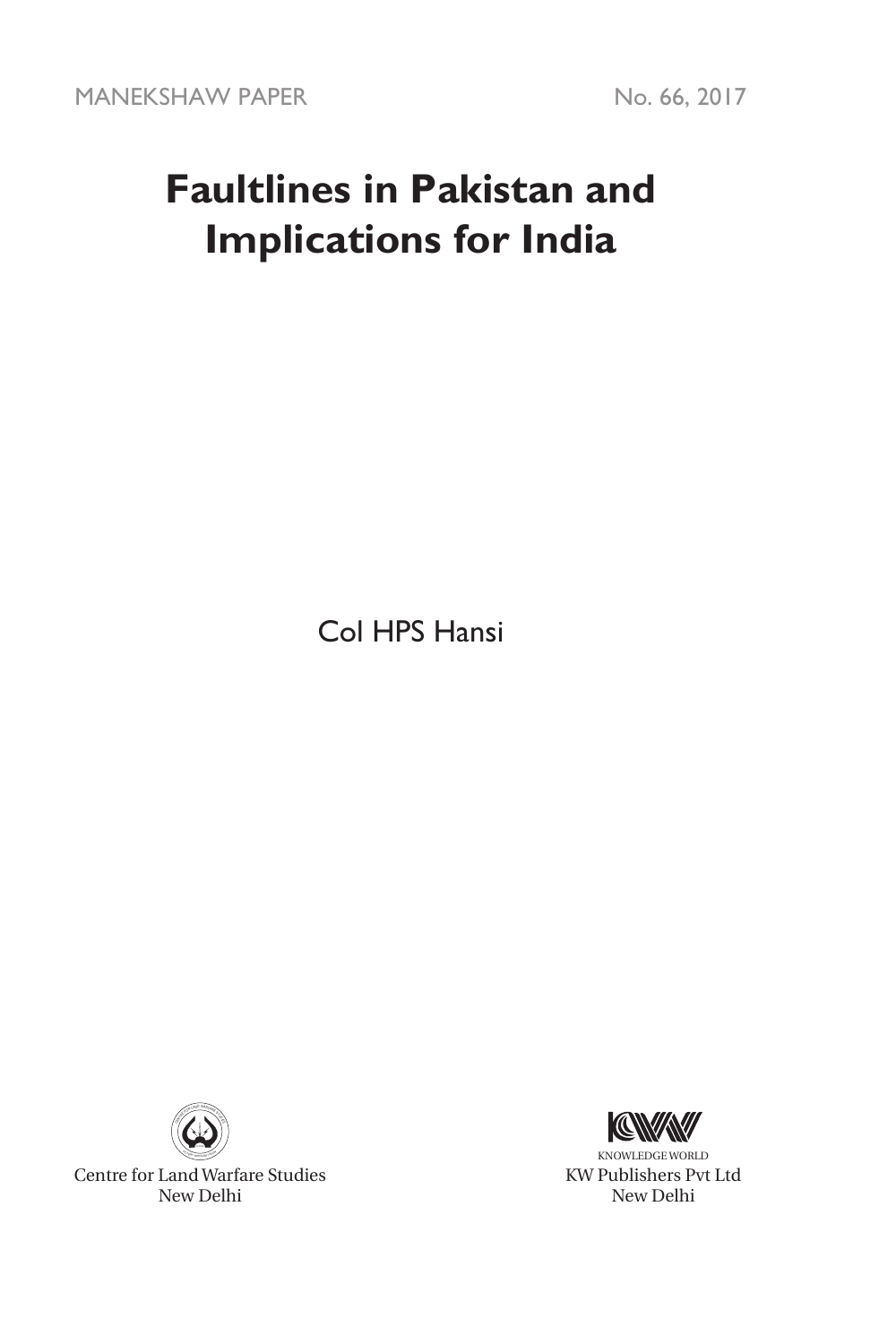#### **Editorial Team** Editor-in-Chief : Col Vikas Bhola

Managing Editor : Ms Neelapu Shanti

ISSN 23939729



**Centre for Land Warfare Studies**  RPSO Complex, Parade Road, Delhi Cantt, New Delhi 110010 Phone: +91.11.25691308 Fax: +91.11.25692347 email: landwarfare@gmail.com website: www.claws.in CLAWS Army No. 33098

The Centre for Land Warfare Studies (CLAWS), New Delhi, is an autonomous think tank dealing with national security and conceptual aspects of land warfare, including conventional and sub-conventional conflicts and terrorism. CLAWS conducts research that is futuristic in outlook and policy-oriented in approach.

© 2017, Centre for Land Warfare Studies (CLAWS), New Delhi

Disclaimer: The contents of this paper are based on the analysis of materials accessed from open sources and are the personal views of the author. The contents, therefore, may not be quoted or cited as representing the views or policy of the Government of India, or Integrated Headquarters of MoD (Army), or the Centre for Land Warfare Studies.



www.kwpub.com

Published in India by

Kalpana Shukla KW Publishers Pvt Ltd 4676/21, First Floor, Ansari Road, Daryaganj, New Delhi 110002 Phone: +91 11 23263498 / 43528107 email: kw@kwpub.com · www.kwpub.com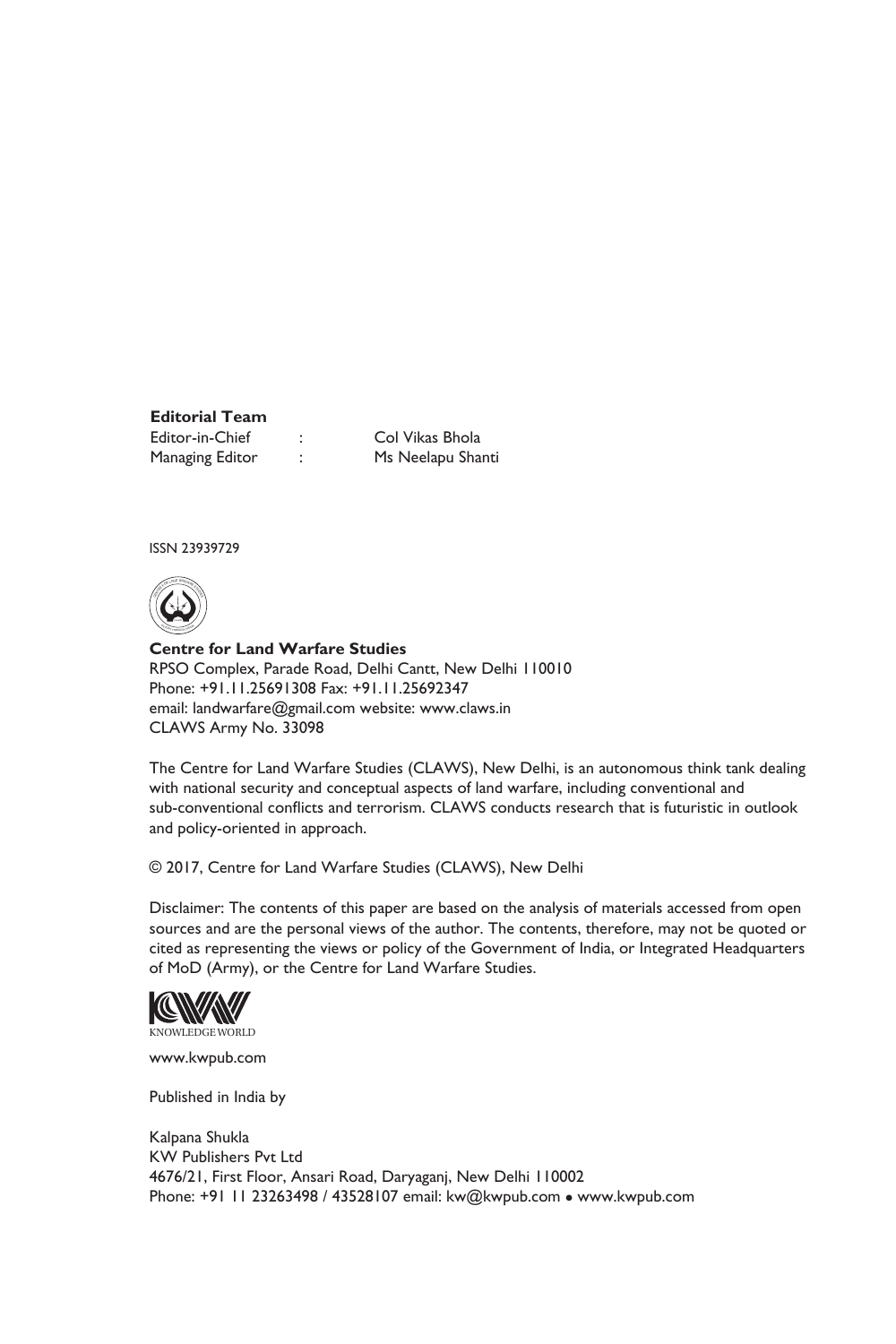# **Contents**

| Faultlines in Pakistan and Implications for India |                                                           |                 |
|---------------------------------------------------|-----------------------------------------------------------|-----------------|
|                                                   | General                                                   | L               |
| I.                                                | Ethno-Nationalism                                         | 3               |
|                                                   | East Pakistan                                             | 4               |
|                                                   | <b>Baluchistan</b>                                        | 5               |
|                                                   | Punjab                                                    | 6               |
|                                                   | Sindh Province                                            | 8               |
|                                                   | Mohajirs                                                  | 9               |
|                                                   | North-West Frontier Province/Khyber Pakhtunkhwa (NWFP/KP) | 9               |
|                                                   | Federally Administered Tribal Areas (FATA)                | 10              |
|                                                   | Pakistan Occupied Kashmir (POK)                           | П               |
|                                                   | <b>Political Turmoil</b>                                  | 12              |
|                                                   | Demographic Inversion                                     | 12              |
|                                                   | Economic Exploitation                                     | $\overline{13}$ |
|                                                   | Human Rights Violations                                   | 13              |
|                                                   | Conclusion                                                | $\overline{13}$ |
| 2.                                                | Islamisation/Talibanisation of Pakistan                   | 15              |
|                                                   | Conclusion                                                | 21              |
| 3.                                                | The Pakistani Security Forces                             | 23              |
|                                                   | Intervention in State Governance                          | 26              |
|                                                   | Inter-Services Intelligence (ISI)                         | 26              |
|                                                   | Nuclearisation of Pakistan                                | 28              |
|                                                   | Pakistan's Presumptions                                   | 29              |
| 4.                                                | Sectarianism in Pakistan                                  | 3 I             |
| 5.                                                | Fragile Political Scenario                                | 35              |
|                                                   | Conclusion                                                | 40              |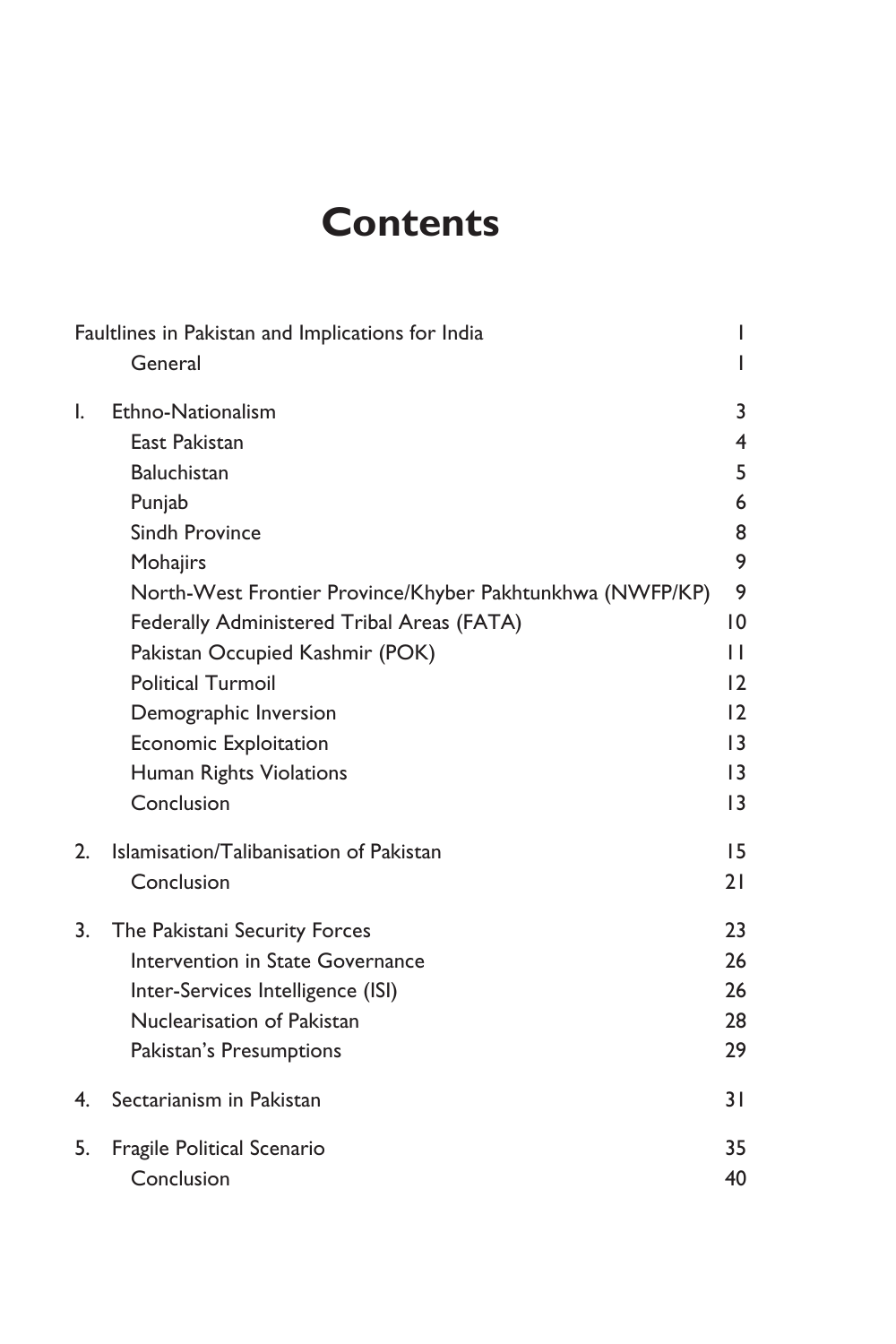| 6.    | <b>Economic Crisis</b>                        | 41 |
|-------|-----------------------------------------------|----|
| 7.    | Sub-Standard Education System                 | 47 |
| 8.    | Implications for India and Response Options   | 52 |
|       | <b>Response Options</b>                       | 55 |
|       | Response Options to Pakistan's Nuclear Threat | 56 |
|       | Non-Contact Warfare (NCW) Option              | 58 |
|       | <b>Non-Military Options</b>                   | 61 |
|       | Conclusion                                    | 65 |
|       | Conclusion                                    |    |
| Notes |                                               | 70 |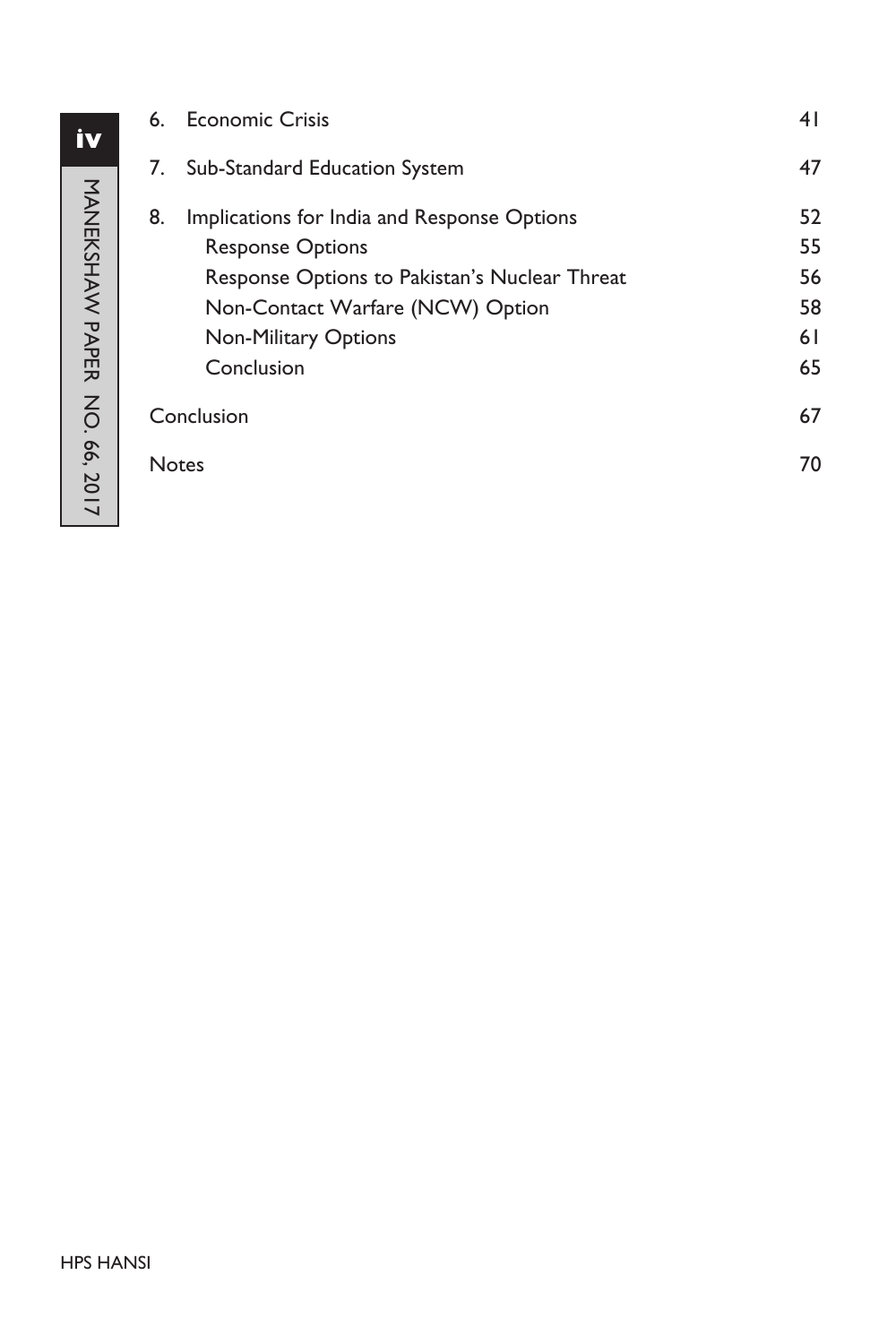# **Faultlines in Pakistan and Implications for India**

#### **General**

Until the arrival of Muslim traders, missionaries, and armies in the late 7th and early 8th centuries, the population of South Asia was primarily Hindu and Buddhist. However, by 1100 A.D., a number of Indo-Muslim states had been established and by the 16th century, the Mughals dominated the entire northern India. The British formally disbanded the Mughal Empire in 1858, when about more than a quarter of India's population was Muslim. The Muslims were largely concentrated in East Bengal, North-West Frontier, Punjab, Sindh and Baluchistan, with large Muslim minorities in present-day Uttar Pradesh and Madhya Pradesh.

There was no major suggestion / impetus for a separate Muslim state until 1930, when the Punjabi poet-politician Mohammed Iqbal raised concerns regarding "protection of Muslim identity, interest and under-representation in a Hindu majority India". Over time, as the prospects of British withdrawal from India increased, the Muslim League, led by Mohammed Ali Jinnah, declared its support for the idea of Pakistan in its Lahore session in 1940. He propagated the concept of the t**wo-nation theory**, demanding an independent state for the Muslims, where they could fashion their lives according to the dictates of the Holy Quran and Sunnah.

Following negotiations among the British, Indian National Congress and Muslim League, British India was partitioned into two independent states: a Muslim majority 'Pakistan' and India, on August 14 / 15, 1947, respectively. Pakistan came into existence as an economically fragile state with deep structural faultlines. Its major political party, the Muslim League, had shallow roots in the newly created Pakistan and the early demise of Jinnah and Prime Minister Liaquat Ali created political turmoil, leading to the powerful radical groups, especially in the Western wing, propounding an alternative Islamic vision for the state.

Pakistan was an amalgamation of unorganised provinces with 1,600 km of separation between its Eastern and Western wings, making its political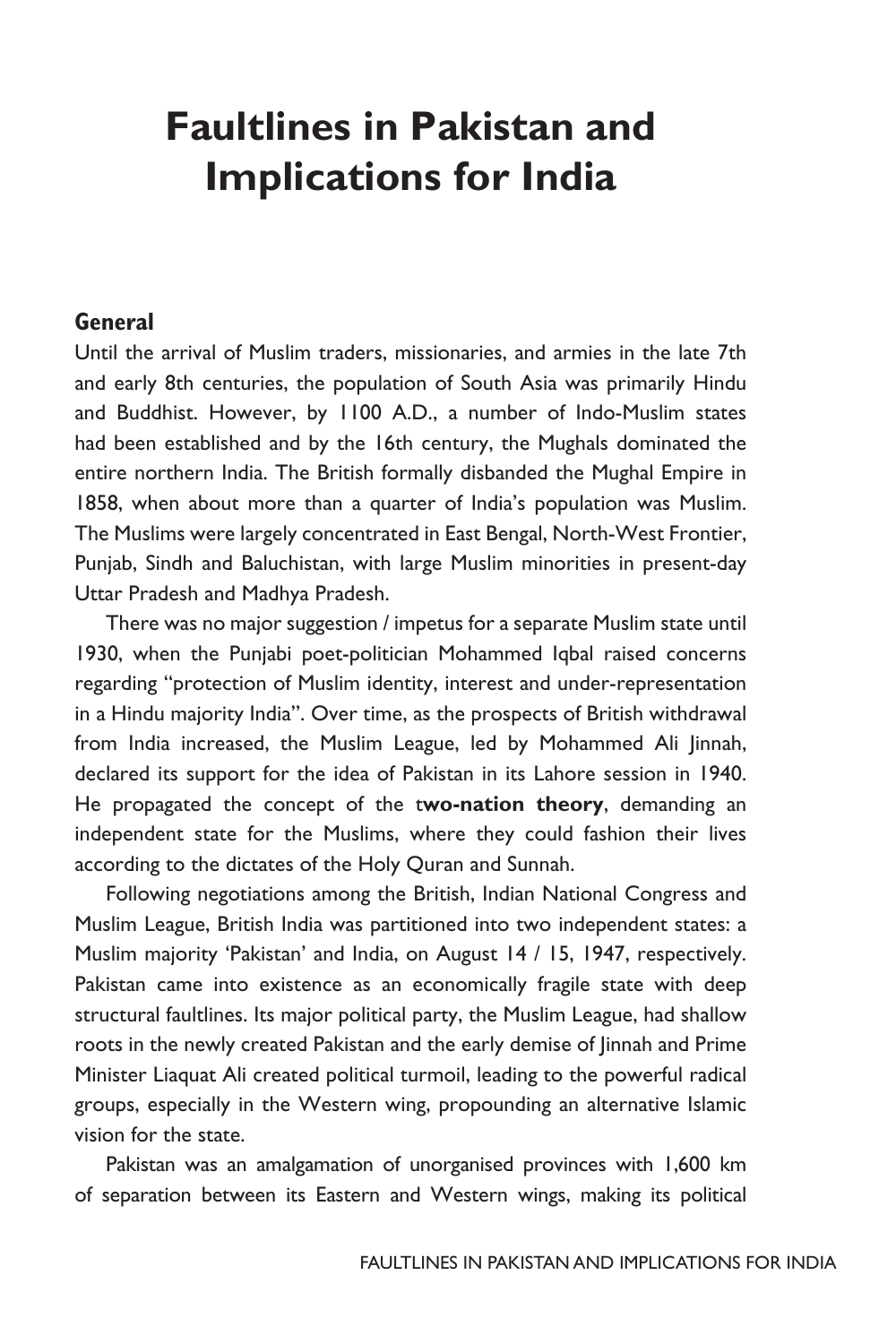management a nightmare. The Eastern wing comprised the single province of East Pakistan (divided Bengal), while the politically dominant Western wing consisted of the North-West Frontier Province (NWFP), Punjab (divided Punjab), Sindh, Baluchistan, and Karachi as the federal capital territory. Pakistan could not reconcile with the independent disposition of the state of Jammu and Kashmir (J&K) and forcibly tried to annex it in October 1948. The Maharaja of J&K having failed to contest the assaulting Pakistani marauders, signed the Instrument of Accession with India to save his subjects from the savagery of mass rapes and murders, post which the Indian Army was inducted into J&K. A ceasefire brokered by the United Nations (UN) in January 1949 left about three-fourth of the state with India, and the balance was illegally occupied by Pakistan. Since then, Kashmir has figured in most India-Pakistan crises, including the 1965 War and the misadventure in Kargil in 1999. Occupation of J&K has been the central goal of all of Pakistan's foreign and security policies for more than six decades. Pakistan has tried all means—diplomatic, military and subconventional—to change the status quo, but to no avail.

Ever since the partition, Pakistan has remained turbulent and chaotic, afflicted by a number of faultlines. The fierce regional affiliations and demands for greater autonomy, lack of identity, ever increasing incidents of terrorist attacks, and sectarian and ethnic violence pose major threats to Pakistan's sovereignty and internal security situation. The state of Pakistan's economy continues to be fragile and is largely sustained by huge amounts of foreign aid and expatriate remittances. While the armed forces stand as a bulwark against the emerging centrifugal forces, growing religious and ethnic fissures within the forces do not bode well for the country.

This paper covers various aspects of faultlines in Pakistan, the implications for India, and the likely response options, as per the following sequence of chapters:

- y Chapter I Ethno-Nationalism.
- y Chapter II Islamisation / Talibanisation of Pakistan.
- y Chapter III -The Pakistani Security Forces.
- Chapter IV Sectarianism in Pakistan.
- Chapter V Fragile Political Scenario.
- Chapter VI Economic Crisis.
- Chapter VII –Sub-Standard Education System.
- Chapter VIII –Implications for India and Response Options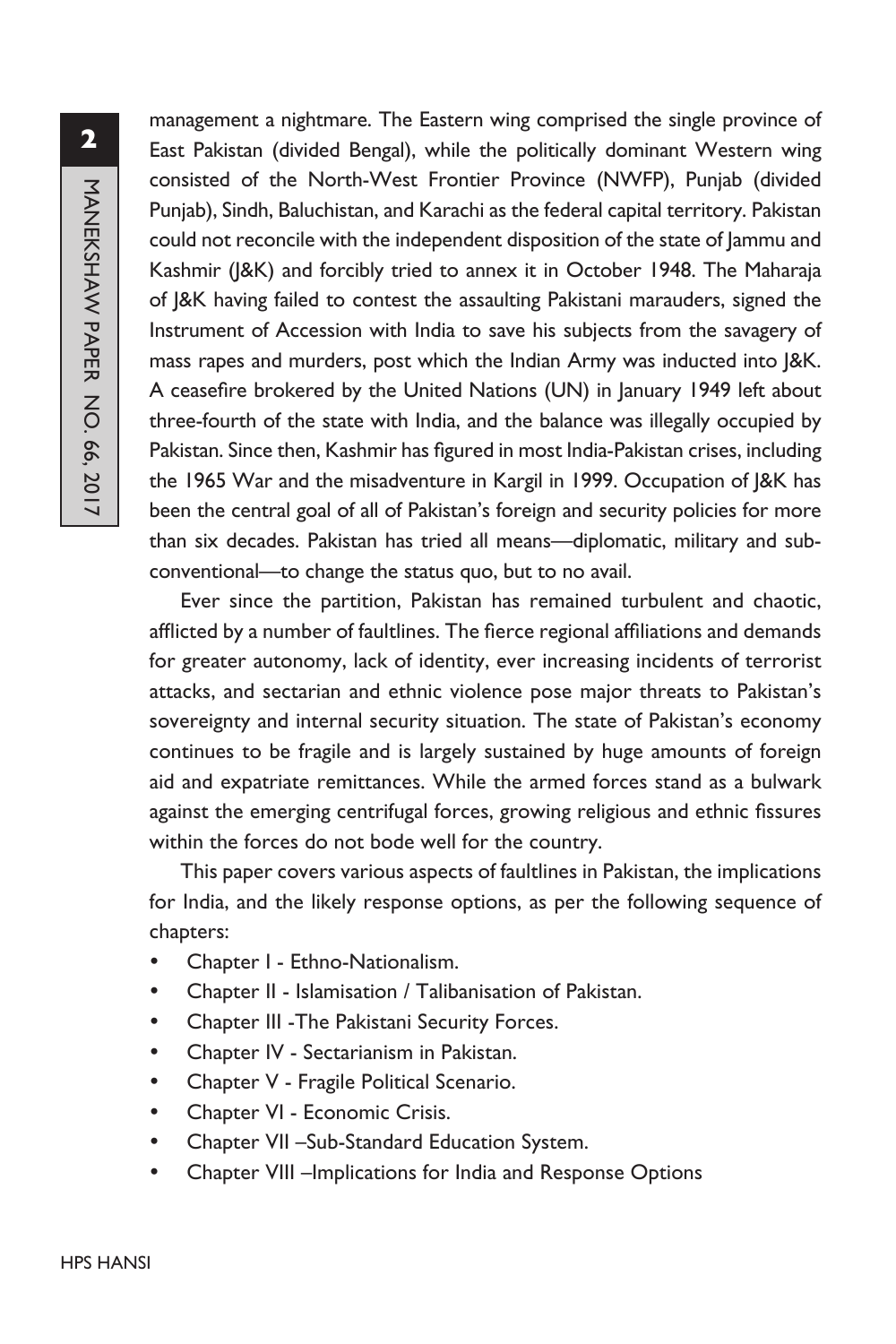## **Chapter 1 Ethno-Nationalism**

 *We are starting in the days where there is no discrimination, no distinction between one community and another, no discrimination between one caste or creed and another. We are starting with this fundamental principle that we are all citizens and equal citizens of one State.*

> *— Extract,* Mohammad Ali Jinnah's speech of August 11, 1947

- Since partition, all the provinces of Pakistan continue to be in a persistent state of turmoil.
- East Bengal: Civil war leads to the creation of Bangladesh.
- Baluchistan: Use of brute military force to subjugate the Baluch demand for greater autonomy / independence, leading to unrest and insurgency in the province.
- Punjab: Bloody and violent partition. Support base of Islamic fundamentalism. Demand for separate province for Saraiki-speaking population.
- NWFP: Disputed Durand Line and frontline state serving as a base for terrorists.
- FATA: Region restive since British rule, and turmoil continues till date. Safe haven for terrorist organisations.

Since partition, every province of Pakistan has been in a constant state of turmoil. There are grievances of political and economic mismanagement, sectarian violence, increasing fundamentalism and regional aspirations for greater autonomy. The major ethno-linguistic groups i.e. the Bengalis in East Pakistan, Punjabis, Sindhis, Baluchis, Pashtuns and the Urdu-speaking migrants, the Mohajirs, in West Pakistan, over a period of time, have sought an independent identity and demanded the formation of an ethnically or linguistically homogeneous province. The country's second partition in 1971, leading to the creation of Bangladesh, was primarily along ethno-linguistic lines as the Bengalis were dissatisfied by the hegemony of West Pakistan, specially the Punjabis.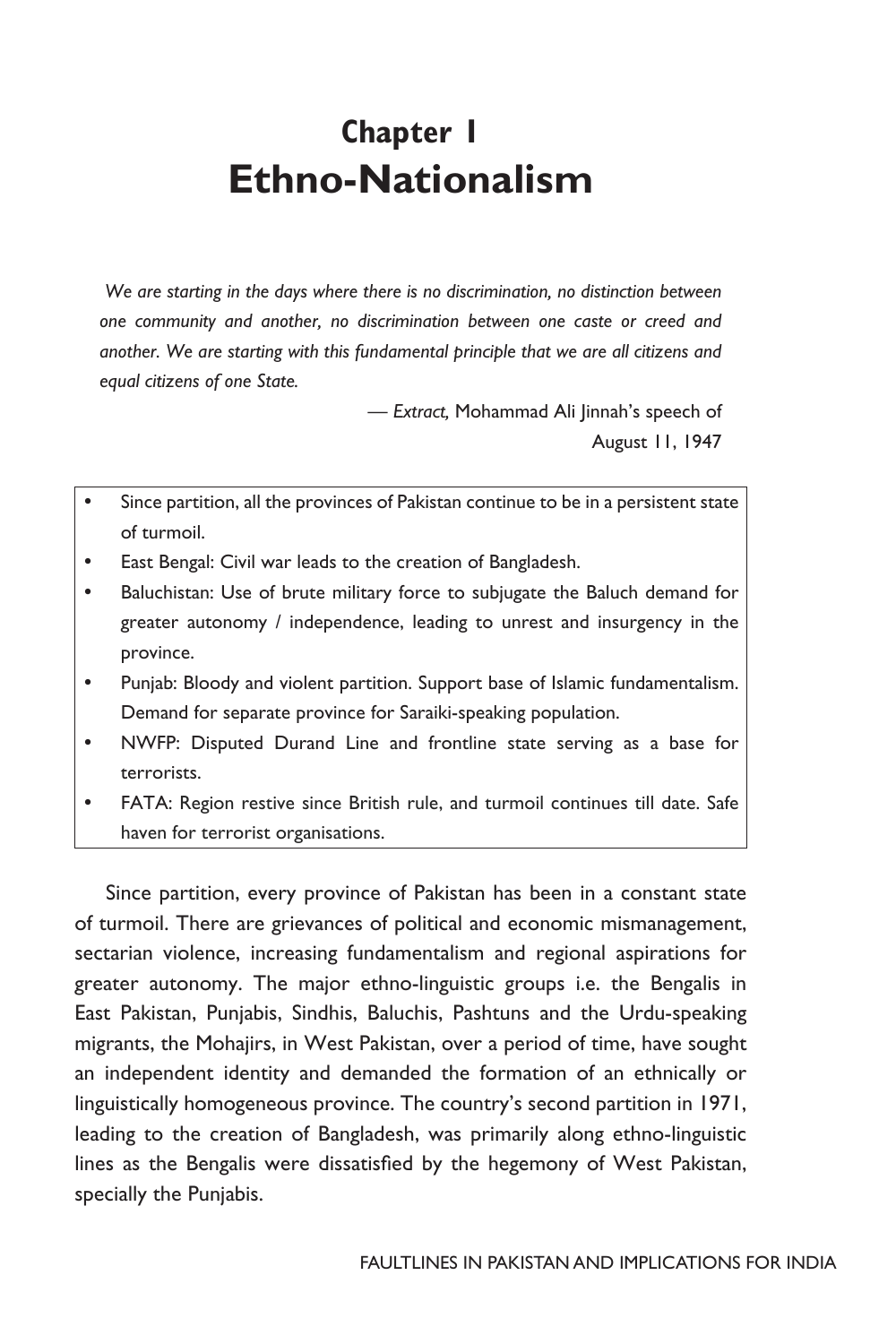Pakistan's delicate ethnic balance and the endless negotiations it entails, also contribute to the sluggish pace of the country's development. The more than five-decades-long delayed construction of the hydroelectric dam at Kalabagh on the Indus was stymied by NWFP and Sindh, that feared that they would lose water to the Punjabi industry. More than ten years after immense coal reserves were discovered in the Thar desert, their mining is still in limbo because of disagreement between the government of Sindh province and the federal government. The federal government is unwilling to impose its will, for fear of political retribution and creation of a new surge in Sindhi nationalism. Pakistan abounds in such cases of ethnic and provincial mistrust, adversely impacting its development and economic growth.

#### **East Pakistan**

After it was evident that the partition of India was a certainty, the Bengal Provincial Muslim League leaders<sup>1</sup> proposed an independent status for the unpartitioned Bengal. However, the proposal was rejected and a massive population migration occurred between East Pakistan and West Bengal. The Hindus who migrated to India from East Bengal were those who were economically better placed, while the poor Hindus, belonging to the lower castes, found it difficult to migrate, and stayed back. Unlike Punjab, where due to large scale violence, the population transfer happened almost immediately, in Bengal, since the violence was limited only to Kolkata and Noakhali, the migration happened gradually, over three decades. The situation in East Pakistan worsened in the months preceding and during the Bangladesh Liberation War of 1971. The Pakistan Army systematically targeted ethnic Bengalis, regardless of religious background, to quash the civil unrest against West Pakistan's political, economy and social hegemony.

The traumatic events of the 1971 civil war and subsequent secession of East Pakistan (creation of independent Bangladesh) had psychologically unsettling effects on Pakistan. The loss of East Pakistan not only meant a loss of people but also changed the nature of the state. East Bengal, though Pakistan's poorest region, was home to a more moderate Islam, had contributed an important and diverse Bengali element to Pakistani society and culture, and maintained a political balance. With the loss of East Pakistan, Punjab became more dominant and hegemonic, being both more populous and economically prosperous than Sindh, Baluchistan, or the frontier provinces, leading to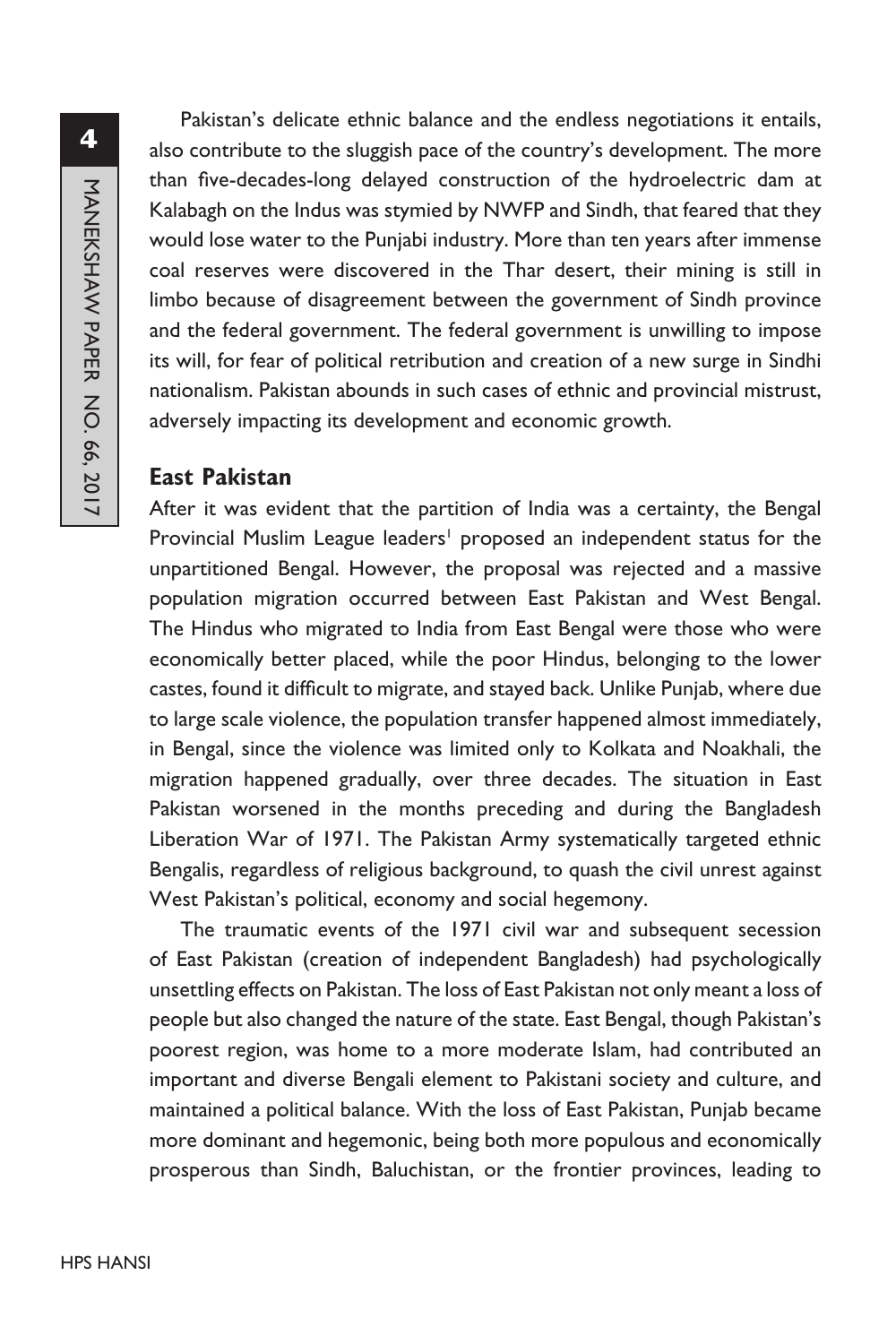resentment. The brutal civil war had demonstrated that ethno-nationalism could override religious solidarity. This seriously undermined the two-nation theory which was the foundation on which the state of Pakistan was created. The attempt to construct Pakistani nationhood based on religious identity had failed.

#### **Baluchistan**

It is the largest province of Pakistan (42 per cent of the landmass) with the least population density (5 per cent of the total population). Though it has vast natural resources, Baluchistan is one of poorest and most backward regions of Pakistan. Shortly after independence, Baluchistan became restive as separatist insurgents rejected the Khan of Kalat's $2$  decision to accede to Pakistan. The nationalist movement by the separatists, seeking independence, led to violence, unrest and political disorder in the region. Since partition, a number of major wars have been fought between Baluch separatists and the Pakistani state forces. The first war was fought immediately after partition in 1948, and the second war, a decade later, in 1958. Each war lasted a few months, ending with mass human rights violations, illegal detentions, destruction of property and mass exodus of the local population to safer havens due to the unabashed use of military power and the high-handed approach of the civil establishment. Baluchistan's third war began in 1962 and terminated after six years in 1968. It ended with the Baluchis again suffering heavy losses. From 1973-75, a far bloodier war was fought when Bhutto ordered full-scale mobilisation of the armed forces to suppress the Baluch separatist movement and control the deteriorating situation. The Army deployed about 80,000 troops, reinforced by helicopter gunships, armoured vehicles and mortars, while the Baluchis had some 1,000 guerrillas, armed with ancient rifles. The separatists suffered heavy losses with more than 3,300 casualties and some 7,000 families displaced, seeking refuge in Afghanistan. There was a temporary ebb in the level of insurgency for two decades, however, in the 2000s, the insurgency resurged and a large number of attacks on Pakistani troops, police, and civilians were carried out by the separatists. On August 12, 2009, the Khan of Kalat declared himself the ruler of Baluchistan and formally announced a Council for Independent Baluchistan. The council claimed the allegiance of all the separatist leaders.

Besides the separatist movement, Baluchistan has also been menaced with the overspill of the Afghan Taliban since 2001. Pathans form as much as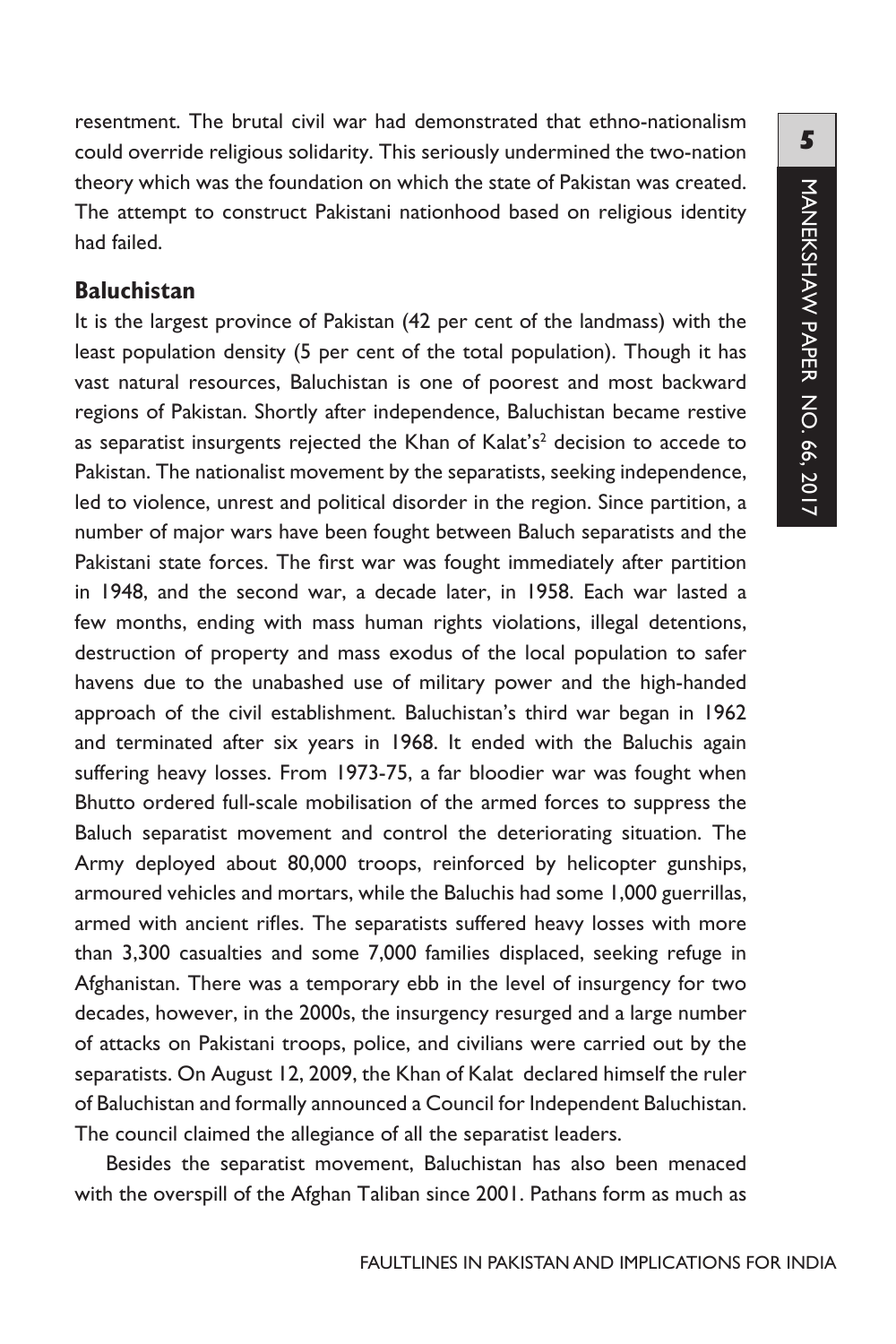40 per cent of Baluchistan's population, with a majority residing in the Quetta region. The strong Pathan concentration in the province is a cause of concern for the Pakistani establishment as they fear that the spread of Pashtuns from Khyber Pakhtunkhwa to Baluchistan would lead to a heightened level of unrest and violence, and the demand for greater autonomy / independence.

Baluchistan continues to be a battleground<sup>3</sup> with the freedom-seeking Baluchis on one side, and the brutal state forces and unjust polity on the other. The discovery of more than 800 graves of abducted Baluchis in Tutak and 18,000 persons missing without trace are a testimony of the high-handed approach of the security forces and the atrocities meted out by the state to the Baluchis

To prevent dissension, and suppress the aspirations of the Baluchis, Pakistan as a state policy has repeatedly used brutal military power and kept the province educationally, economically and socially backward. In spite of Baluchistan having the largest reserves of Pakistan's mineral and energy resources, its control over benefits accruing from its vast assets is marginal. The development of Gwadar port and settling of a large number of non-Baluchis in the region have deprived the ethnic Baluch population of the economic opportunities arising in the region. The Baluchis see these as mechanisations of the federal government to swamp the province with a non-ethnic population, specially the Punjabis. Baluch nationalists have persistently protested against the marginalisation of the local population and demanded allocation of their entitled share of revenue and economic opportunities arising in the province. However, the government has paid little heed to the concerns of the Baluchis, leading to disgruntlement and unrest. The blowback of the political and military injustice meted out to the Baluchis has caused the insurgency, previously limited to Marri and Mengal, today spreading to every nook and corner of Baluchistan, including sections of the educated youth.

#### **Punjab**

Punjab is Pakistan's second largest and most densely populated province. The partition resulted in the larger western portion of Punjab becoming part of Pakistan. The partition of Punjab was a bloody and violent affair often described as one of the ten great tragedies of the 20th century. The state was in total turmoil, with no functional governance and administrative bodies, leading to mass carnage, robbery and plunder. The violence and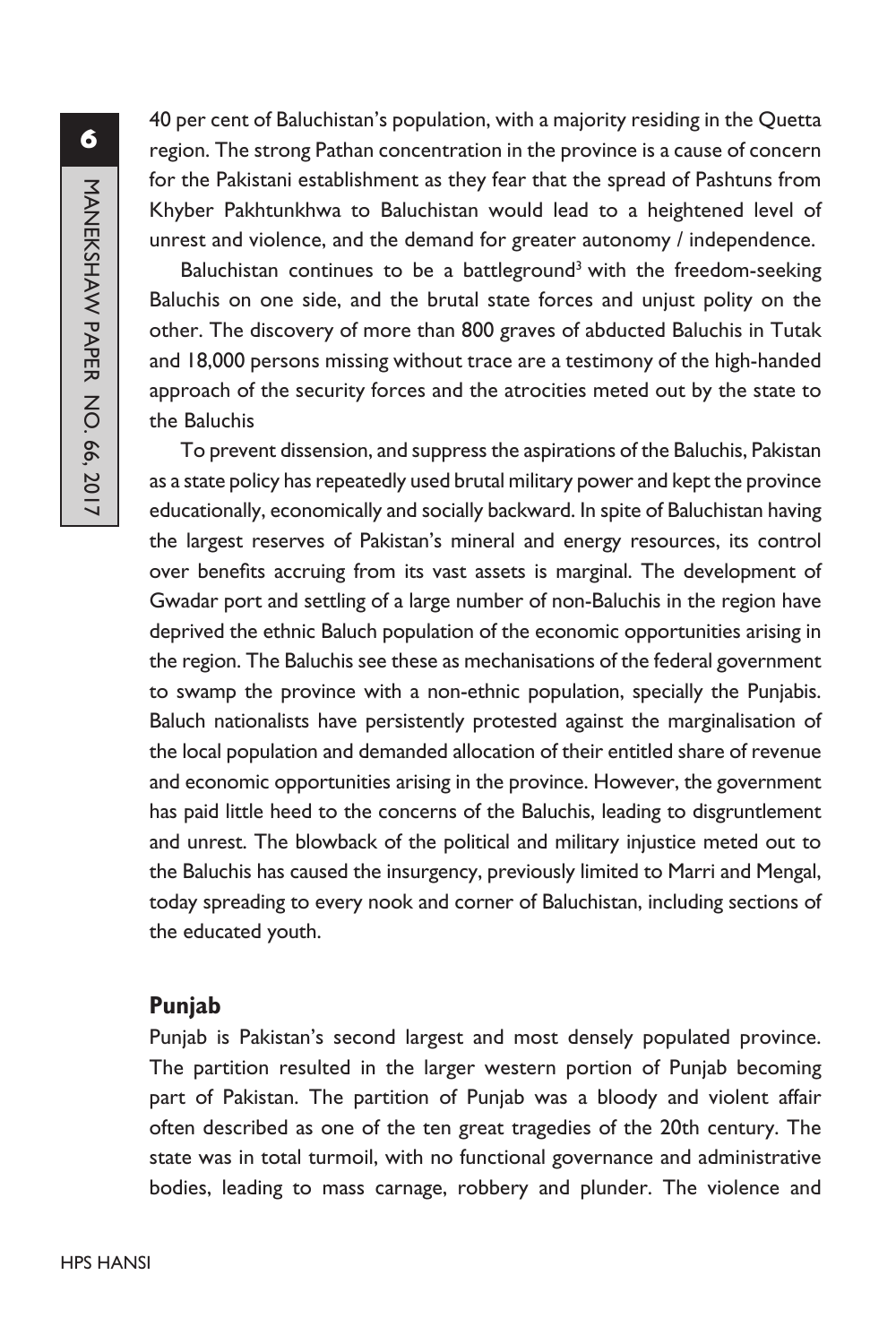ethnic cleansing that took place in Punjab dwarfed the violence that took place in other parts of India as between August 15 and December 31, 1947, between 500,000 to 800,000 people were killed. Some 73 per cent of the people who came to Pakistan as migrants were Punjabis and the majority settled in Punjab. The mass inter-migration of the population destroyed the very fabric of Punjabi culture and traditions. The scars of partition led to Punjab becoming the biggest proponent of Islamic fundamentalism, providing recruits for, and refuge to, various terrorist organisations, especially those operating against India.

Punjab, with almost 56 percent of the country's population, dominates Pakistan. It provides most of the manpower for the Army, and without Punjabi support, no military government in Pakistan would be possible. Many Punjabis believe that they are the state and determine the direction of Pakistan, and are convinced that if anything worthwhile has to happen in Pakistan, Punjab will have to take the lead. However, the Punjabis also fear that their dominance may cause the breaking up of Pakistan, a country on which they themselves depend, implying that their ascendancy has to be veiled and qualified by compromises with the other provinces. There is a view among the Punjabis that they are, in fact, "leaning over backwards" to accommodate the other provinces.

Punjab is not nearly as strong or united as it may seem, as it is threatened by the separatist movement of the Siraiki-speaking people located in southwest Punjab and northern Sindh. Siraiki is a distinct language spoken by approximately 10 percent of Pakistan's total population, in both Punjab and Sindh. The Seraiki-speaking people seek an independent, linguistically homogeneous province. The movement has continued for many years, but has been forcibly suppressed by Punjab's establishment. Besides the Saraiki issue, within Punjab also, there are deep fissures between southern Punjabi 'feudals' and northern Punjabi 'industrialists' who feel superior to the others. The Muslim religious leaders in Punjab are also fractured along theological, political, personal and religious lines.

Punjab, for long, has been home to Islamic revivalism. Radicalisation, sectarian and ethnic violence have made serious inroads in the province. The mushrooming *madrassas* in Punjab have long been a key recruiting ground for militant groups. The headquarters of the Tablighi Jamaat in Raiwind, Lashkare-Tayyeba (LeT) in Muridke, besides a number of other minor radical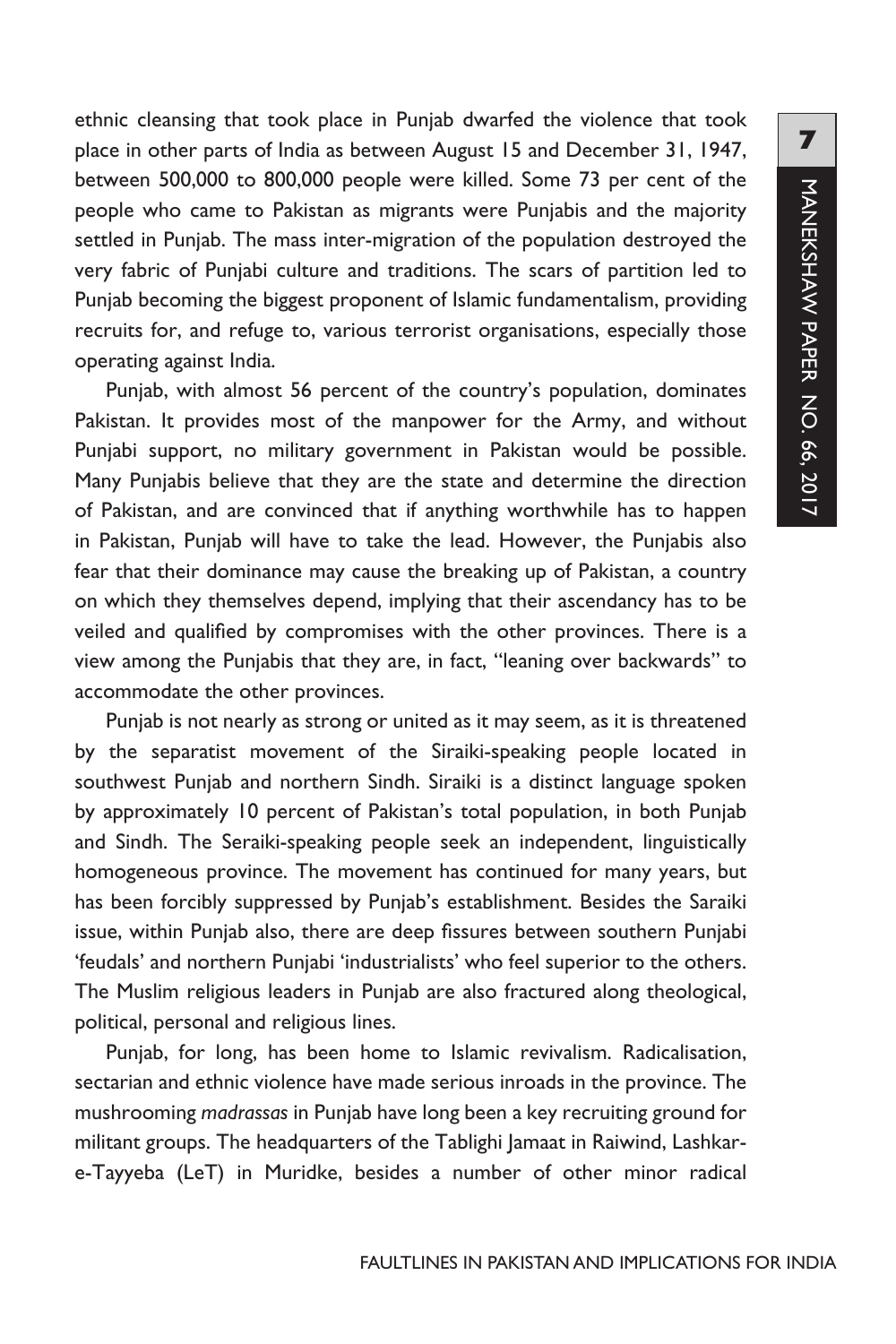groups, have given Punjab the notorious distinction of playing a lead role in supporting and propagating radical Islam and terrorism, especially against India. The wave of terrorism in Punjab gained momentum and hit Pakistan itself when its forces stormed the Red Mosque in 2007 and the US launched drone attacks in the Federally Administered Tribal Areas (FATA) and the area bordering Afghanistan.

Due to the ever growing popularity of terrorist organisations, the Pakistani state is wary of targeting them, lest the masses join the Pakistani Taliban and attack the state establishments. Thus, there exists a permanent state of tension in Punjab which is capable of spiralling out of control on the minimum pretext. If Pakistan was to break up due to Islamist extremism, then it is in Punjab that this would happen, as it is the backbone of Pakistan's being and existence.

#### **Sindh Province**

In comparison to Punjab, there were practically no riots or violence in the Sindh province during the partition even though almost its entire Hindu population of about 800,000 migrated to India, less the poor Scheduled Caste Hindus<sup>4</sup> The exodus of the Hindu middle class crippled the Sindhi society and its overall economy hit rock bottom. However, gradually the vacuum created by the migration of the Hindus was filled by the influx of large numbers of Muslim refugees (Mohajirs) coming from various parts of India. Within less than five years after partition, the Sindhi speaking population declined from 87 per cent to 67 per cent in Sindh, and in Karachi, the migrant population of Mohajirs became a majority, and the Sindhis a minority. Post the tumultuous partition, though Sindh achieved religious unanimity, it lost its cultural harmony and composition. It now comprises a sandwiched society, with Sindhis in the lower and upper classes and the Urdu-speaking Mohajirs as the middle class—the latter were not only alien to Sindhi culture and language but insisted on a distinct identity and independent political status. Karachi, the capital city, over a period, became the epicentre of disunity and continues to be engulfed in major ethnic and sectarian battles among the migrant Mohajirs, Pakhtuns, Punjabis, Baluchis and the indigenous Sindhis as also,the Shia-Sunni conflict. The various ethnicities largely loathe each other, but maintain a low level of violence as they do not want to destroy their livelihoods for the sake of ethnic and sectarian dreams.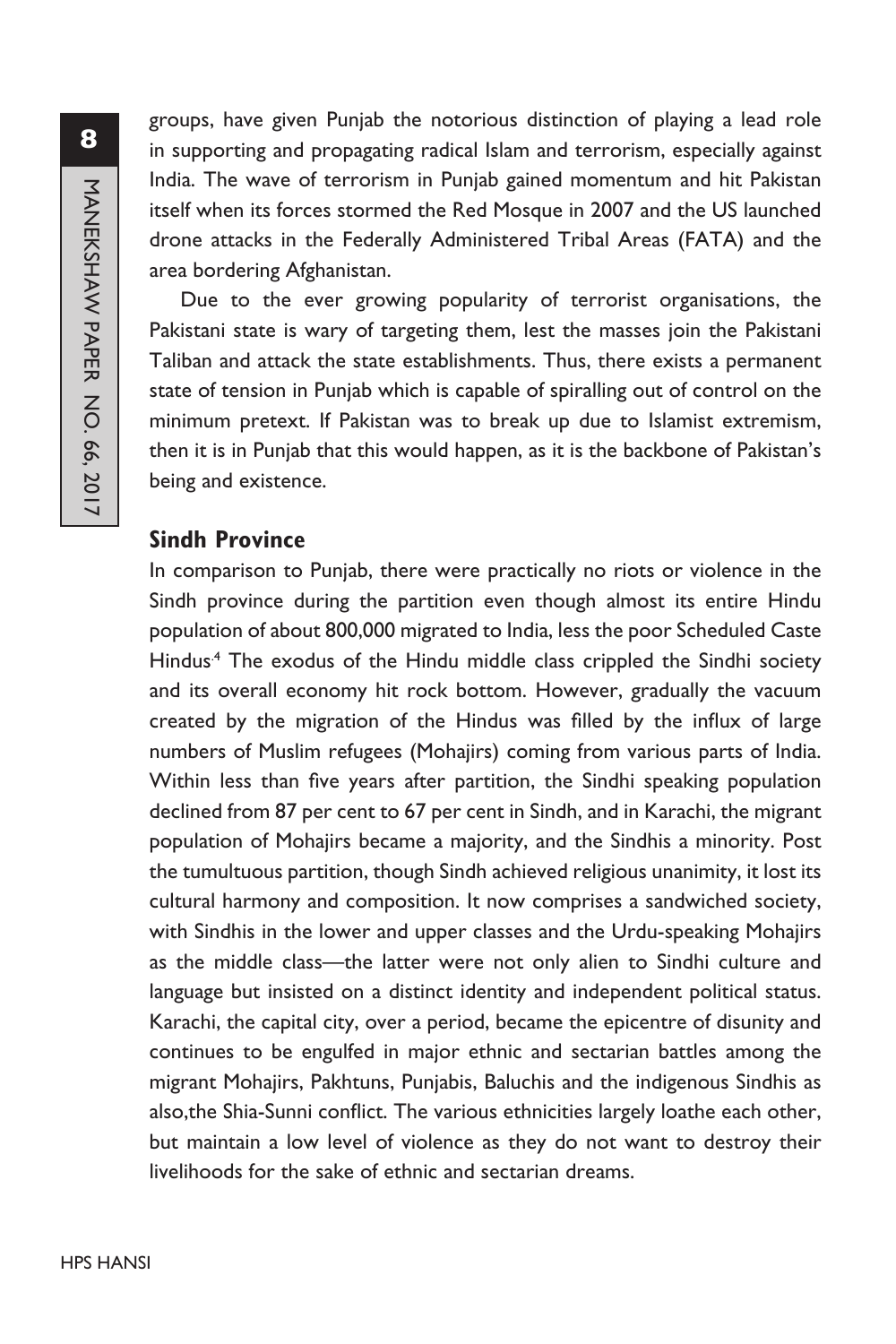## **Mohajirs**

The creation of Bangladesh in 1971 destroyed the very premise of Muslim nationalism on which Pakistan was created, an ideology which most Mohajirs believed in passionately and had made immeasurable sacrifices to realise. The turning point in the Mohajirs' thinking for a separate identity within Pakistan came in August 1979, when Altaf Hussain, a student activist, was arrested and imprisoned by Zia-ul-Haq for making a speech on Mohajir rights in Karachi. On his release, he founded a political party to further the interests of the Mohajirs – the 'Mohajir Qaumi Movement' (MQM). The MQM built up a powerful armed wing, leading to large scale ethnic violence, including the Mohajirs, Sindhis and Pathans. By 1992, the ethnic violence had become so severe that it was adversely affecting the economy of Karachi, necessating the deployment of the Army to restore basic order. The Army has tried a number of times to control the violence in Karachi by conducting military operations in a typical Pakistani fashion, a mixture of ruthless force and diplomacy, however, it is yet to achieve any long-term significant results. The ethnic violence continues unabated in Karachi and other parts of Sindh.

## **North-West Frontier Province/Khyber Pakhtunkhwa (NWFP/KP)**

In July 1947, the British government vide the Indian Independence Act, 1947, declared that the future of the NWFP would be decided by a referendum. On July 02, 1947, the referendum was held and according to the official results, out of 572,798 registered voters, only 292,118 votes were cast: 289,244 (99.02 per cent) in favour of Pakistan and only 2,874 (0.98 per cent) in favour of India. Thus, the NWFP became the fourth province of Pakistan, with Pashtuns as the majority ethnic group. It has a population of some 21 million, with 3 million or so being Hazaras. It is the second poorest province, after Baluchistan, with a dismal state of literacy and health care **facilities** 

In 1949, the Durand Line, the inter-state boundary between Afghanistan and Pakistan, was denounced by Afghanistan as it laid claims on large swathes of land abutting its boundary. Afghanistan supported the secessionist movement of Pashtunistan in the NWFP to further its territorial interests. The border dispute continues to simmer and is a major cause of tension between the two states.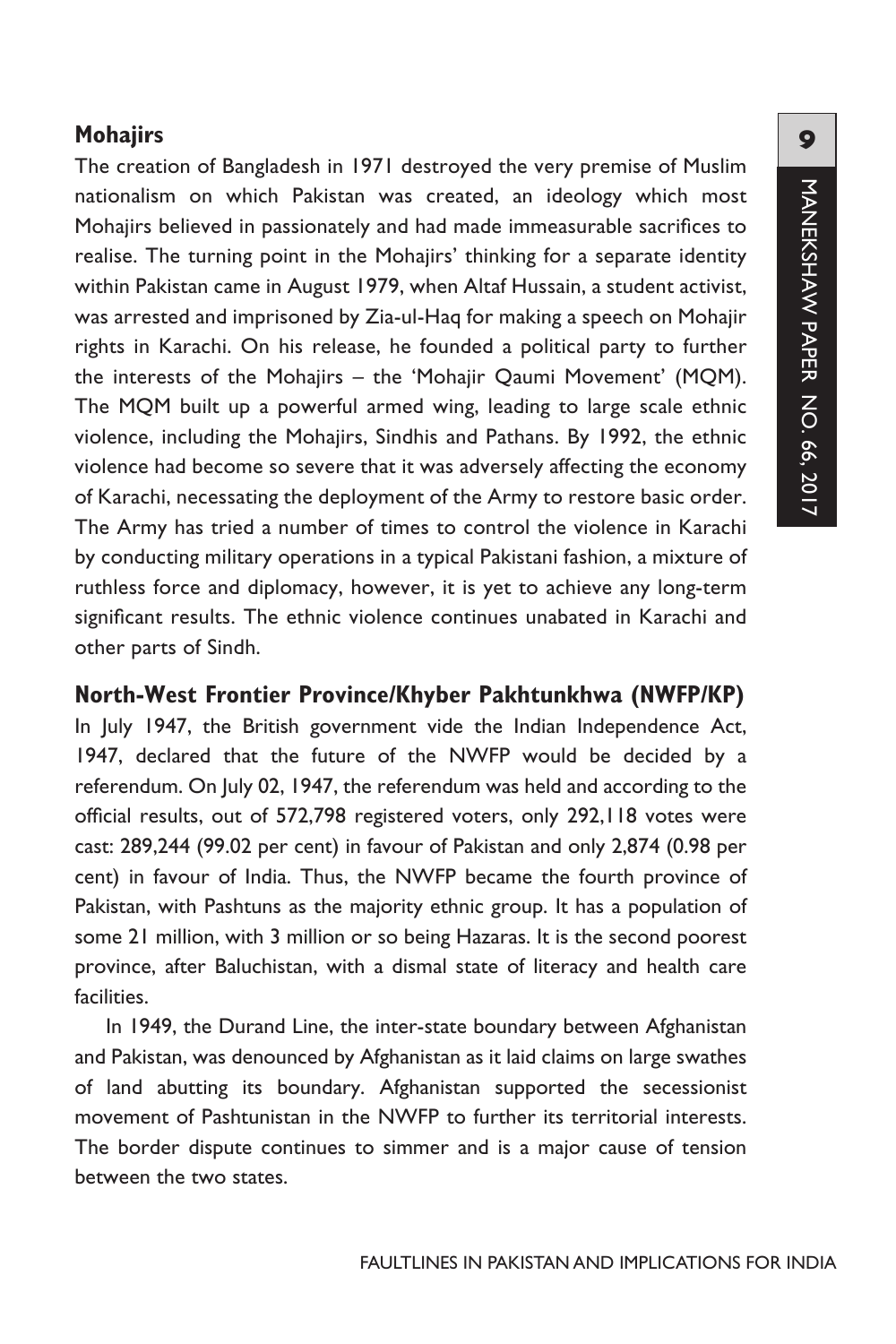The NWFP, renamed as KP in 2010, remained heavily affected by events in Afghanistan. During the Soviet occupation, the NWFP became a frontline state, serving as a recruiting, training and supplying base for the Mujahideen, to fight the Soviets. The unrest in Afghanistan led to the exodus of over 5 million Afghans into the region, creating a massive refugee management problem. Post the withdrawal of the Soviets, the civil war in Afghanistan led to the rise of the Taliban, which had a large administrative support base in KP. Following the US intervention in Afghanistan after 9 / 11, the province has been deeply embroiled in the "Global War on Terror" (GWOT) and is being repeatedly targeted as it is here that much of the Afghan Taliban leadership has been based since 2001. Unrest and violence continue to haunt the province.

## **Federally Administered Tribal Areas (FATA)**

FATA is almost a semi-autonomous tribal region bordering Afghanistan and is largely inhabited by the Pashtuns. During the colonial era, the British could never succeed in completely calming the unrest in the region. The tribes of the frontier were considered by the British to be too heavily armed, too independent-minded, and too inaccessible in their steep and entangled mountains to be placed under regular administration. Instead, the British introduced a system of indirect rule, which was inherited by Pakistan and remains officially in force even today – though, in practice, it has largely collapsed due to the Taliban insurgency. Limited administrative and judicial authority is exercised by the local Political Agent (PA) and his subordinates. The PA is appointed by the government, and rules largely through local councils (*jirgas*) of tribal notables (*maliks*) on the basis of the Frontier Crimes Regulations (FCR), which are themselves drawn chiefly from the *pashtunwali*. The *pashtunwali* is not a code of law, rather a set of guidelines for regulating what is known in anthropology as 'ordered anarchy'. The FCR are often pointed to as a key obstacle to progress and development in the tribal areas, but replacing them is another matter, as a majority of the inhabitants of FATA do not want to come under the Pakistani state law in its existing form.

In the beginning of the 1980s, the character of the region underwent a tumultuous shift with the invasion of Afghanistan by the USSR and entry of the Afghan Mujahideen into FATA, to seek safe havens. At the beginning of the 2000s, the local terrorist groups like Tehrik-e-Taliban Pakistan (TTP)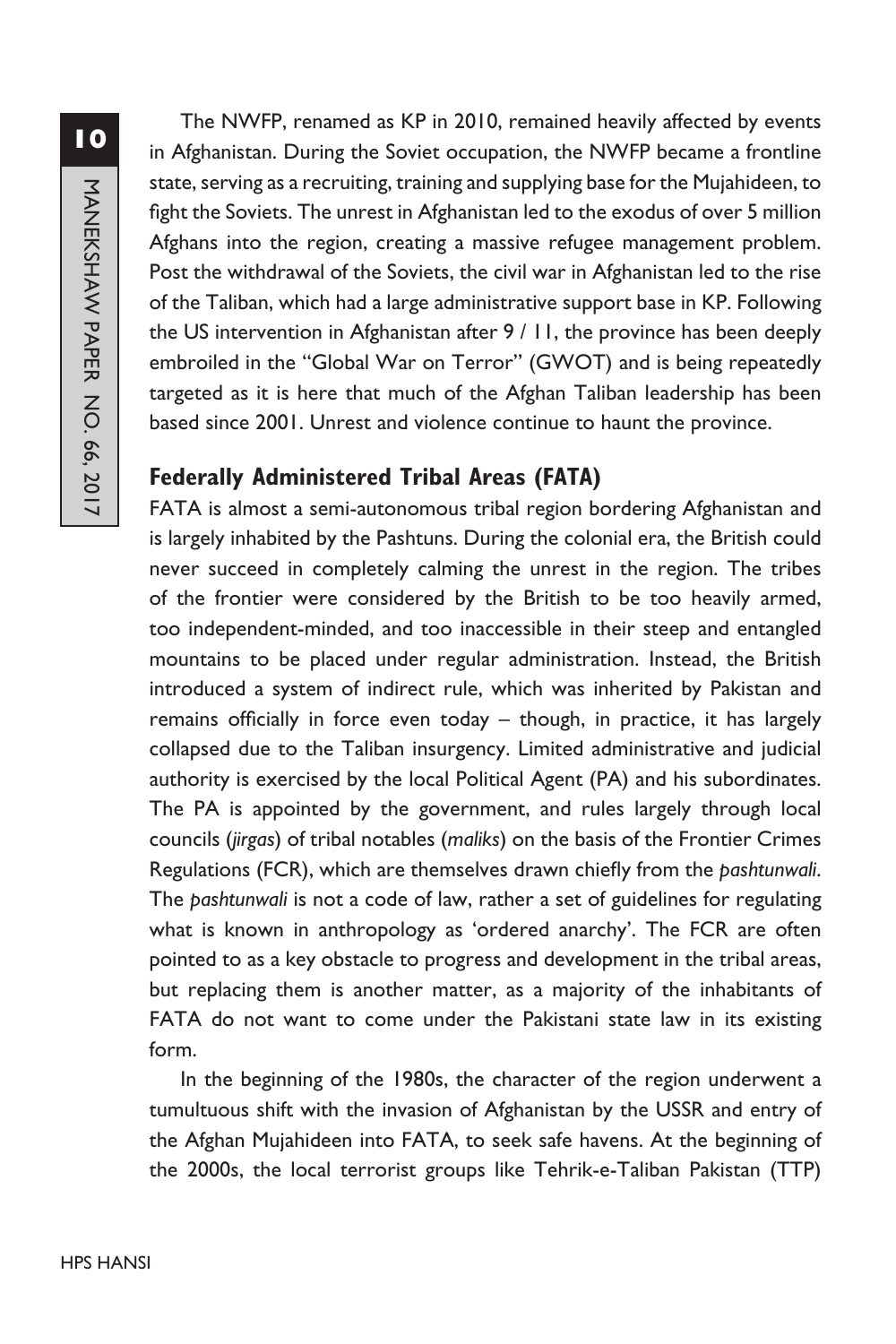and later the Afghan Taliban and other militant organisations started entering FATA to take refuge, and established bases to undertake terrorist activities in Afghanistan and Pakistan. In March 2004, on the insistence of the US, the Pakistan Army launched operations against the terrorists in the tribal areas, but met with fierce resistance and was forced to negotiate a truce, an indicator of the extent of the Taliban's control over the region. Over a period, Pakistani troops have launched a number of operations in the region but have repeatedly failed to achieve any consequential success, only incurring heavy casualties. The Zarb-e-Azb, the ongoing operations in North Waziristan, like all preceding endeavours, has achieved sub-par success, with no reported extermination of any senior terrorist leaders or major change in the security situation in Pakistan. Violence and turmoil continue unabated in the region as hithertofore and unrest prevails.

## **Pakistan Occupied Kashmir (POK)**

Post partition Pakistan could not reconcile with the independent status of J&K, and on October 22, 1947, Muslim tribal militias, duly supported by Pakistani regular forces crossed the border to forcefully annex the state of J&K. Unable to face the onslaught of the assaulting forces, Maharaja Hari Singh, on October 26, 1947, signed the Instrument of Accession, and on October 27, the Indian forces were inducted for operations in the state. On April 21, 1948, the UN Security Council passed Resolution 475 for deciding the future of J&K, "Both India and Pakistan desire that the question of accession of Jammu and Kashmir to India or Pakistan should be decided through the democratic method of free and impartial plebiscite". However, both countries failed to arrive at an agreement due to differences over interpretation of the procedure and the extent of demilitarisation, which required withdrawal of all the Pakistani nationals and tribesmen as well as the Indian Army, less those troops required to maintain peace and ensure a free and fair plebiscite, from the respective areas of occupation. The withdrawal never took place and the war in Kashmir continued till January 01, 1949, whereafter a formal ceasefire was arranged through UN mediation. On July 27, 1949, under the auspices of the Truce Sub-Committee of the United Nations Commission, the Karachi Agreement was signed by the military representatives of India and Pakistan<sup>6</sup> "to establish a ceasefire line in the state of J & K, mutually agreed upon by the Governments of India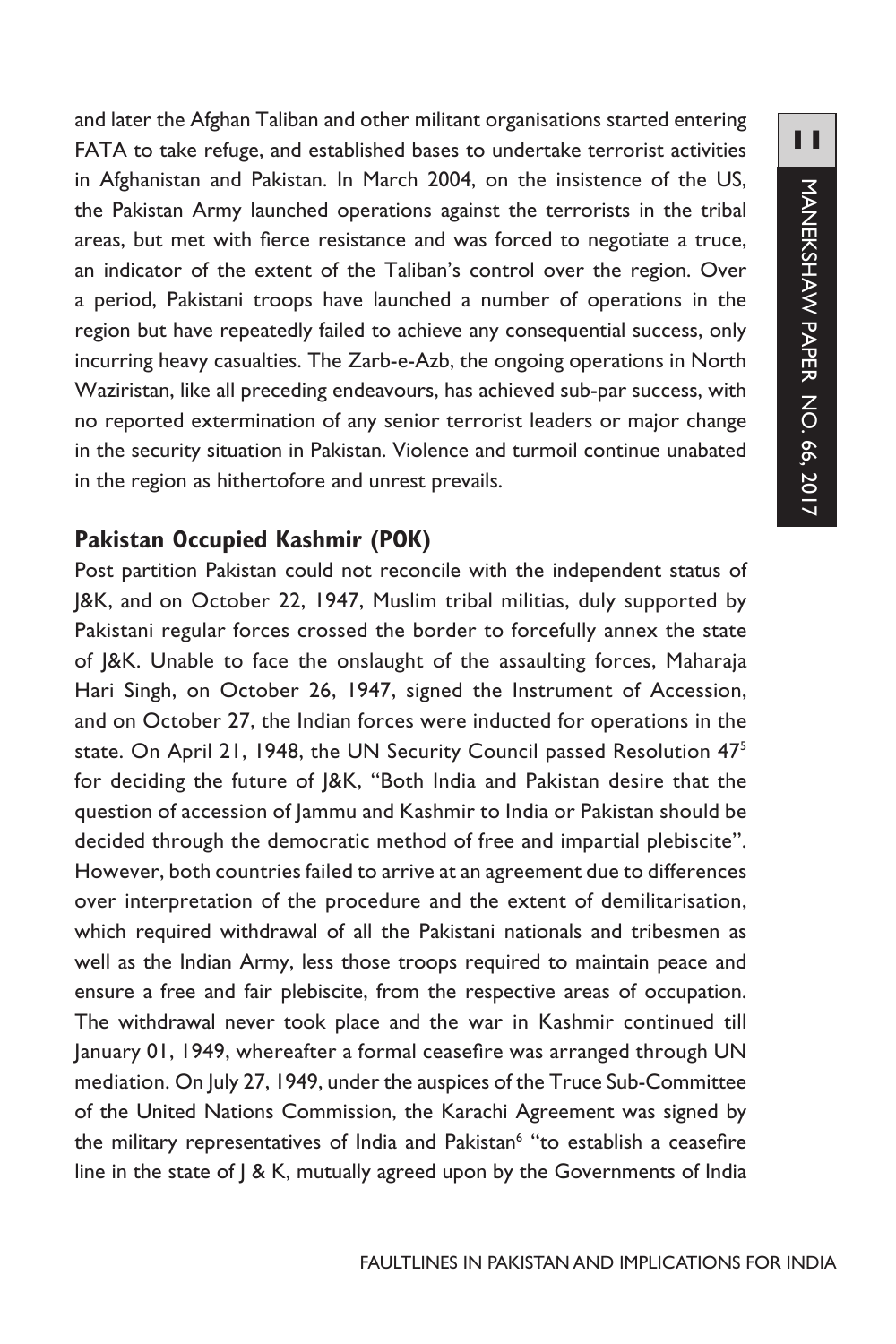and Pakistan", till the future status of the state of  $\beta$  K could be determined in accordance with the will of the people. Thus, came into existence Pakistan Occupied Kashmir (POK), comprising one-third of Kashmir.

 Pakistan divided POK into the Northern Areas and Azad Kashmir (as it is called by Pakistan). The Northern Areas (renamed 'Gilgit-Baltistan' in August 2009), by some ambiguous declaration was unilaterally placed by the central government of Pakistan under its direct rule, though with no specified status in the Constitution.<sup>7</sup> The region does not enjoy any worthwhile fundamental, legal, political or civil rights. $8$  Kashmir continues to get mentioned as a disputed territory.

In 1963, Pakistan illegally ceded 5,180 sq km of territory in Aksai Chin to China to facilitate the construction of the Karakorum Highway between Beijing and Karachi. This highway passes through Indian territory and has been constructed illegally without India's permission.

## **Political Turmoil**

A supposed parliamentary form of government exists in POK with the President as the constitutional head, the Prime Minister as the chief executive, duly supported by a Council of Ministers. However, the elected representatives are more ceremonial, with the real power resting with the federal government of Pakistan. Thus, de facto, POK is under the direct rule of the central government with its integral political institutions being anything but representative and democratic. Every government in Islamabad has tried to install a puppet government of its own choice in POK, in total disregard of democratic principles and the aspirations of the people. In 1955, following massive uprisings against the Pakistani misrule and the high handed-policies, the Pakistan Army, for some time, imposed Martial Law in POK and brutally quashed any dissent or protest, and any political institution suspected of aiding the cause was victimised. The continuing suppression of the local population has led to an acute sense of discontent and alienation, resulting in a rising demand for freedom from Pakistan.

## **Demographic Inversion**

As part of a strategy by Pakistan, the demographic composition of POK since 1947 has been largely altered with the intent to turn the original inhabitants (mostly Shias) into a minority. Forceful appropriation of land and encouraging the Sunni population<sup>9</sup> from outside the region to settle in POK has led to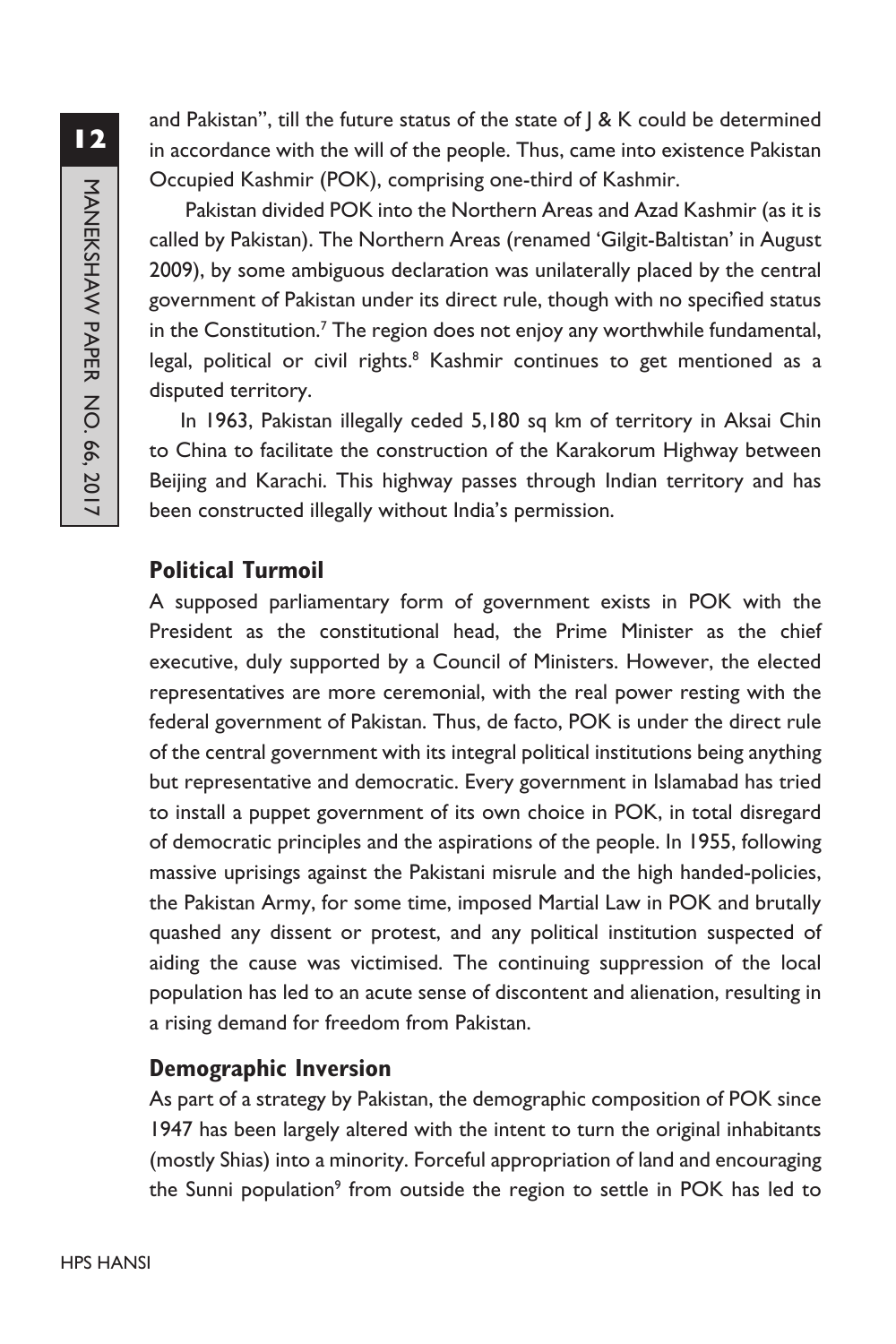a process of demographic inversion, causing increased sectarian violence between the majority Shias and migrant Sunnis. Sunni extremist parties, actively patronised by the Pakistani state, continue to target the minority population in the region. The blatant killing of Shias over time has unleashed fear and uncertainty among the people and there is an open outcry about the government's apathy and indifference to control the situation. Forceful recruitment of youths in various terror organisations is a common practice and any dissent is ruthlessly curbed. POK is being increasingly subjected to the *jihadi* ideology, destroying the very fabric of religious tolerance and peaceful coexistence.

#### **Economic Exploitation**

Pakistan has been systematically exploiting and draining the region of its natural resources and the revenue generated is siphoned off to the other provinces. POK remains one of the most backward and neglected areas, with no industry, and its economy largely dependent on tourism.

Additionally, with no worthwhile university or professional college in the region, only 2.2 per cent of the students are graduates.<sup>10</sup> High illiteracy rates and limited avenues for employment, are raising the level of disgruntlement amongst the local youths and further straining the fragile economy.

## **Human Rights Violations**

Since its occupation, POK has been treated as a colony by Pakistan and virtually denied all basic rights through various draconian legislations. POK has no functional democratic institutions and the local government is firmly controlled by the oppressive Pakistani regime. In the recent anti-Pakistan agitation in POK on September 15, visuals of brutal use of force by the Pakistan Police, Rangers and Army to suppress the voices of protests / dissent were relayed the world over, showing the despicable state of affairs in POK and the absolute disregard for humanitarian rights and values.

## **Conclusion**

Besides Punjab and, to an extent, Sindh, the other provinces of Pakistan are in state of utter despair, marginalised and irrelevant to the functioning of mainstream Pakistan. Their populations have been deprived of all basic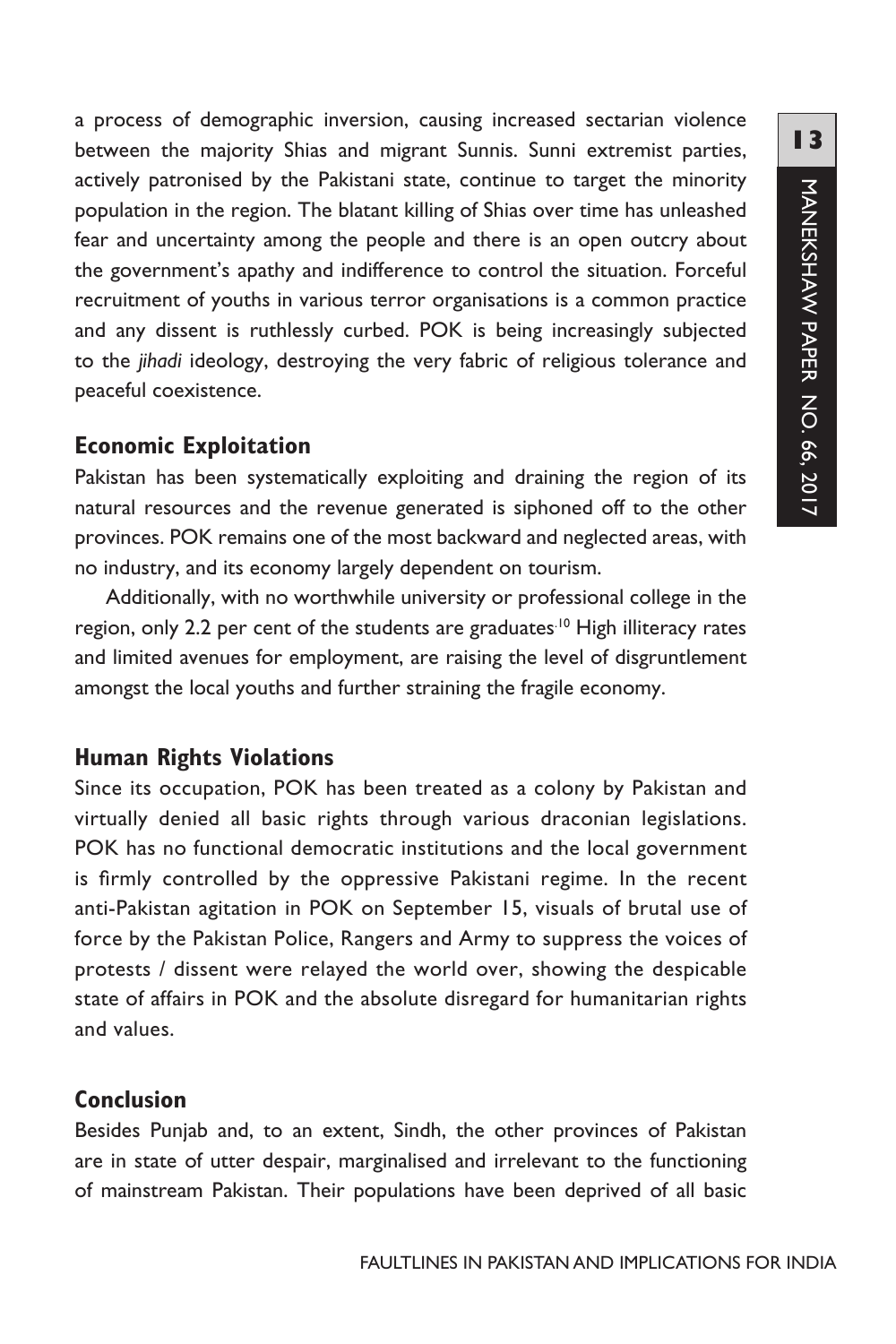amenities and humanitarian rights. In spite of being a major source of natural minerals and water, they remain backward and financially starved, as all revenue generated is diverted towards furthering the interests of the federal government, which is predominantly dominated by the Punjabis.

POK, KP, FATA and Baluchistan present a dismal picture of socioeconomic and political disempowerment. The people of these regions have hardly any avenue to express their legitimate grievances. Pakistan has virtually declared these areas out of bounds for foreigners and journalists except for occasional, tightly controlled guided tours organised in selective regions by the Army or the intelligence agencies. The restricted access to these backward areas has prevented the exposure of the atrocities being committed in the region by the Pakistani state to the international community. The federal government engages in extensive surveillance of the media and organisations voicing dissent, and arbitrary arrests and detentions are common. In most cases, the detainees are subjected to brutal torture and several cases of custodial death have been reported. Impunity for acts of torture and mistreatment of civilians by the military and intelligence services remains the norm, with no fear of judicial reprisal.

These provinces, have over a period, exhibited a sense of alienation from the central Pakistani establishment and repeatedly displayed a strong independent cultural orientation. They have been persistent in their demand for independence or greater autonomy.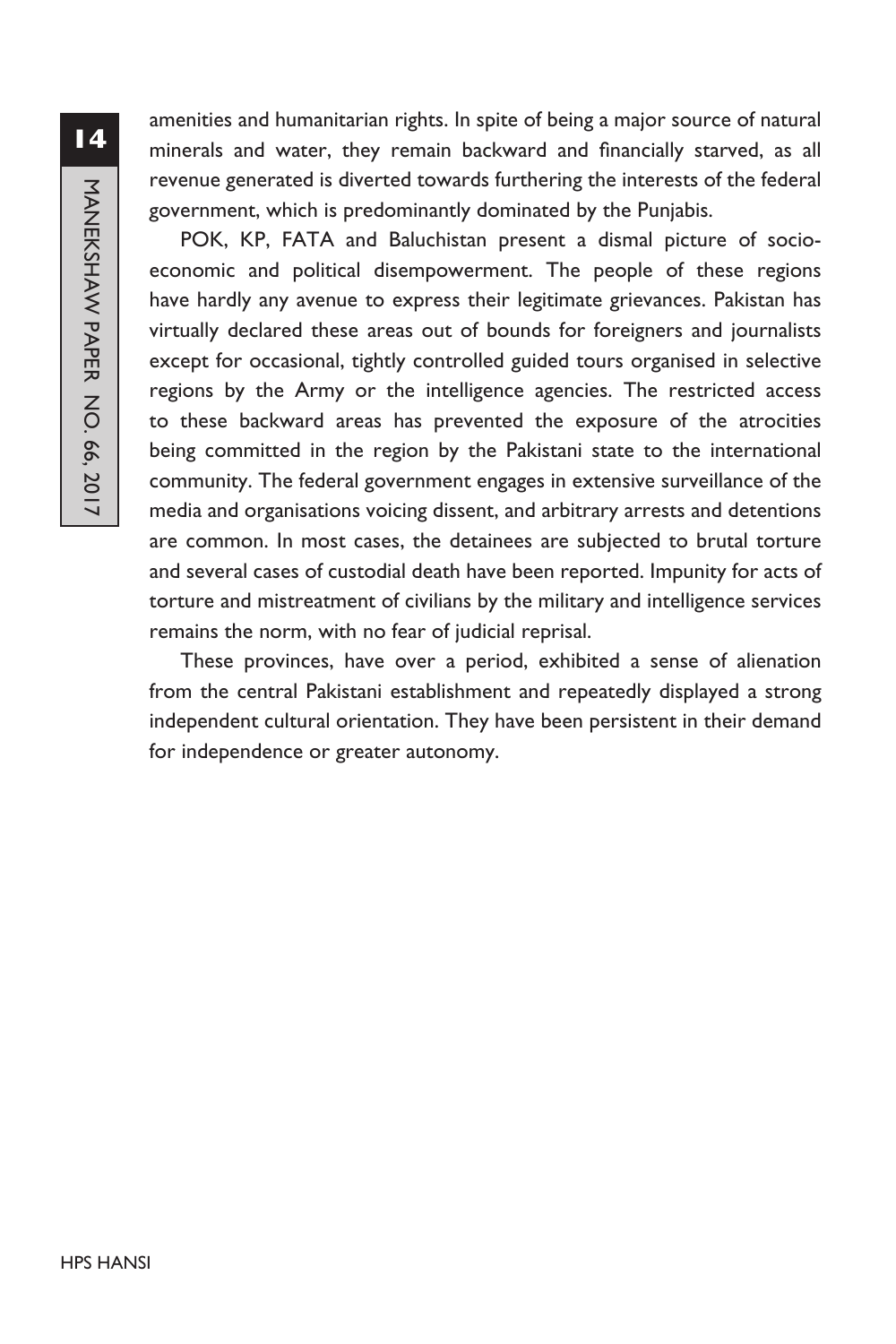# **Chapter 2 Islamisation / Talibanisation of Pakistan**

 *I would like to remind the house that the Father of the Nation, Quaid-i-Azam, gave expression of his feelings on this matter on many occasions, and his views were endorsed by the nation in unmistakable terms, Pakistan was founded because the Muslims of this subcontinent wanted to build up their lives in accordance with the teachings and traditions of Islam, because they wanted to demonstrate to the world that Islam provides a panacea to the many diseases which have crept into the life of humanity today.*

> *—* Liaquat Ali Khan, first Prime Minister of Pakistan, while moving the Objective Resolution in March 12, 1949.

- Pakistan became an Islamic Republic on March 23, 1956.
- Adoption of Islam as a unifying ideology.
- Rise of radical Islam can be traced to rule of Gen Zia.
- y Mushrooming of *madrassas* and Islamisation of education.
- y Evolution of militant organisations during an anti-Soviet *jihad.*
- Islamic movement in Pakistan connected with the global *jihad*.
- Pakistan's role in GWOT post 2001 led to increased activity of the Pakistani Taliban and attacks against the state institutions.

Pakistan came into being as a state for the Muslims. Based on the demands of the Islamists for an Islamic Constitution, the Objectives Resolutions which would become the Preamble to the Constitution, were formulated. After nine years of efforts, Pakistan was successful in framing a Constitution which was adopted by the Constituent Assembly on February 29, 1956, and it was enforced on March 23, 1956, proclaiming Pakistan as an Islamic Republic. The decision to make Pakistan an Islamic State was motivated by the fact that Pakistan had multiple identities and the adoption of Islam as the unifying ideology offered the best prospect of countering the divisive potential of Pakistan's diversity, which, however, failed in the case of East Pakistan.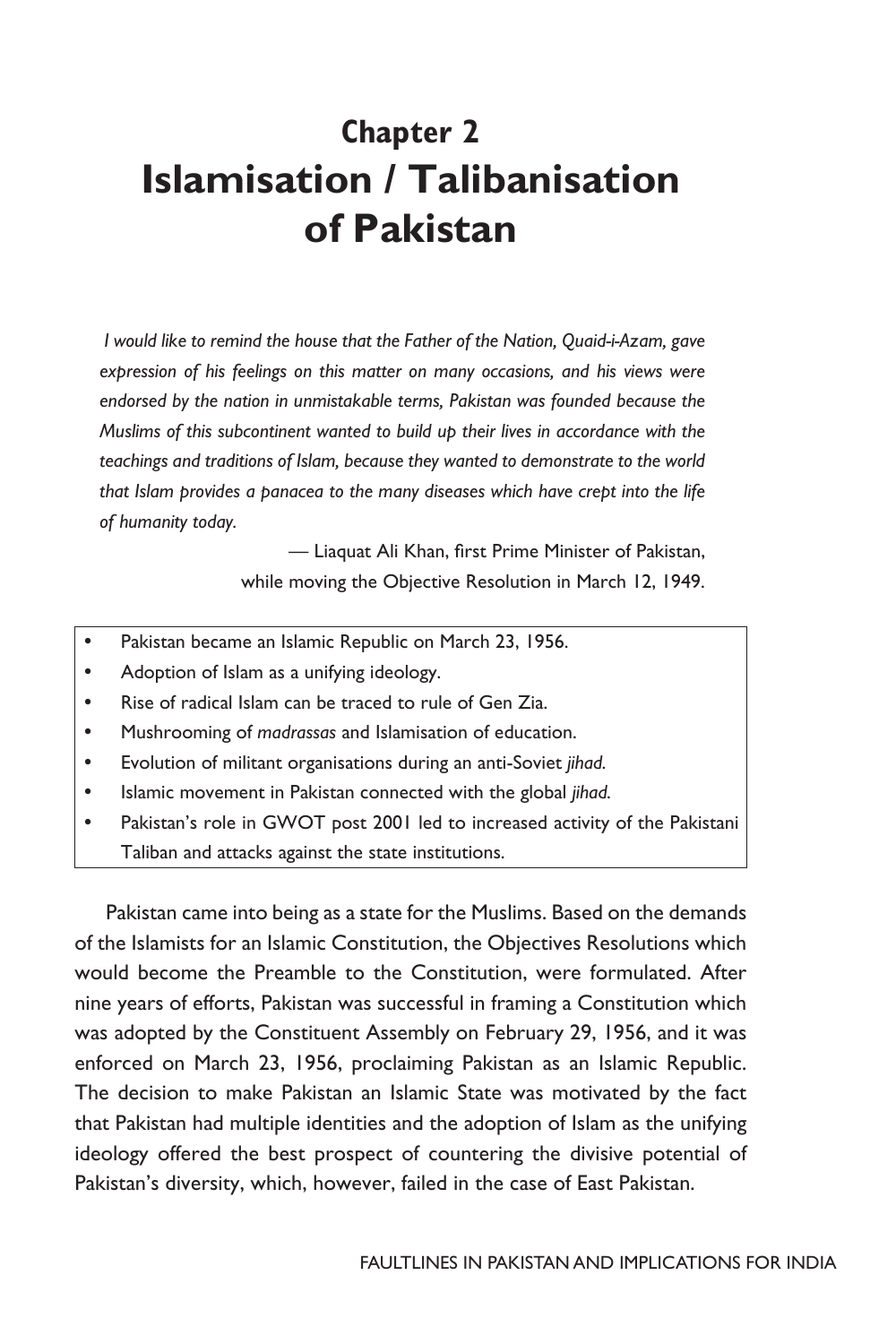A majority of the people in Pakistan attributed the defeat of 1971 to the Bangladeshis being not truly Islamic, and were convinced of the idea of an Islamic Pakistan, which was seized upon by Zulfikar Ali Bhutto. He applied Islamic rhetoric to Pakistan's foreign and strategic policy, hosting a major Organisation of Islamic Conference (OIC) meeting in Lahore in 1974. He also supported several extremist groups opposing the Afghan government. Gradually, Islamist parties gained such prominence that the Pakistan government had to seek compromises with the Islamists.

The rise of radical militant Islam in Pakistan can be traced to the rule of Gen Zia-ul-Haq (1979-89).<sup>11</sup> Zia, himself a devout Deobandi Muslim, espoused and promoted a regime ideology based on the orthodox version of Sunni Islam, and soon after assuming power, embarked on the process of state Islamisation. During his years in power, Zia extended and reinforced the Islamisation of Pakistan based on the belief that the more devout the country was, the better country it would be, and that Islam made a man a better citizen. Extending the Islamic reforms introduced by Zulfikar Ali Bhutto, Zia also developed a tactical alliance with the Tablighi Jamaat or 'Society for Spreading Faith' to balance the more secular and liberal parties, which were strong opponents of his regime. The number of mosques grew exponentially in Pakistan during the Zia and Bhutto regimes, an indicator of the growing Islamisation of the country. At the time of partition, there were only about 250 religious schools in Pakistan which, by the 1980s, rose to almost 45,000, of which about 10 to 15 percent preached hatred and intolerance towards other religions and imparted military training.

Politically, during the election in 1970, the religious parties secured only 10 per cent of the total national vote. However, during the presidency of Zia, with state patronage, the Jamaat-e-Islami (JI), a religious party, expanded its influence in state institutions and its members were given Cabinet portfolios. Zia's Islamisation campaign also included cruel restrictions, especially on women, under the Hudood Ordinance<sup>12</sup> The ordinance which attempted to impose a set of punitive Islamic laws on Pakistan and the *Qanun-e-Shahadat* or the Law of Evidence (1984), reduced the testimony of a woman to half that of a man in a Pakistani court of law. Zia also implemented ordinances on *Ushr* and *Zakat* (Islamic tax) and established *Shariah* courts to hear cases under Islamic law. In 1982, and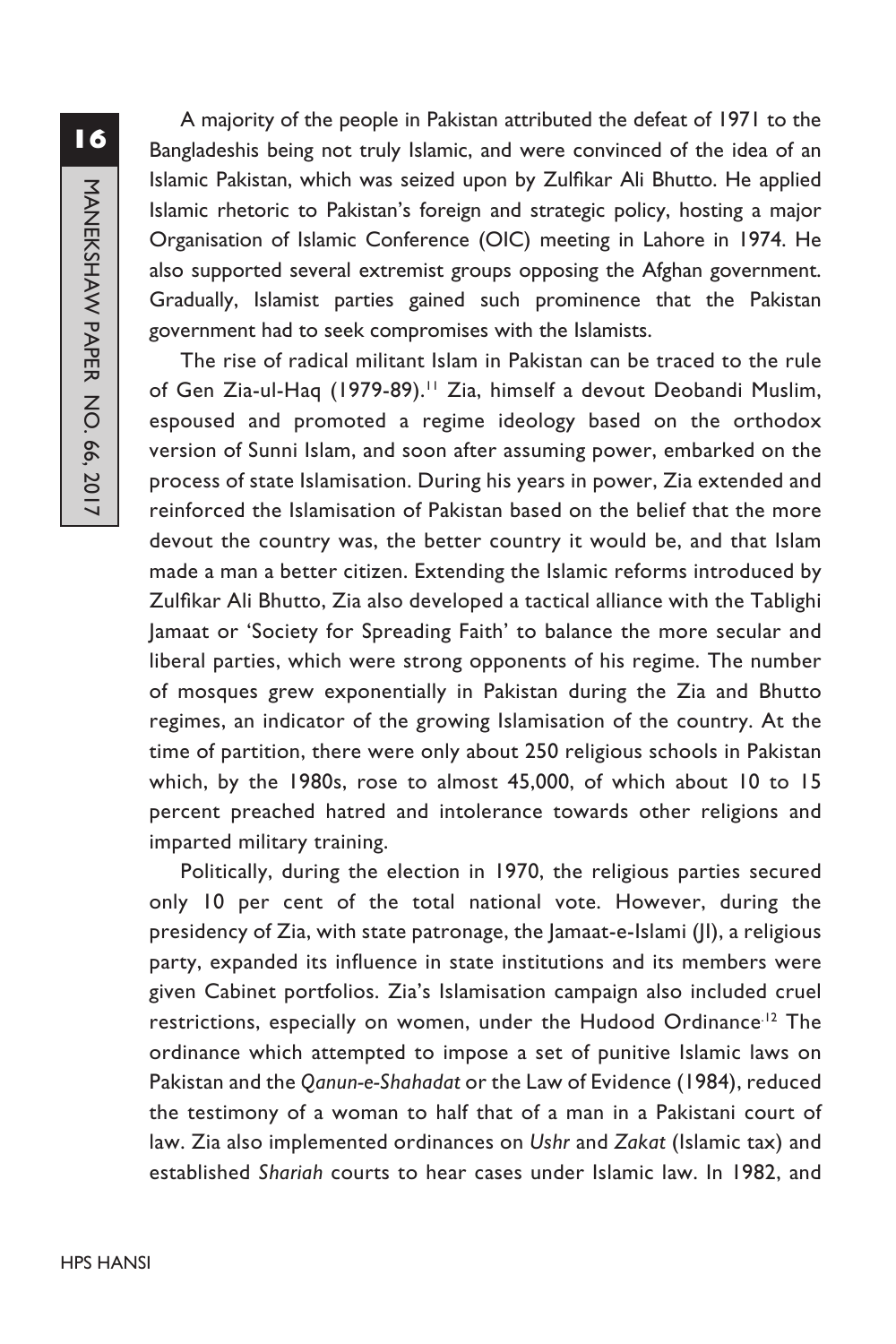again in 1986, he made changes in the Pakistan Penal Code to include the death penalty for those convicted of blasphemy.

Besides, during Zia's governance, an Islamic religious cut from bank accounts was deducted to fund the local religious institutions. American and Saudi money also poured into Pakistan to fund the Afghan *jihad* and help fight the Soviets in Afghanistan. The money was also accompanied by *Wahhabi*  propaganda literature and preachers from Saudi Arabia who, with the help of Pakistani Deobandi groups, oversaw the creation of new *madrassas* and mosques in Pakistan. Their purpose was to increase the influence of Sunni *Wahhabi* Islam in Pakistan and prepare recruits for the *jihad* in Afghanistan. Groups such as the Lashkar-e-Tayyeba (LeT) received Saudi funding, allowing them to expand their operations. The LeT's compound in Murdike, near Lahore (Punjab) was established in 1988 with Saudi money with the explicit purpose of spreading the teachings of *Wahhabi* Islam. Zia also left an enduring mark of Islamisation on Pakistan's education system, wherein he introduced a core curriculum of orthodox interpretation of Islam in Pakistan's schools, colleges and universities, besides creating numerous *madrassas* propagating radical Islam.

A majority of Pakistan's militant organisations germinated during the occupation of Afghanistan as an anti-Soviet *jihad* which served the interests of both the US and Pakistan. Pakistan's strategic relationship with Afghanistan had all along been driven by the fear that Afghanistan, under the rule of the non-Pashtuns, may become an Indian client state, leading to India's strategic encirclement of Pakistan, and create a two-front war scenario for Pakistan. Gen Kayani, once defined "strategic depth" for Pakistan as having "a peaceful and friendly Afghanistan". The Pakistani establishment, therefore, believes that it needs to maintain close relations with the Afghan Taliban since they are Pakistan's only potential allies in Afghanistan. Thus, a Taliban-controlled government under Pakistani influence remains the Pakistani high command's priority position and, hence, Pakistan has always been fully committed to the Taliban, and Pakistani arms supplies, military advisers, training and Islamist volunteers played an important part in their various victorious campaigns. The Pakistani security services also encouraged some of their old Pathan allies in the war against the Soviets to join the Taliban – notably the formidable Jalaluddin Haqqani and his clan along the Afghan border with Pakistani Waziristan.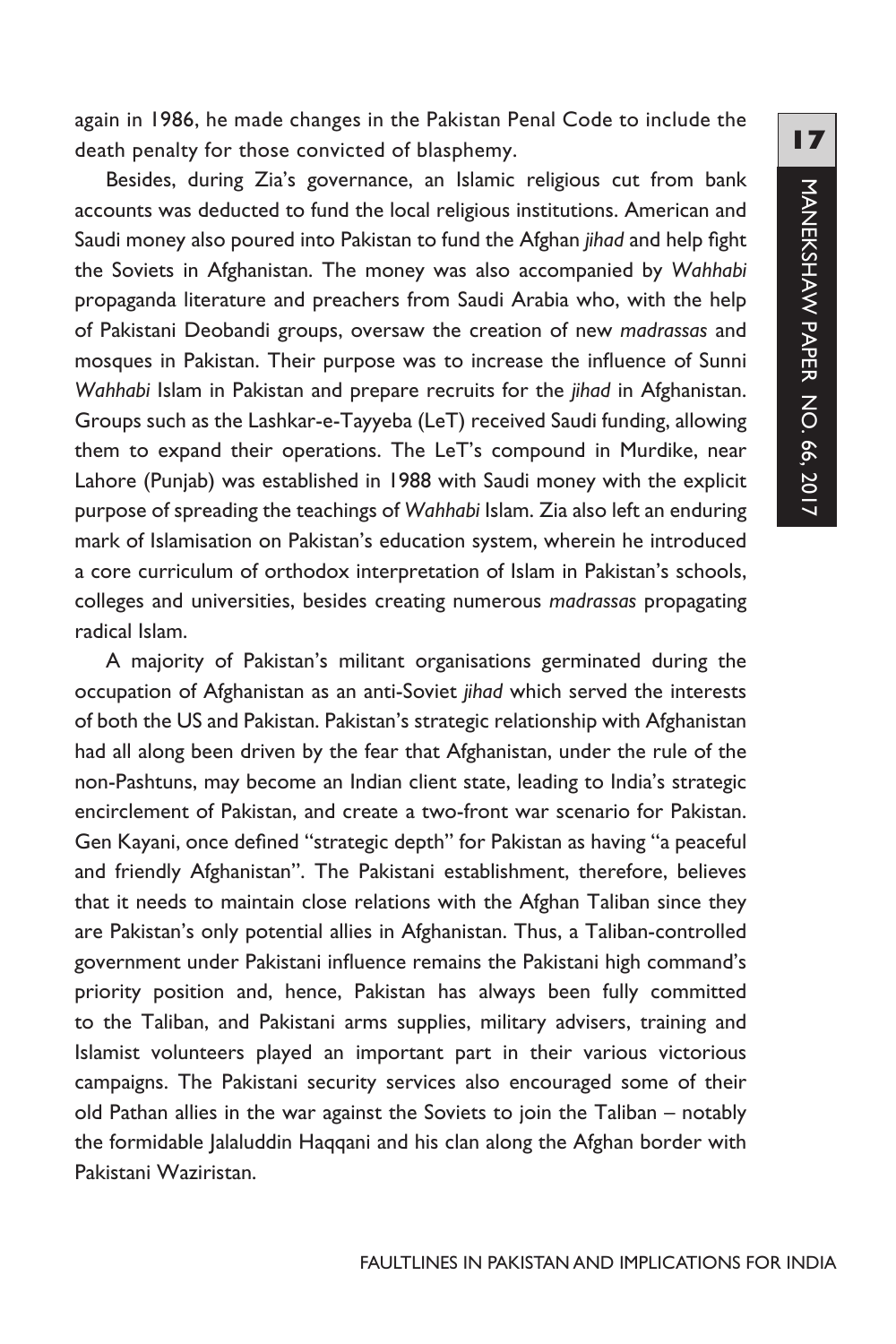Pakistan's obsession with India in general and Kashmir in particular adversely affected its development into a robust, modern, secular nation—rather, it led Pakistan to the route of terrorism and selfdestruction. Under Zia, the military and its intelligence wing, the Inter-Services Intelligence (ISI) forged close ties with Islamist parties to mobilise support for the *jihad* against the Soviets and spread terrorist violence in India. While the religious parties were certainly not a monolith, Zia was successfully able to unite them under the banner of Islam in support of the military government's external and domestic policies. The Jamaat-e-Islam (JI), as well as Zia's other Islamist ally, the Jamiat-e-Ulema-e-Islam (JUI), organised training camps, conducted recruitment efforts and other terrorist activities to support the *jihadi* war in Afghanistan and create unrest in Kashmir.

After the defeat of the Soviet Union in Afghanistan, the ISI deployed these militant groups for a new *jihad* to wrest control of Kashmir from India. The Hizbul Mujahideen (HM), spearheaded the Kashmir insurgency that had erupted in 1989. JUI *madrassas* provided recruits for Deobandi militant groups operating in Kashmir, particularly the LeT, Harkat-ul-Mujahideen (HuM), and its offshoot, the Jaish-e-Mohammad (JeM) which also had developed a close affinity with the Afghan Taliban. Most of the militant organisations in Pakistan had a smooth going for themselves till the beginning of the Global War on Terror (GWOT) which started after the events of 9/11.

On September 11, 2001, Musharraf's statement that US Deputy Secretary of State Richard Armitage threatened to "bomb Pakistan back to the Stone Age" if Pakistan failed to cooperate in the US attack on Afghanistan seems to have been greatly exaggerated; but even if the language was more diplomatic than that reported by Musharraf, the threat from the US to Pakistan in the immediate wake of 9/11 was undeniable. Given the mood in America and in the Bush Administration at that time, hesitation by Pakistan would indeed have been very dangerous for the country.

With the concurrence of the Pakistani high command, Musharraf agreed to help the US by establishing two US air bases in Pakistan to support the campaign against the Taliban; supplying US forces in Afghanistan; arresting Al Qaeda members and preventing Taliban forces from retreating from Afghanistan into Pakistan. The first two promises were substantially kept, but the third only to a very limited extent.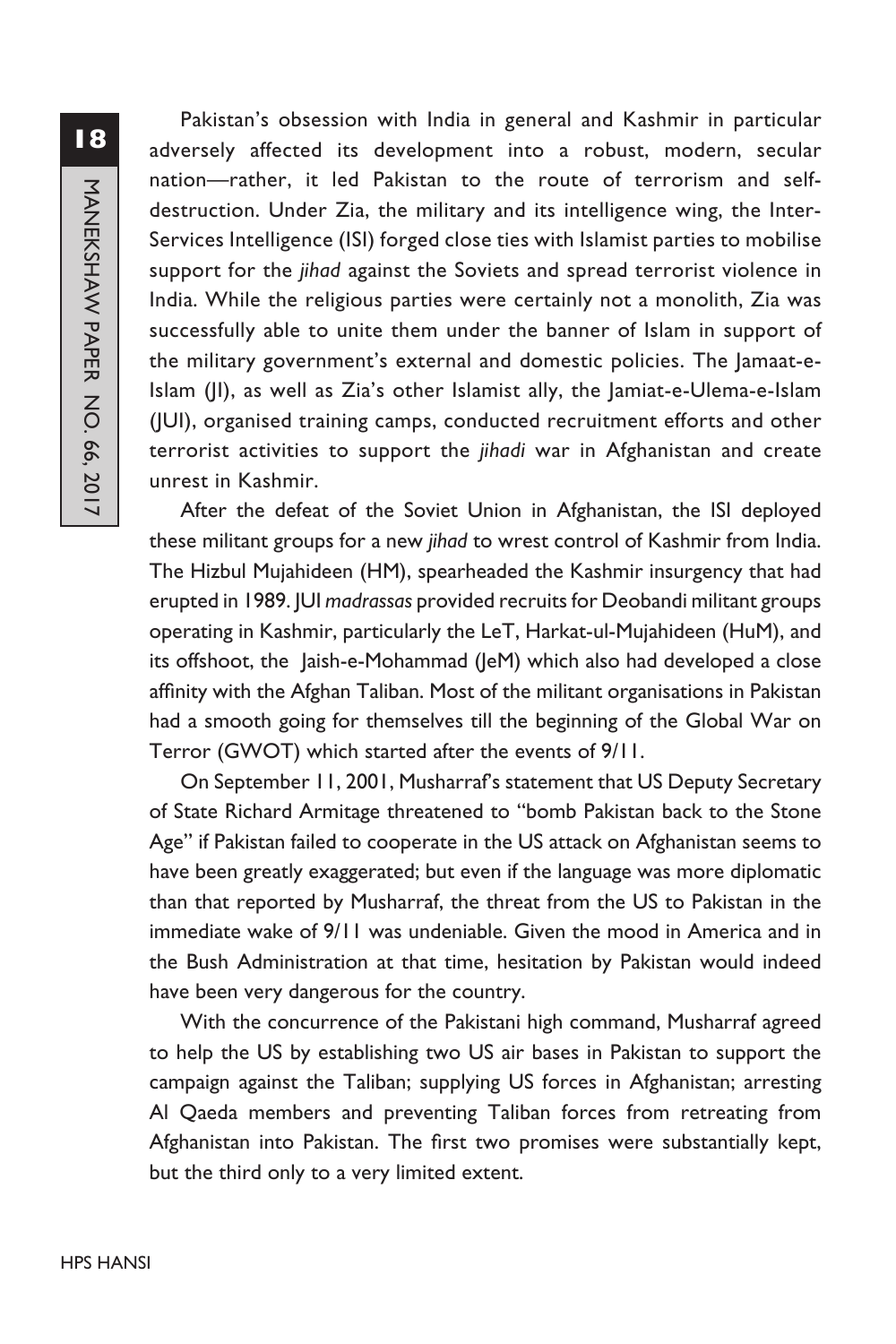Musharraf was able for a while to sell his policy of helping the US in Afghanistan to the Pakistani establishment and people by his convincing argument that America would otherwise destroy Pakistan. However, the alliance with the US over Afghanistan was never a popular strategy in Pakistan.

Since 2001-02, the Taliban militants expanded their presence, influence and clout in Pakistan's tribal areas and beyond, including the frontier areas. Linkages with other militant groups allowed the Pakistani Taliban to spread to other parts of the country, such as Punjab and the port city of Karachi. Failed military operations and badly negotiated peace deals with the militants have only aided the process by providing the militants the space to advance their ideological agendas. For instance, in parts of Waziristan, the government negotiated a deal in April 2004 allowing the local militants to establish parallel Taliban-style policing and court systems. This facilitated the spread of "Talibanisation" into the other tribal agencies and even KP. In Bajaur Agency, the Taliban successfully enforced Friday as the weekly holiday instead of Sunday. In Khyber Agency, they banned music and also fined taxi drivers and citizens found guilty of listening to music in their cars. Kurram Agency, which has a significant Shia population, has seen an upsurge in sectarian conflict. Violence between the two sects has escalated and attacks on Shias by Sunni hardliners have not remained restricted to the tribal areas but have also spread in Baluchistan, Sindh and other parts of the country.

The U-turn by Gen Musharraf and the Pakistan Army's targeting of the Afghan Taliban as a frontline state in GWOT and the attack on the Red Mosque (Lal Masjid) in Islamabad in July 2007, led to an explosive growth of militant activities: the truce between the militants and Army, in force for ten months, was called off and the Pakistani Taliban or Tehrik-e-Taliban Pakistan (TTP) was formed. Different militant groups operating in the Pathan areas came together to form the Pakistani Taliban, a loose alliance, with Beitullah Mahsud as Amir or overall leader. The TTP declared itself an ally both of the Afghan Taliban and Al Qaeda in a defensive *jihad* against the US occupation of Afghanistan, and the Pakistani establishment. The attack on Lal Masjid was condemned by all as the locals felt that the issue could have been resolved through negotiations but Gen Musharraf intentionally spilled the blood of innocent people to please his foreign masters. All over Pakistan, sympathisers of the Taliban justify the Taliban's terrorism against the state as they feel that the Pakistani Taliban's war is not intended as a war against Pakistan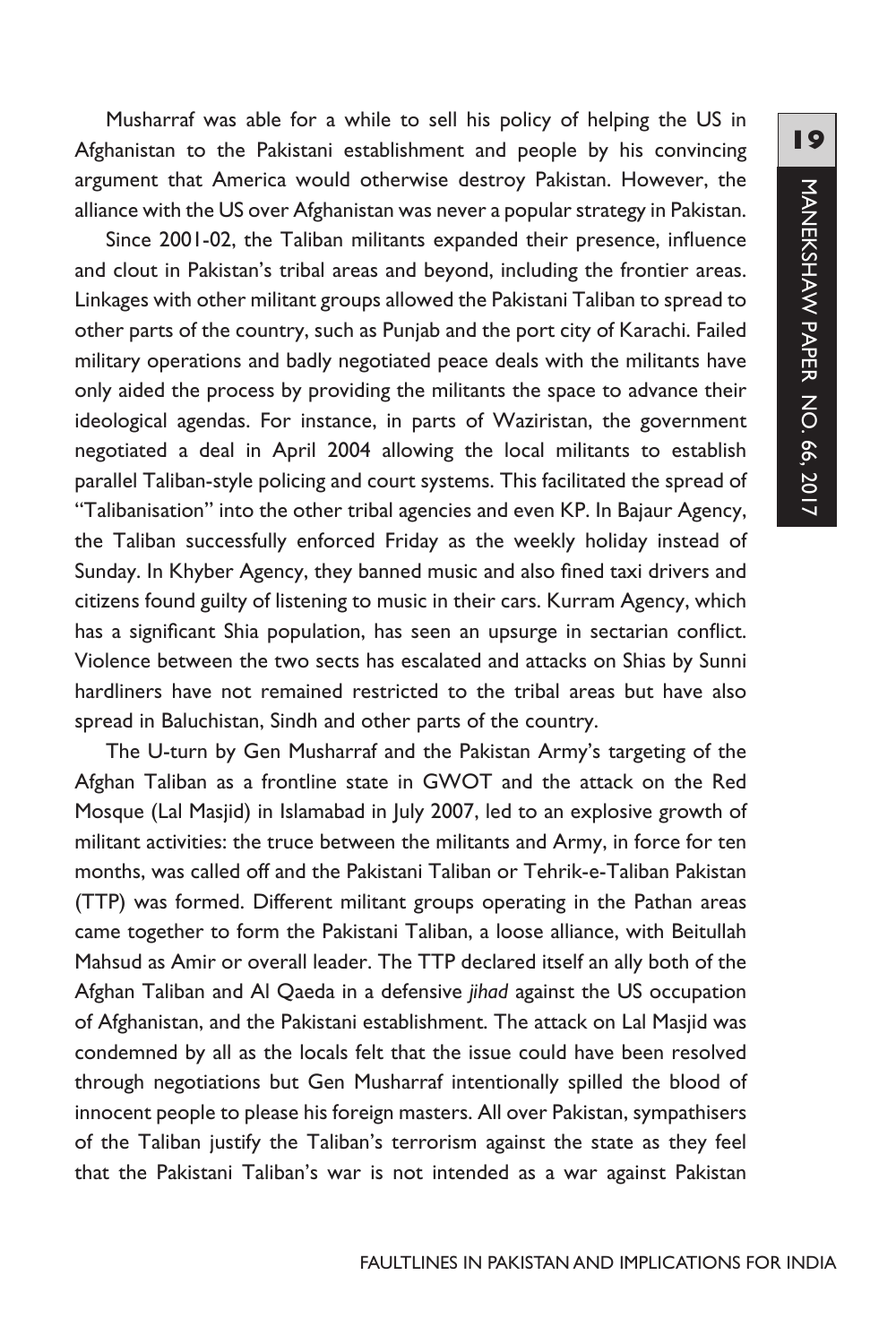and was not initiated by Beitullah Mahsud and his allies but by the Pakistan government and Army. These Pakistanis portray this struggle as a defensive action to protect the legitimate *jihad* from a treacherous stab in the back by the Pakistani servants of America, who also "massacred innocent Muslims" at the Red Mosque. The Pakistani security forces have been facing repeated attacks by radical Islamic elements operating under the umbrella organisation of the TTP. Their *jihad* is aimed not just at "infidels occupying Afghanistan", but also the "infidels" who are ruling and running Pakistan and maintaining the secular values of Pakistani society. "They aim to cleanse Pakistan and turn it into a pure Islamic state".

Mahmoud Al Hasan, a leader of the extremist Hizb-ul-Mujahideen, declared Benazir Bhutto and Musharraf as "slaves" of the US. Bhutto, in addition, was also labelled as an infidel and deserved to die as she was the enemy of Islam and *jihadis*".

 The well-planned suicide attack on Benazir Bhutto on December 27, 2007, that killed her, demonstrated the reach of the radical groups. On her return to Pakistan, one of her e-mails said,<sup>13</sup> "Those who support the Taliban and oppose me continue to have high positions in government. Musharraf doesn't remove them nor has he kept any of the promises he made, guaranteed by third parties. Yesterday (before Musharraf's state of emergency), television channels broadcast a meeting in Bajaur where a *mullah* claimed that he and his group will kill me in Rawalpindi. The fact that militants hold open meetings without fear of retaliation proves that the Musharraf regime is totally inept, unwilling, or colluding in their expansion."

Presently also, the internal security situation in Pakistan remains grim. Pakistan, with a large population of underprivileged youth—illiterate / *madrassa* educated—and the prevailing socio-economic conditions, make it much easier for fundamentalist religious groups to harness the rich recruitment pool of young disillusioned men and propagate in them the idea of radical Islam. Darul Uloom Haqqania, a seminary in the KP, one of the largest *madrassas* in Pakistan, displays tanks and Kalashnikovs much like a military training school. Approximately 3,000 young students, mostly from the underprivileged, deprived classes, pass out every year from the seminary and are expected to spend their lives in the service of Islam, and dedicate their lives to *jihad*. Additionally, a new brand of *jihadi* females is emerging in Pakistan; these 'burqa-clad' students, who belong to *madrassas*, brandish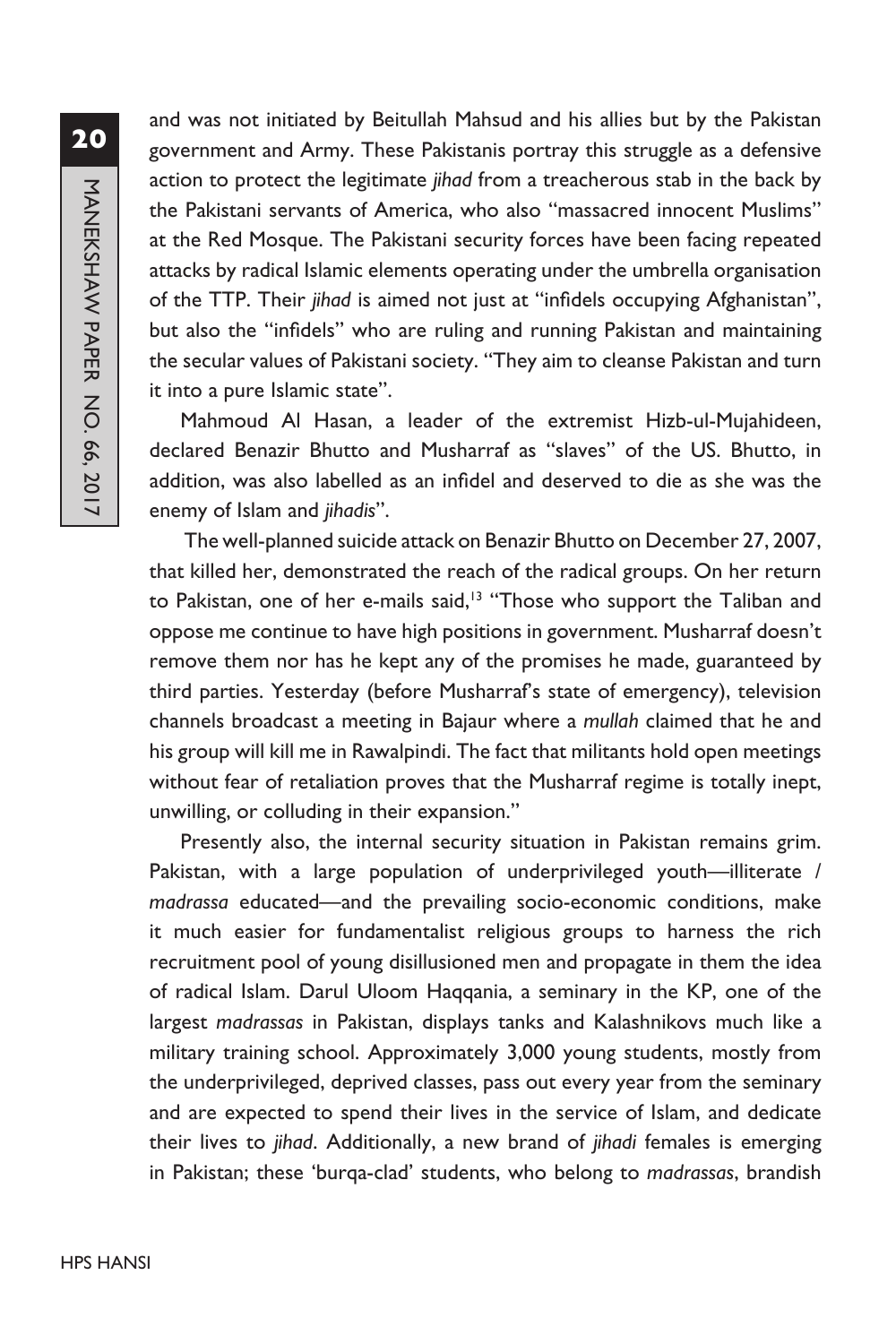sticks while they demand imposition of *Shariah* laws and the banishment of all "dens of vice".

The *jihadi* movement is rapidly spreading to new areas of Pakistan; the danger of radicalisation of the country and the radical movement influencing some other parts of the South Asian region cannot be ruled out. During, the Karachi Defence Expo in 2015, Gen Raheel Sharif stated with concern that the main threat to Pakistan was from the **supra-national forces of disorder,** implicitly referring to non- state actors, a first when India has not been mentioned as a primary existential threat to Pakistan.

Aggravating the internal security situation in Pakistan is the fact that, despite being banned, the terrorist organisations continue to operate with impunity, conducting protest rallies and giving speeches and sermons inciting hate and violence. The efforts of the Pakistan government to curb the militant activities of *madrassas* have been half-hearted; resulting in violence and lawlessness spreading to new areas in Pakistan. The security forces have proved ineffective in dealing with the Taliban elements calling for Islamic laws. It also seems that the Afghan Taliban has struck a deal with Pakistan, of not stirring up militancy among the Pathans in return for being left alone. However, under US pressure, at times, Pakistan has been forced to take some half-hearted steps against the Taliban, but, in order to protect its interest, has generally leaked information of the impending operations to the Afghan Taliban, to help them move out to safer locations till the operations last.

#### **Conclusion**

Pakistan is a failing state, suffering from a bitter internal war. It remains the epicentre of the global *jihadi* movement and the principal breeding ground of Islamic radicalism. A large number of *madrassas* in Pakistan have not even responded to government schemes of registration; on the other hand, generous funding by foreign contributors such as Saudi Arabia has led to the massive growth of a number of radical institutions. Further, the political turmoil in Pakistan has created a dangerous and chaotic environment in which the influence and following of the militant groups that want to establish an Islamic republic in Pakistan, has increased greatly. Antagonism towards non-believers, Ahmediyas, moderate Muslims, Sufism and Shias reflects the growing intolerance of radicals towards the minorities. A rise in such trends in Pakistani society is clearly visible and these trends have pushed Pakistan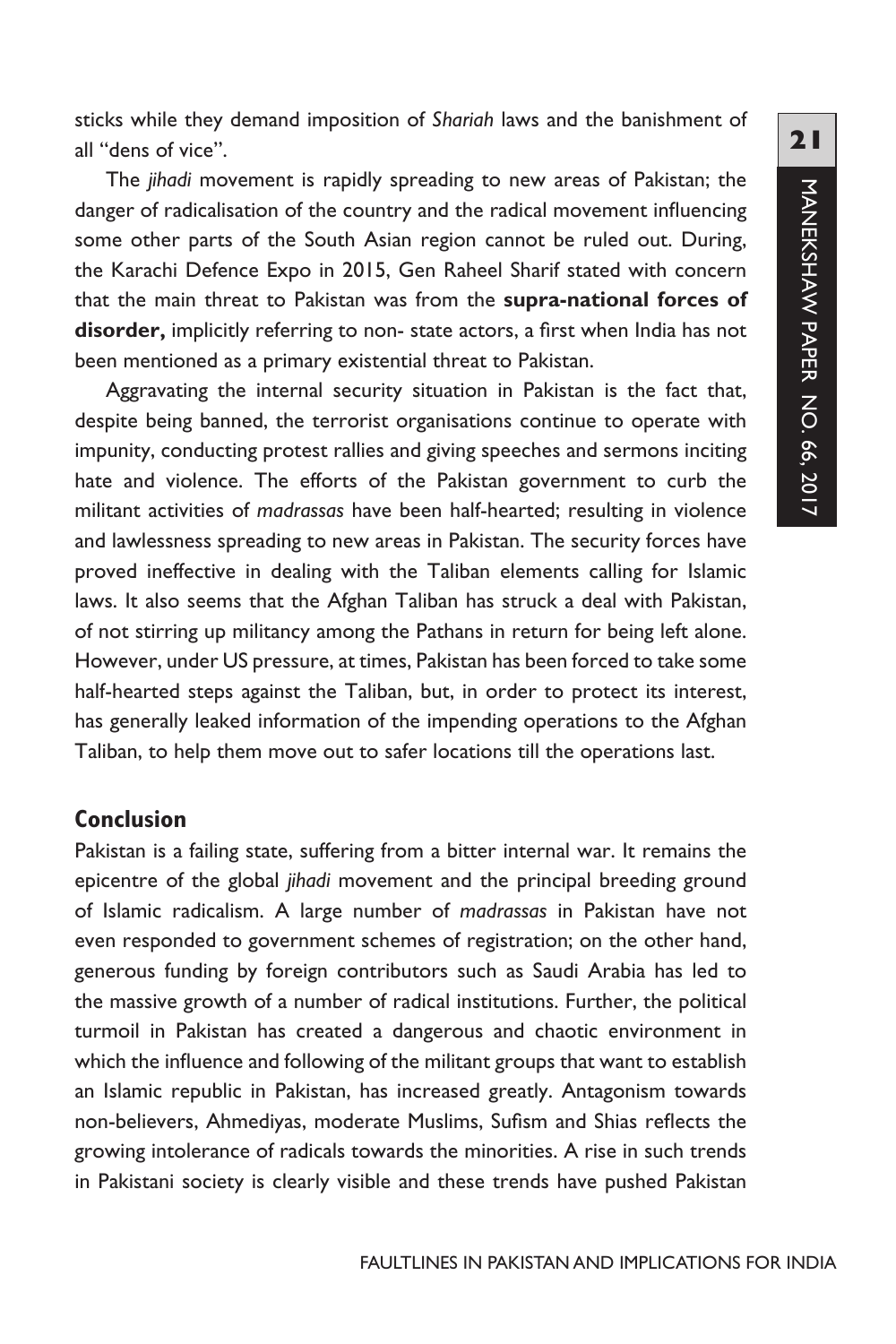further into the lap of radical Islamists. Moderate Muslims, who would like the secular culture to survive and the current unrest to be controlled, have become helpless spectators in the face of increasing political chaos and coercive religious violence.

Radicalisation presents a threat at several levels, with the worst case scenario being the possibility of Pakistan becoming a Talibanised state, with a formal structure of a rigid Islamic state dominated by a strong religious hierarchy. However, if Pakistan were to become a Talibanised state, the society at large, and the ruling elite, would have to accept the religious ideology that is being propagated by certain ultra-conservative clerics. The possibility of a violent takeover by any religious group replicating the Taliban takeover in Afghanistan presently seems remote but there are disturbing developments visible in the country, with large segments of the society veering towards radicalisation. To examine the present trend towards radicalisation, one has to look at the developing mindset of different socio-economic ethnic groups and the Army. Conservative and rigid religious beliefs exist in many segments of the society, besides the tribal areas that are under the influence of Al Qaeda and the Taliban. The rich urban groups would prefer democracy and modernisation even though they would like Pakistan to become a truly Islamic state.

To deal with the deteriorating security situation, the Pakistan Army has yet to demonstrate its will and the capability to ward off the *jihadi* challenge. Rather a large number of Pakistani troops have chosen to join the Taliban and not fight their 'brothers'. The terrorists infiltrating into Kashmir would continue to operate freely as tools of the Pakistani foreign policy, duly patronised by the Army and ISI. In view of the prevailing situation, the Line of Control (LoC) and border areas are likely to remain relatively calm, as Pakistani forces are involved in the internal security problems and perhaps a power struggle within their own ranks. The scenario of the Indian bogey that the Pakistan Army may raise to unite the nation by disturbing peace on the borders is unlikely as this may prove far too risky and it would be beyond the capability of the Pakistan Army to open another front.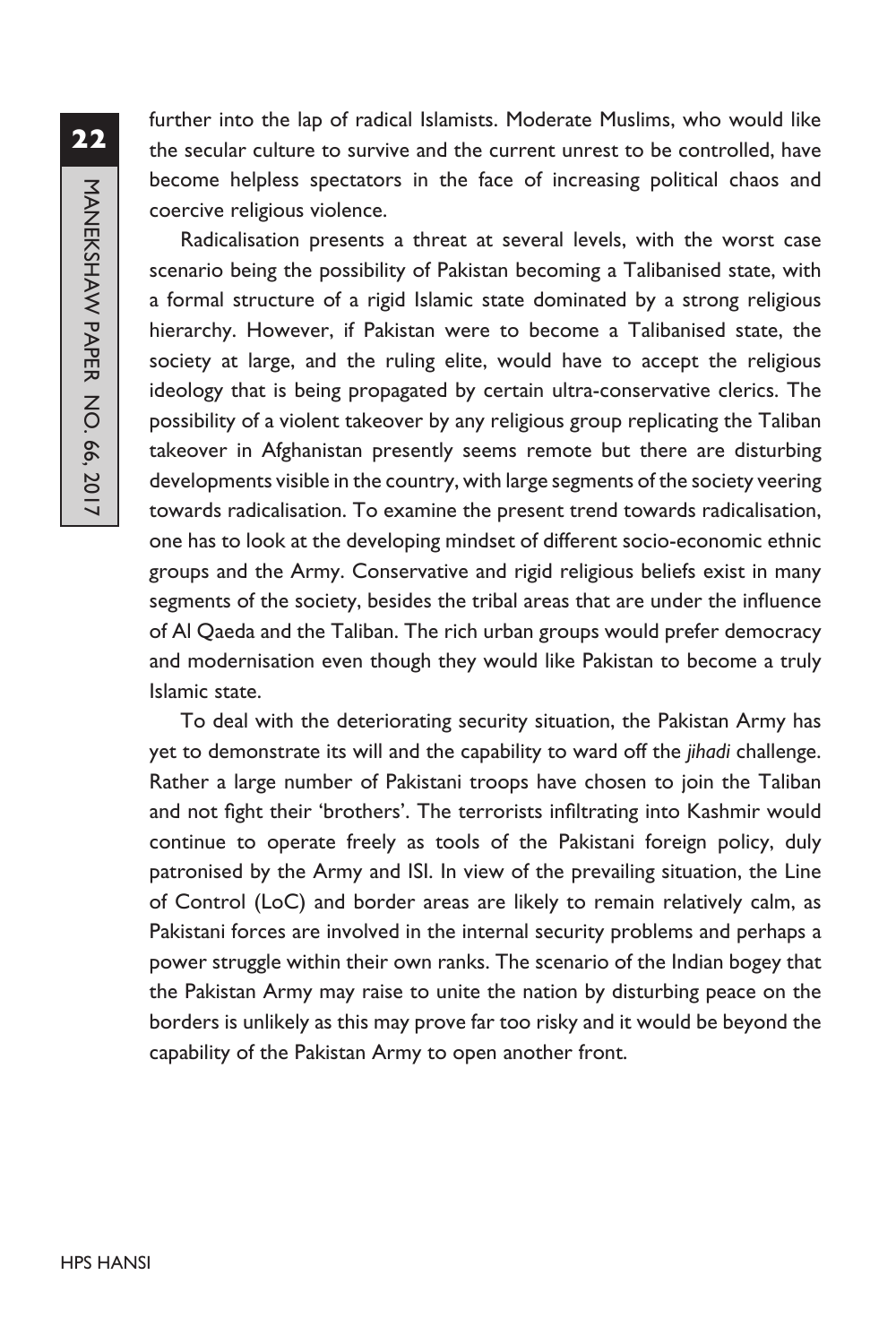## **Chapter 3 The Pakistani Security Forces**

- Pakistan's armed forces comprise the seventh largest military in the world.
- The rise of Islamism in the Army gained impetus under the presidency of Gen Zia.
- Insider collusion in all attacks on armed forces' installations.
- Large scale surrender to the militants by officers and men to join radical outfits.
- Interference of the Army main bane of political instability in Pakistan.
- ISI, an 'invisible government' involved in manipulative politics, and patron of terrorist organisations.

The Pakistani armed forces comprise the seventh largest military in the world in terms of active troops. Islam is the predominant faith of the Pakistani armed forces, with 99 percent of Pakistani military personnel adhering to the religion: 70 percent of Pakistan Army officers are Sunnis, and the remaining are Shias and other minorities. Historically, about 71-75 percent of the Army is drawn from Punjab, and the balance are Pakhtuns (15-21 percent), Muhajirs and Sindhis (3-5 percent) and Baluchis (about 0.3 percent).

The Pakistan military has traditionally been a secular, disciplined and professional organisation. However, over time, there has been infiltration of the force by the overwhelming strength of radical Islamists sympathisers. The arrest of a Pakistani Brigadier<sup>14</sup> for his ties with the Hizbul-Tahrir, a radical Islamist group; the gunning down of two senior Pakistani officials, one by his own security guard; the attack on the Karachi naval base, with inside assistance; and refuge to Osama bin Laden, all highlight the increasing radicalisation of the security forces.

The rise of Islamism in the Pakistan Army gained impetus under the presidency of Gen Zia. His emphasis on Islam, in an already conservative society, encouraged Islamic zealotry in the Army. It opened the doors for intolerant bigots and fanatics, and suddenly a large number of subordinates "got religion". It was Zia who oversaw the transition of a largely secular Army into a Islamist Army. Zia allowed the Tablighi Jamaat (an Islamic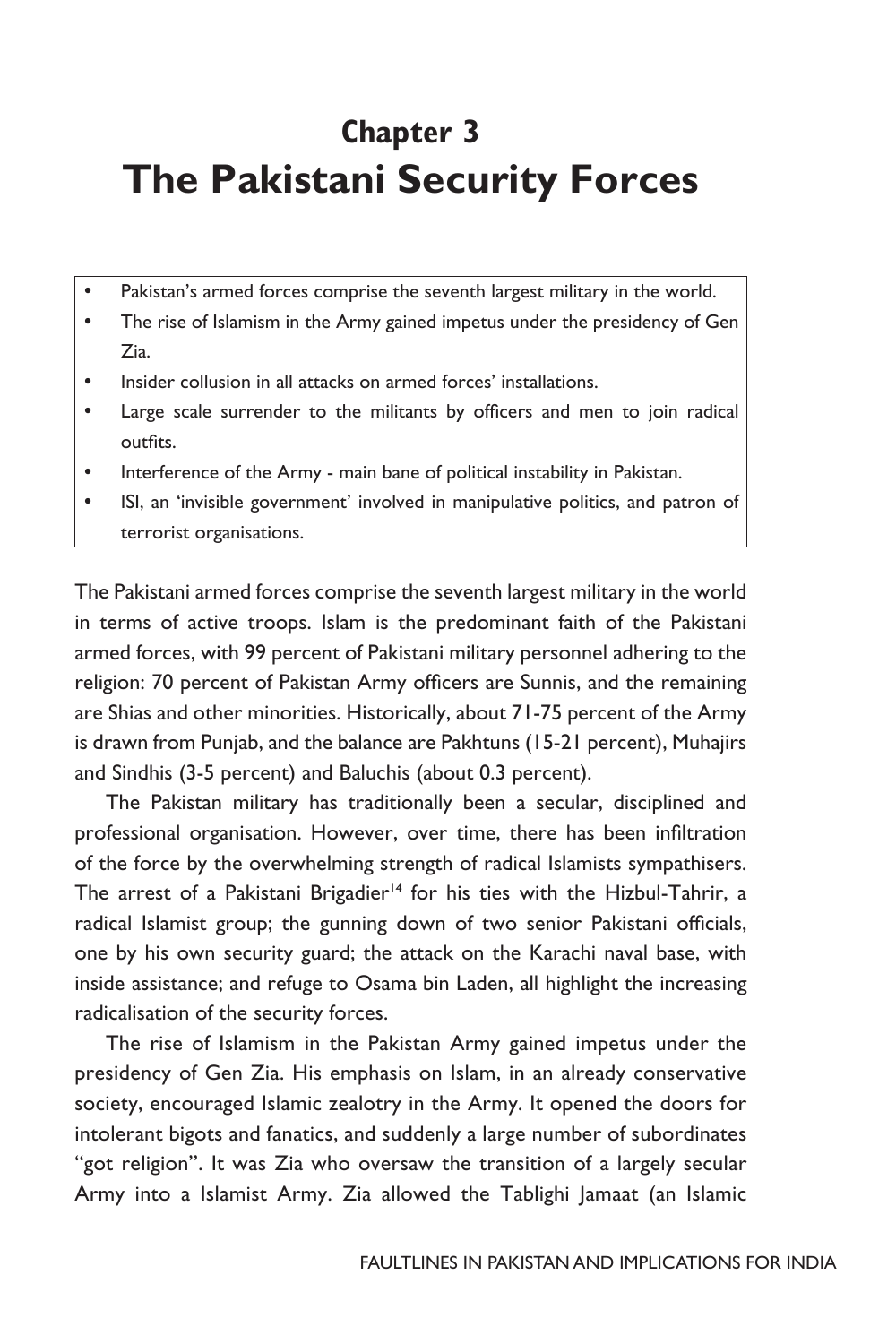missionary society) to operate freely within the Army. The armed forces, during this period, took upon themselves the role of protector of Pakistan's Islamic identity, and Islam became synonymous with the Army. Under Zia, Islamisation went beyond the ban on alcohol: a large number of signboards quoting the Quran were displayed around the cantonments, and a number of officers grew beards and visited mosques. The observance of religious practices and beliefs was encouraged under Zia's 'Islamisation' programme and made mandatory for the security forces to follow. The sincerity with which an individual followed religious practices and beliefs formed an important input for his Annual Assessment Report, determining his future career progression prospects. For the first time, the Army began to recruit officers and soldiers from various religious seminaries, a majority being from the Sunni *madrassas*. Islamic literature and philosophy were also introduced in the curricula of various training courses conducted in Regimental Centres, Schools of Instruction and Staff College, Quetta. The book *Quranic Concepts of War,* whose foreword was written by Gen Ziaul-Haq, was accepted as the Pakistan's military doctrine. According to the book, Islam divided the world into two camps – the Dar-ul-Islam (the world of Islam - the believers) and the Dar-ul- Harb (people defiant to Allah - the non-believers). The onus is on the believers to make the non-believers subservient to Allah, which may involve repeated conflicts between two, till the latter become believers.

The sharp turn towards religious fundamentalism by the Army, which was the only surviving secular institution in the country, set a trend which is unlikely to be reversed in the near future. The dreadful consequences of the Army influenced by extreme Islamist propaganda led to the dilution of command structures and desertions of a large number of highly trained exsoldiers, including explosive experts and engineers, to extremist groups. The situation became grave post the 9/11 attack when the Pakistan military was coerced into an alliance with the US for the GWOT, which a majority of Pakistani society, including the families of the soldiers, disapproved of. They felt that the Pakistani military had become subservient to the Americans and the actions against militants comprised a campaign against fellow Muslims being conducted on the orders of the US. In spite of receiving billions of dollars in military aid from the US (leading to the portrayal of the Pakistan Army by some sections of the society as "an Army for hire"), there is deep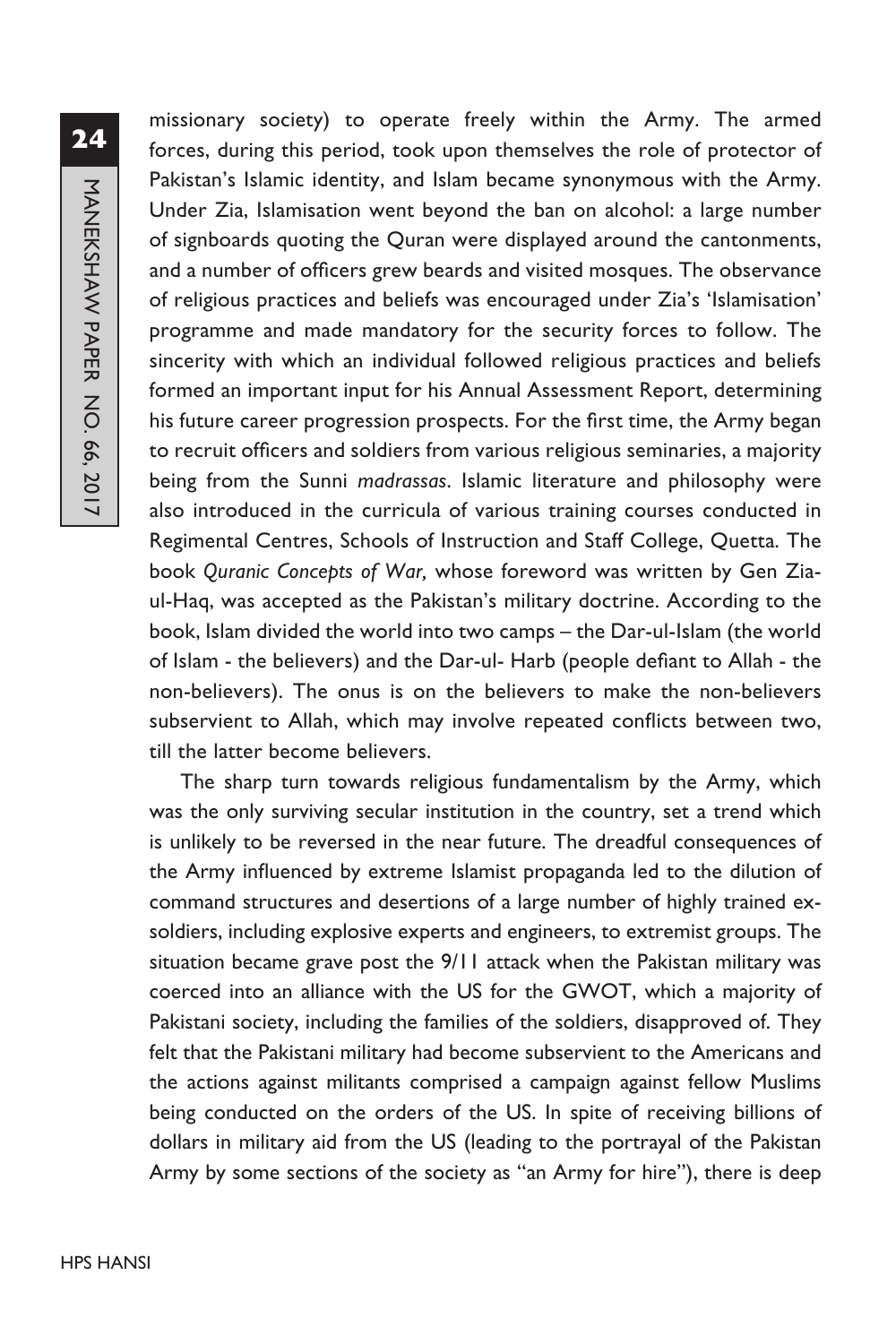resentment in the Army also against the US, causing serious problems of morale, loyalty and motivation.

The influence of religious fundamentalists and the close association of the Pakistan Army with radical *jihadi* elements fighting against the US, continue to impact the soldiers' religious and *jihadist* orientation. There is ample evidence of the links between Army personnel and Islamic hardliners, and the role of subverted soldiers in propagating radical ideology and assisting in attacks on own military establishments. The attack on the General Headquarters (GHQ) in 2009, the failed assassination attempt on Pervez Musharraf, the Mehran base raid in 2011, to mention a few, were planned and coordinated by soldiers from within the Service. The hostile reaction of the Army on the killing of Osama bin Laden by the US was an indicator of the growing radicalisation of the Pakistan Army. There have also been complaints by a Pakistan Air Force commander about pilots refusing to shave off their beards, a mark of Islamic observance, and air crews sabotaging the F-16s to prevent them from flying missions close to the border with Afghanistan.

 More than 40 terrorist attacks over the past three years against military installations, duly assisted by insiders, comprise a sign of revolt and growing religious fanaticism within the organisation. As per retired RAdm Tanvir Ahmed, "We don't need to look for enemies outside our borders, we have plenty within". The ongoing counter-terrorist operations in Waziristan and FATA have not produced the desired results, as a fairly large section of soldiers and officers harbours strong radical views and cannot be trusted to sincerely confront the *jihadi* challenge.15 Over a period, about 250 Pakistani soldiers, including officers, have reportedly surrendered to the militants without firing a single shot. Some disillusioned officers and men have even chosen to join the militant organisations. The reverses faced by the Pakistan Army indicate the growing reluctance of its ranks to fight their own people, as they feel that they are being used to kill their Muslim brethren at America's behest. Under these circumstances, the increasingly radicalised Army cannot be expected to play a meaningful role in combating *jihadi* terrorism, resulting in unrest and violence, contributing to the cause of fundamentalist organisations.

Besides the Army, there have also been instances of mass desertion and refusal to fight the militants, especially in the Pathan-dominant Frontier Corps. The personnel of the locally recruited paramilitary police, or *khassadars*, and the Frontier Constabulary, who are supposed to patrol the line between FATA and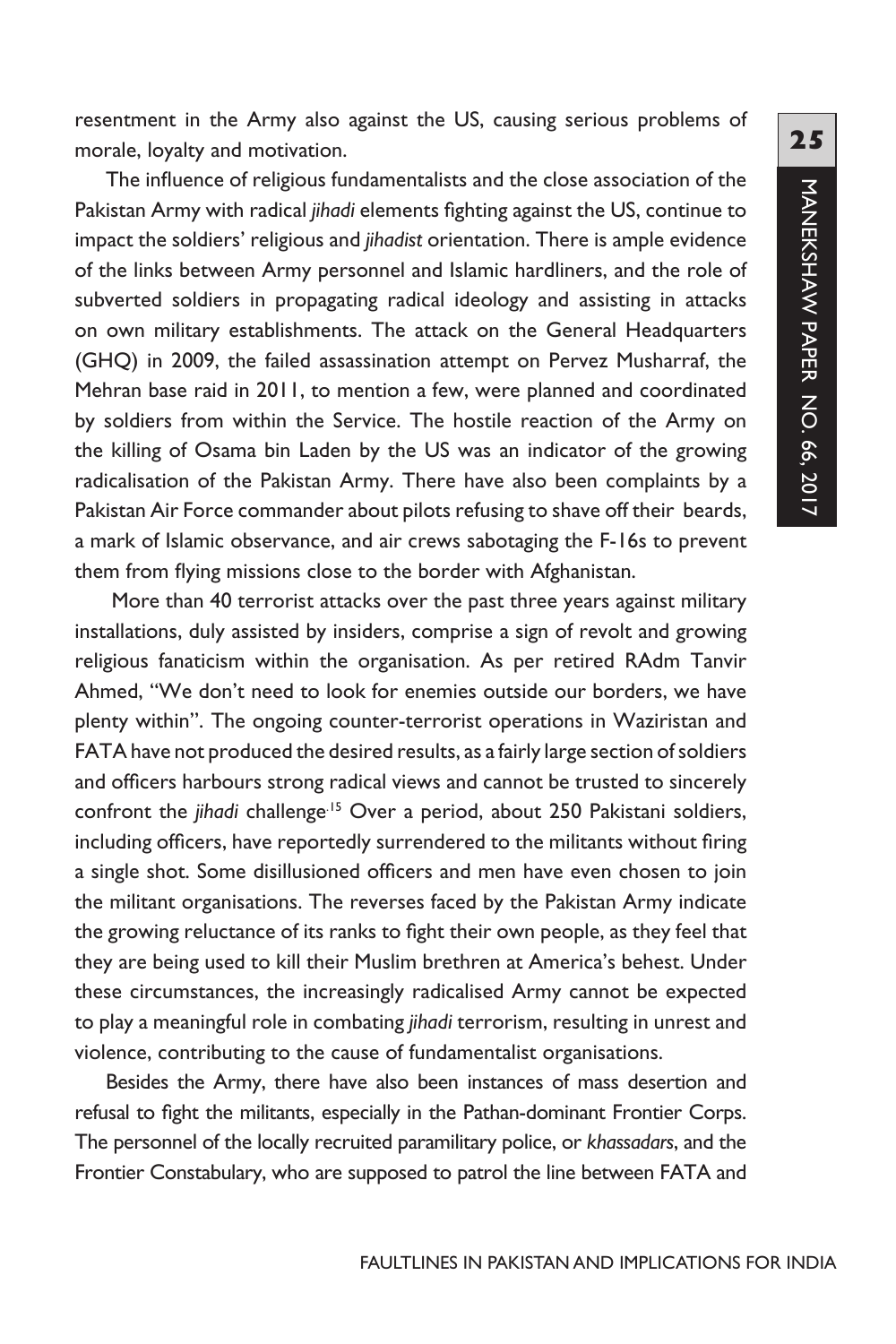NWFP are highly unreliable. Since 2004, the Frontier Corps has seen repeated incidents of units refusing to fight or even deserting *en masse* to join the Taliban.

#### **Intervention in State Governance**

The main bane of political instability and ineffective democratic institutions in Pakistan is the primacy of its Army, which neither permits the elected government to function independently nor owns responsibility to singularly govern the state. Given the Army's deep distrust of politicians, the Pakistan Army practises a policy of divide and rule wherein it shifts its support among and between the various political parties. It keeps the party in power insecure, threatened by withdrawal of its support or of political leaders patronised by it. This diarchy, which is also known as the hybrid civilmilitary relationship model, is difficult to sustain and has failed to provide any effective form of governance. Unlike other Armies where the charter and role of the security forces are drawn up by the political leadership, with the primary responsibility of mitigating the external security challenges, the Pakistan Army is completely involved in managing both the internal and external affairs of the state, with the ruling political party relegated to managing peripheral issues. A number of Army Chiefs have used this ideology to ensure the dominance of the forces in conducting the affairs of the state and concurrently ensuring that the political structures remain weak and unstable to challenge the writ of the Army.

## **Inter-Services Intelligence (ISI)**

The key military institution for manipulation of politics is, of course, the ISI. It is unabashed about the need to keep an eye on politics, the bureaucracy and civil society as part of internal security. Its justification for undertaking clandestine and covert operations is based on the self-propagated theory that there is a need to monitor some political parties, elements of the bureaucracy and civil organisations that are committed to breaking up Pakistan, and have close links with India and Afghanistan.

The ISI Directorate has, over six decades of nationhood, emerged into a powerful institution in Pakistan. The agency is a central organ of Pakistan's military machine and has played a major—often dominant—role in the country's volatile politics. The ISI is run as "a state within a state". It has mounted surveillance on parties and politicians, often infiltrated, coopted, cajoled or coerced them into supporting the Army's centralising agenda. The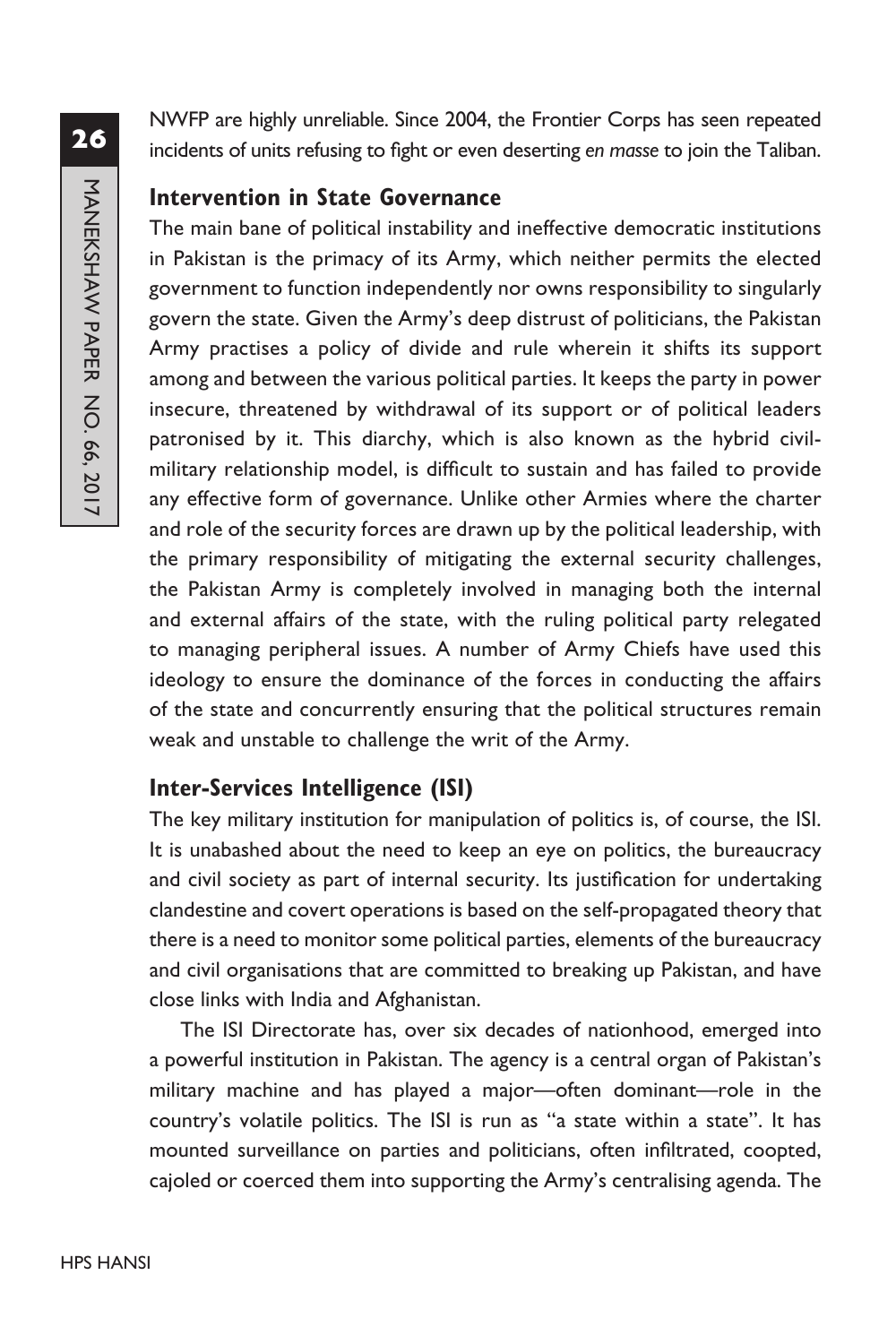bureaucracy of Pakistan has also not been untouched by the wiles of the ISI. A negative security report from the ISI can adversely affect the career of a bureaucrat, thus, ensuring that civil servants remain subservient to the Army and pose no serious threat to the military's hegemony.

Till the 1970s, the organisation had a limited external agenda which was largely India-centric. However, with every successive military dispensation, the ISI has grown in strength and its involvement in the affairs of the state has increased. The Afghan *jihad* turned the ISI into the most powerful department of the country. From 1985 onwards, the ISI has been actively involved in political manipulations. Former Prime Minister Nawaz Sharif successfully used the ISI to collect evidence of corruption against political rivals like Benazir Bhutto and other bureaucrats. The agency played a frontline role in initiating the power struggle and internecine war between the Pakistan People's Party (PPP) and Pakistan Muslim League (Nawaz) [PML (N)], contributing to the political instability and crisis in governance. The Director-General ISI (DG-ISI) Gen Asad Durrani (Retd) admitted that funds were distributed by the organisation to manipulate the 1990 elections against the PPP.

The ISI, also called an **'invisible government',** has been actively involved in playing a duplicitous game: while supporting the GWOT, it also maintains clandestine links with the Taliban and other terrorist organisations. It is hard to believe that the ISI had no clue about the presence of Osama bin Laden, who was living right under the nose of the Pakistan military until his death. In documents leaked in April 2011 on the Wikileaks website, US authorities described the ISI as a "terrorist" organisation at par with Al Qaeda and the Taliban.

The import of the ISI wielding power in the country has a strong bearing on Islamabad's national security and foreign policy. It is a major decision influencing element in the policy formulation process and tends to maintain an anti-India stance, furthering the agenda of its mentor, the Pakistan Army. A case in point comprises the efforts by the political dispensation to improve ties between India and Pakistan through the promotion of trade and commerce. However, the Pakistani intelligence agency, through its vile mechanisation, impeded any positive development in the field by harassing and threatening the businessmen keen on trade with India.

Besides, the ISI is involved in the domestic politics as it maintains strong linkages with Islamic fundamentalist groups which are anti-India and anti-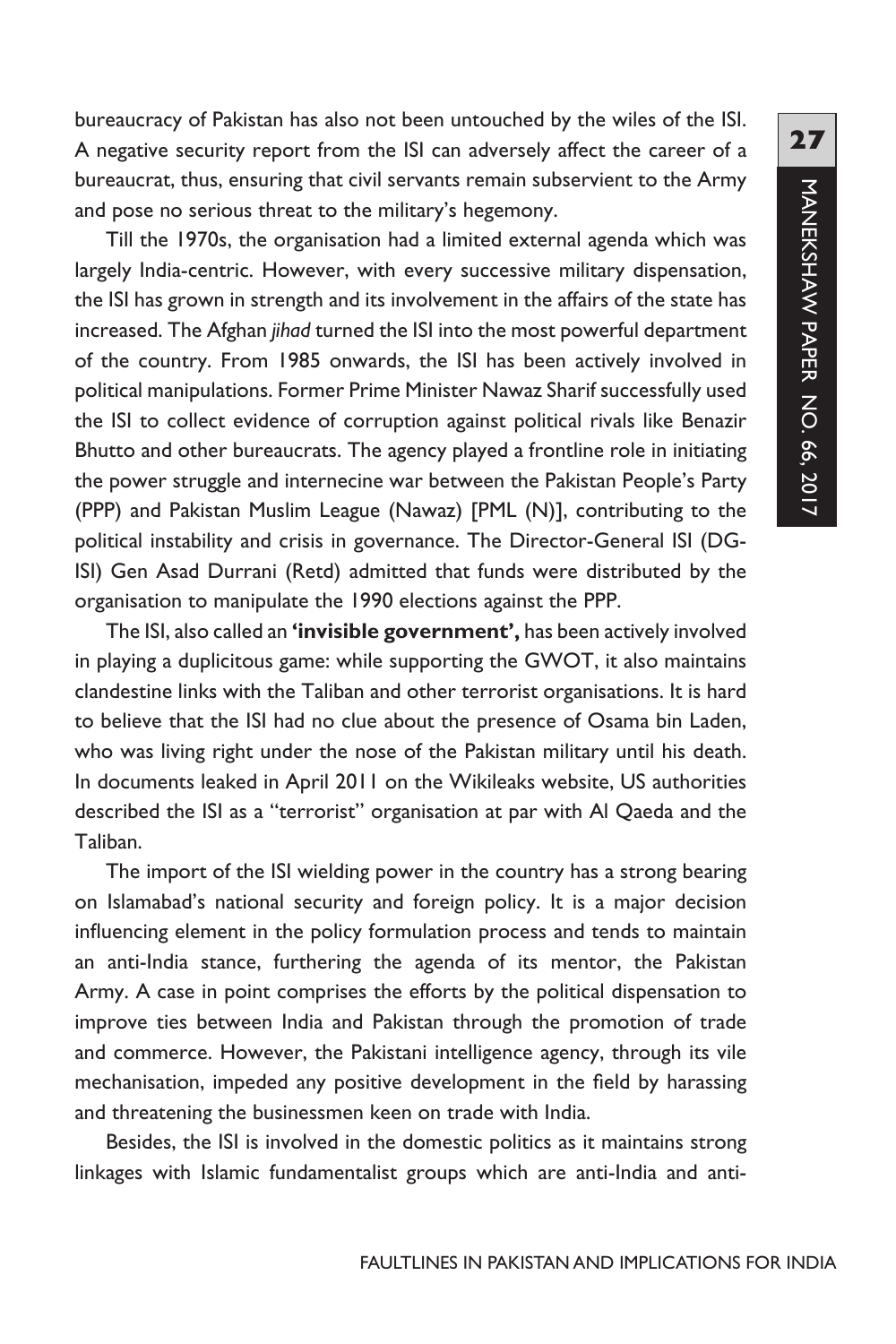Afghanistan in character. The ISI's long association with the militants, first in Afghanistan and then in Kashmir, has led some ISI officers to develop close personal relationships with the cadre that they are supposed to control. A number of retired middle-ranking ISI officers have reportedly joined the LeT and other militant groups. The military and ISI continue to provide them shelter and there is deep unwillingness to take serious action against them as they are seen as assets to manipulate Afghanistan and create unrest in India. The Pakistani security establishment is of the belief that post withdrawal of the North Atlantic Treaty Organisation (NATO) forces, India will support non-Pathan forces to encircle Pakistan, hence, to counter the same, it needs to support the Pathans. Both the ISI and the Army have been committed to supporting terrorism in India, by keeping the various terrorist organisations 'on the shelf'.

The ISI is known to have a close relationship with the Harkat-ul-Ansar and LeT which are extremely active in waging terrorist operations against the Indian state. Despite denials from Islamabad, there is plenty of evidence of the direct involvement of the ISI in propagating terrorism in India and its role in the 2008 Mumbai (Bombay) attacks in which 165 people were killed. The ISI is quite convinced that what they did to the Soviets in Afghanistan they can do to India in Kashmir, through the Islamist militants. This relationship between the ISI and fundamentalists, fostered on anti-India interests, clearly characterises a close-minded approach to any improvement in relations with India.

Further the 10-year-long Afghan War not only bestowed on the ISI huge experience of covert warfare, it also created for it a vast reserve of motivated manpower that could be used as its proxy in the geostrategic horseplay of the regional powers. However, post 2001, following the decision of Pakistan to support the US' war on terror, the Islamist proxies created and supported by the Army and ISI turned against the state. Thousands of Pakistani civilians and soldiers have been killed and maimed by these home grown extremist elements creating internal strife and unrest.

#### **Nuclearisation of Pakistan**

One of Bhutto's most significant decisions was to initiate the nuclear weapons programme in Pakistan. Bhutto saw the programme as a way to bridge the ever increasing gap of conventional military capabilities between India and Pakistan by keeping the threshold of conflict low, by threatening India with its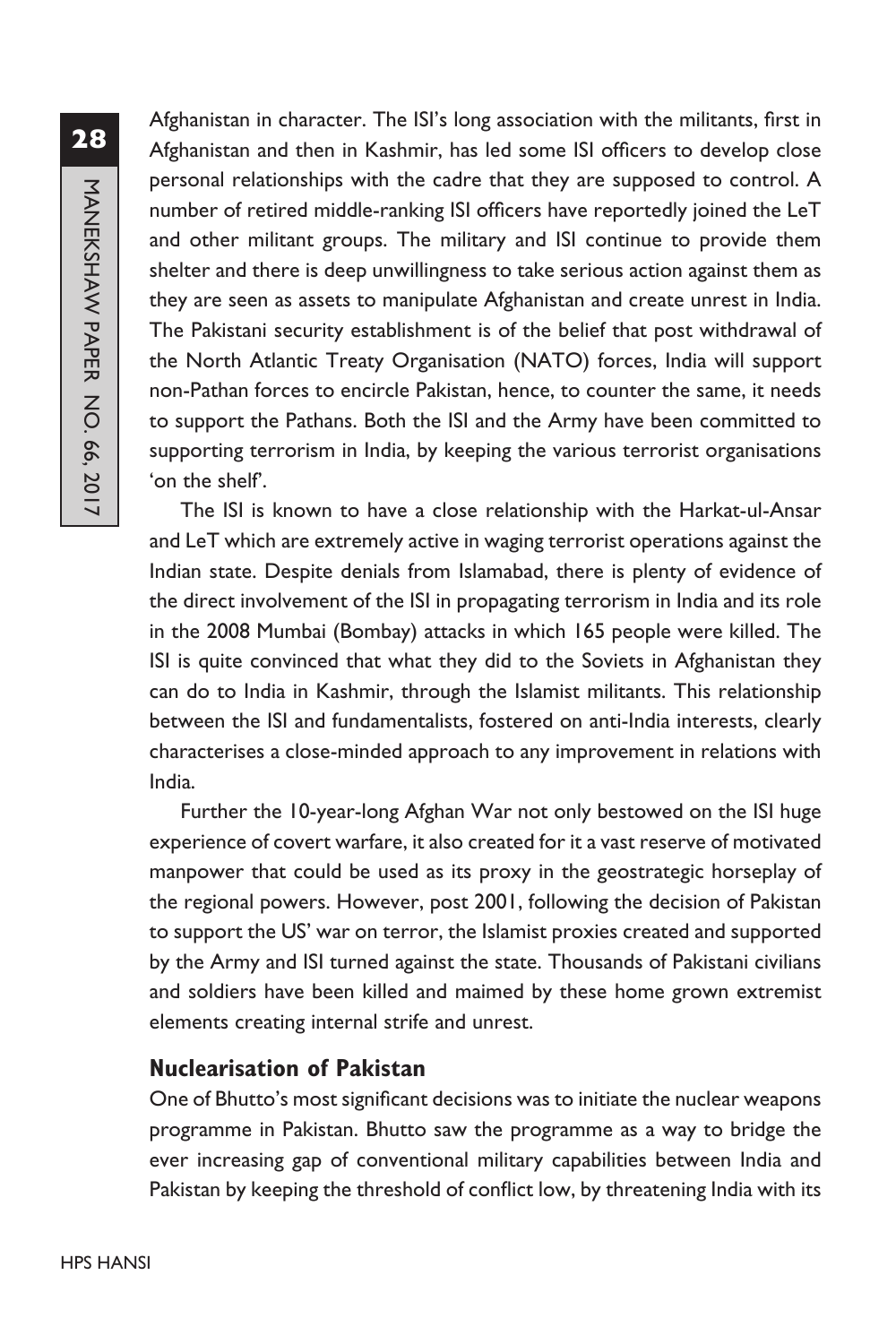nuclear weapons and providing an alternative to the Pakistani armed forces. By building the bomb, Pakistan thought that it would reduce the Army's role and could face India on an equal footing, a magic bullet that could resolve all problems.

The nuclear test by Pakistan led to sanctions by the US, the cutting off of economic and military aid adversely impacting its already fragile economy and military capabilities. Besides the US, fourteen other countries, including Japan, Germany, Australia, Canada, Denmark, and Sweden also suspended bilateral aid programmes to Pakistan. In short, Pakistan, which was heavily dependent on the International Monetary Fund (IMF), due to the sanctions by the US-led coalition withholding IMF support, witnessed the collapse of its economy, loss of confidence due to the balance of payments crisis and a significant decline in developmental activities. The dream run of the Pakistani economy under Ayub Khan was seriously jolted under Bhutto, with partial responsibility lying with the imposed nuclear sanctions. However, the US suspended the sanctions each time developments in Afghanistan made Pakistan a strategically important "frontline state," such as the 1981 Soviet occupation and the war on terrorism post 9/11.

Recently, Pakistan, in alignment with its nuclear ideology, as a counter to India's hypothetical Cold Start strategy, has sought to deploy Tactical Nuclear Weapons (TNWs), also referred to as battlefield nuclear weapons, to deter India from undertaking proactive operations.

#### **Pakistan's Presumptions**

In contrast to India's and China's nuclear policy of no first use, Pakistan has always maintained that it would employ nuclear weapons to blunt any offensive by India's conventional forces. In 2002, Lt Gen Khalid Kidwai, the first head of the Strategic Plans Division (SPD), outlined four scenarios<sup>16</sup> in which Pakistan would consider using nuclear weapons against India:

- If India conquers a large part of Pakistan.
- If India destroys large parts of Pakistan's Army or Air Force.
- If India tries to strangle Pakistan economically.
- If India tries to destabilise Pakistan politically, including by creating large scale internal subversion.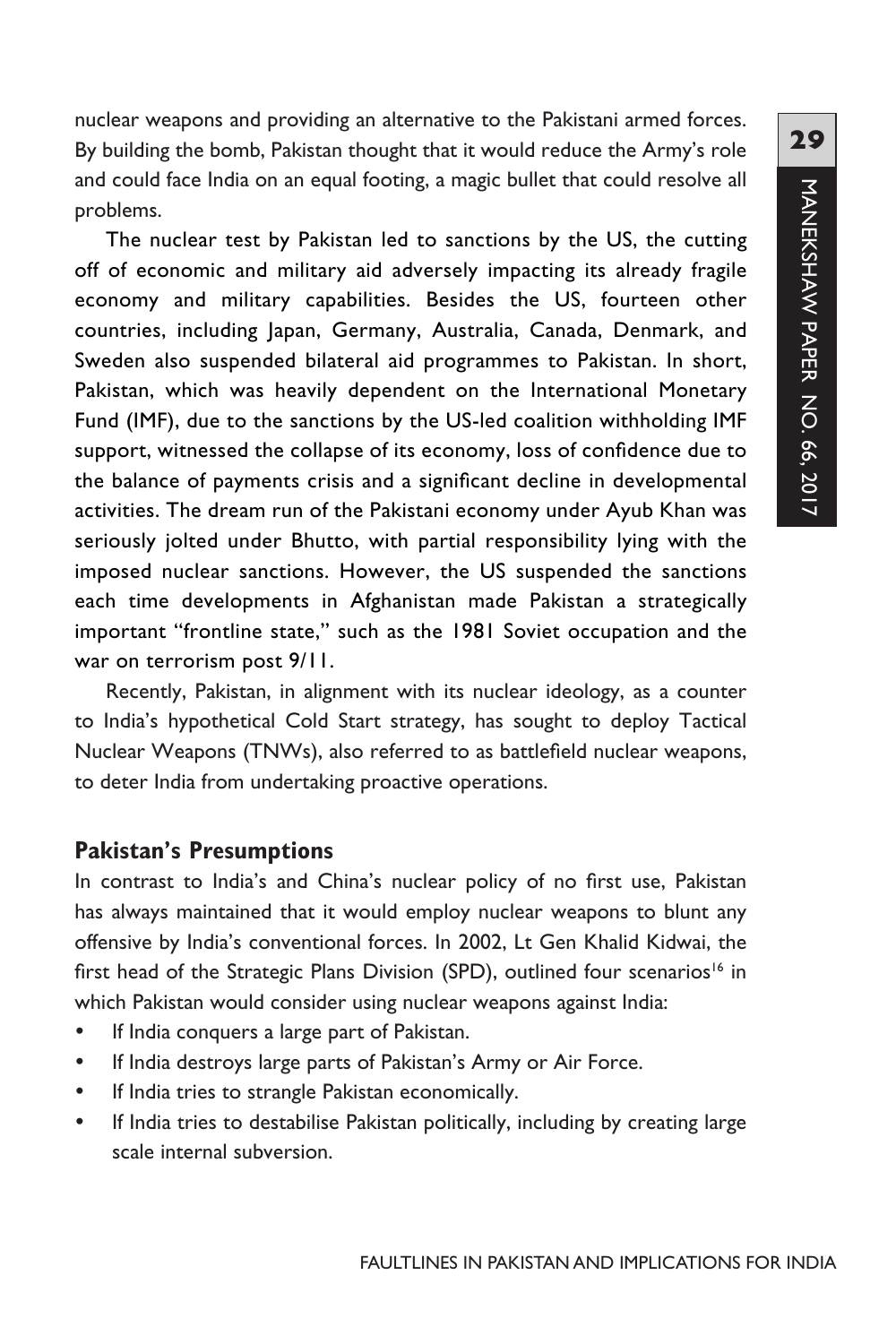Pakistan's strategy of nuclear brinkmanship hinges on the presumption that India is unlikely to respond with its strategic nuclear assets against Pakistan's low yield TNWs because of its weak polity, soft national policies and high degree of sensitivity to international criticism, conveniently ignoring the tenets of the stated Indian nuclear doctrine.

 Pakistan's deployment of TNWs [e.g. Nasr missile, which has a range of around 37 miles (60 kilometres)] dangerously undermines deterrence stability and escalation control in the subcontinent.<sup>17</sup> With the power to use TNWs vested with the formation commanders and not under a centralised command structure comprising both political and military representatives, the likelihood of their misuse or accidental use increases manifold, based on the threat appreciated by each commander and his response thereto.

With increasing radicalisation of the Pakistani armed forces and their nexus with various terrorist organisations, the security of the TNWs deployed in the forward areas is disconcerting, and they are vulnerable to capture by the terrorists. Fool-proof security of TNWs is a military commanders' nightmare, involving deployment of large scale first line troops on static duties, which may not be operationally viable. However, the consequences of nuclear weapons in the possession of the Pakistan military falling into the hands of terrorists would be horrendous. Additionally, in keeping with Pakistan's previous track record, another cause of concern is the proliferation of nuclear technology to rogue nations and terrorist organisations for financial remuneration by the Pakistani state.

The decision to escalate a conventional conflict into the realm of a nuclear conflict would lie with Pakistan and it must not pre-suppose that employment of nuclear weapons, however small, would not invite a similar response from India. As per the Indian nuclear policy, any nuclear attack on India, irrespective of size, would invite massive retaliation, hence, the need for Pakistan to be forewarned before indulging in any adventurism.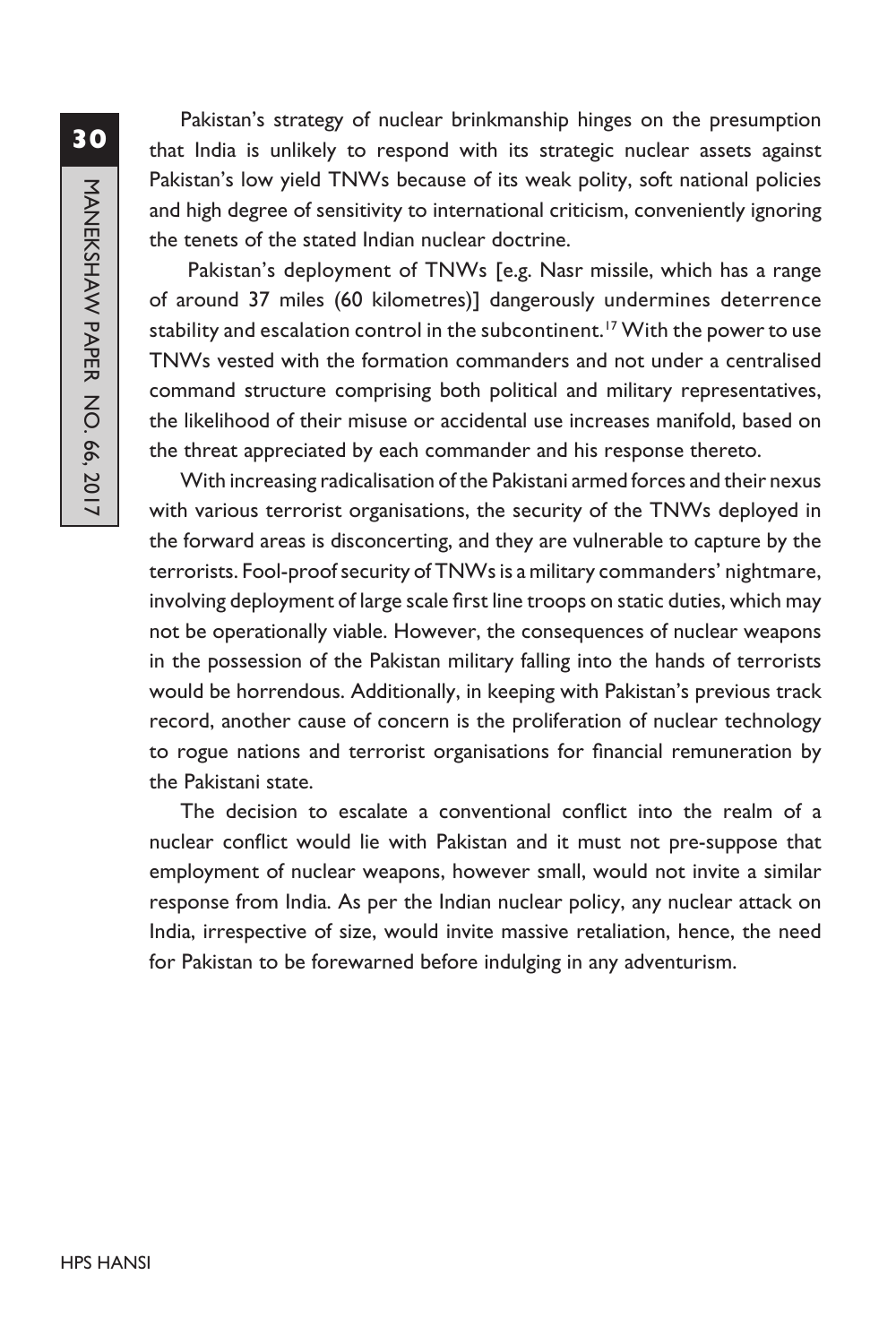## **Chapter 4 Sectarianism in Pakistan**

 *You are free, you are free to go to your temples, you are free to go to your mosques or any other place of worship in this State of Pakistan. You may belong to any religion or cast or creed — that has nothing to do with the business of the State …*

 *— Extract of Mohammad Ali Jinnah's speech of August 11, 1947*

- Pakistan has the world's second largest Muslim population and the largest number of Shias after Iran.
- Zia-ul-Haq implemented a nationwide Islamisation policy.
- Sectarianism in Pakistan became an arena for competition between Saudi Arabia and Iran.
- Shia-Sunni divide, Deobandi-Barelvi divide, killing of Hazaras, Ahmadiyas declared apostates.
- Sectarian organisations responsible for much of the violence in Pakistan.
- Religious groups play an important role in politics and are patronised by mainstream political parties.

Pakistan has the world's largest number of Muslims after Indonesia and the world's largest number of Shias after Iran. Although precise figures are unavailable, it is estimated that Sunnis comprise 80 to 85 percent of Pakistan's population, while Shias make up around 10 to 12 percent, 3.6 percent are others (including Christians and Hindus) and 2.3 percent are Ahmadiyas, who are officially considered non-Muslims by virtue of a 1974 constitutional amendment. Sunni-Shia relations in Pakistan remained largely peaceful until the late 1970s. Not only were Sunni-Shia relations non-violent, they were also not particularly important when it came to politics. This began to change in the early 1980s, under the military dictator Zia-ul-Haq who implemented a nationwide Islamisation policy, which privileged particular schools of extremist Sunni thought and began to polarise Sunni-Shia relations. The Iranian Revolution of 1978– 79 further stoked the issue. Zia's regime reformed the Constitution extensively, entrenching orthodox interpretations of Sunni Islam, which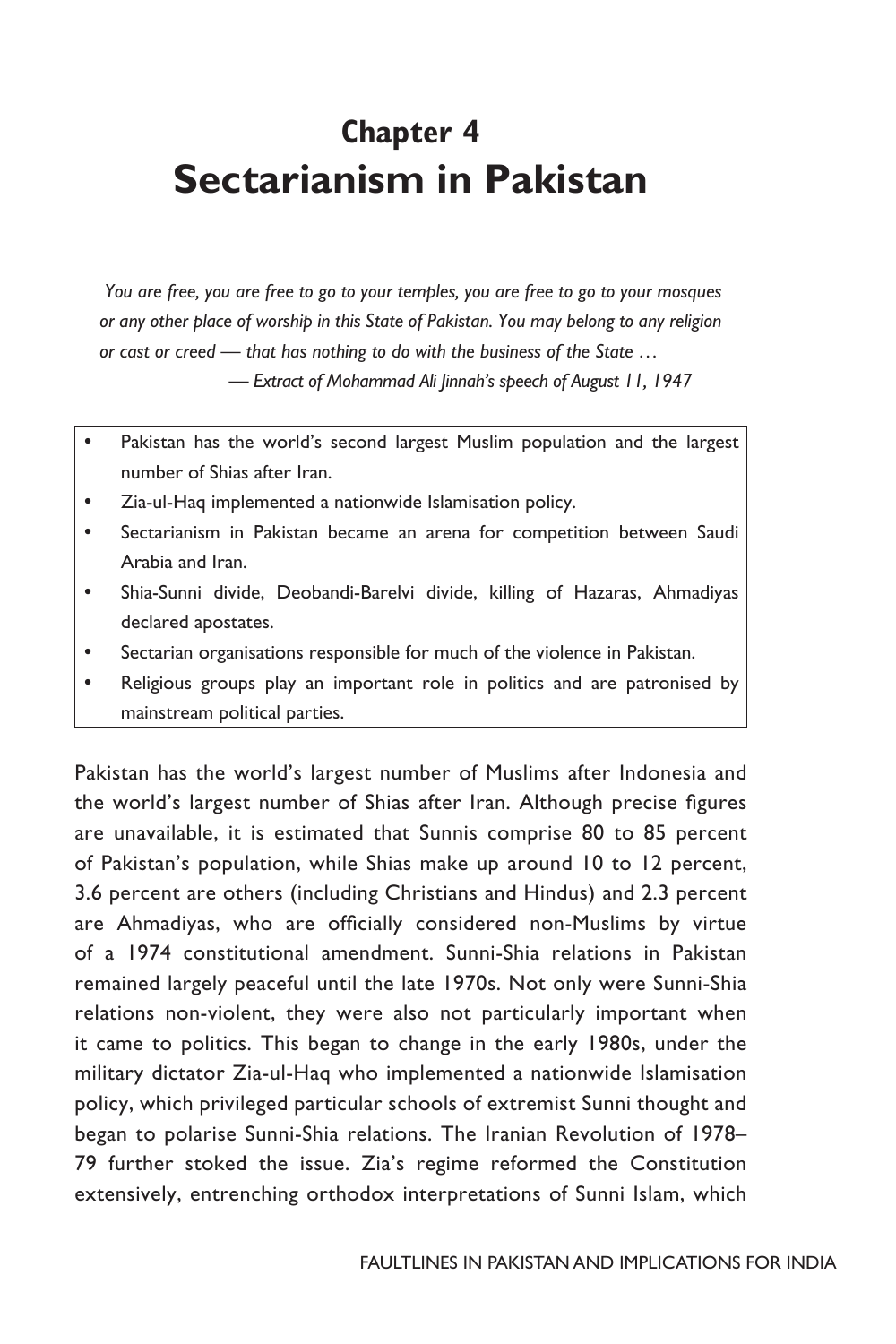alienated both Shias and Barelvis. The reforms included an ordinance to enforce *zakat* (religious tax), which allowed for automatic deduction of this tithe from personal bank accounts, contradicting Shia jurisprudence. Islamic parties, such as the Jamaat-e-Islami, which had assisted the Army in bringing down Prime Minister Zulfikar Ali Bhutto, were allowed to extend their influence into the bureaucracy and institutions of public education in exchange for supporting the military.

Sectarianism in Pakistan also became an arena for a broader geopolitical competition between the Governments of Saudi Arabia and Iran for wielding greater influence in Pakistan. Additionally, the anti-Soviet Afghan *jihad*, supported and financed by both the United States and Saudi Arabia, further fuelled the sectarian war. This funding stream strengthened and armed Sunni groups on the Afghanistan-Pakistan border and established a network of *madrassas* (religious schools) following the Deobandi and Ahl-e-Hadith subsects of Sunni Islam throughout the country. In turn, Iran provided funding to Pakistani Shia clerics who had returned from studying in Najaf and Qom to establish their own religious seminaries in Pakistan.

In the mid-Eighties, a group of Sunni clerics led by Haq Nawaz Jhangvi formed, under state patronage, the anti-Shia Sipah-e-Sahaba Pakistan (SSP) and Lashkar-e-Jhangvi,<sup>18</sup> with aid from Saudi Arabia. The SSP operated as a political party, achieving some success in the Punjab elections, but was primarily involved in sectarian terrorism. In response, the Sipah-e-Mohammad Pakistan (SMP), a Shia extremist group, was formed to defend the Shia community and allegedly carried out a number of retaliatory killings. Gen Pervez Musharraf banned both the SSP and SMP in 2001-02. However, the SSP was reestablished under a new name, first, as the Millat-i-Islamia Pakistan in 2003 and subsequently as the Ahle-Sunnat-Wal-Jamaat (ASWJ). The ASWJ contested elections in 2013, despite the organisation's formally banned status. A militant offshoot of the SSP, the Lashkar-e-Jhangvi that was formed in 1996, is viewed as responsible for much of the sectarian violence occurring in Pakistan even today. Such extremist groups consider Ahmediyas, Shias, as well as some sub-sects of Sunni Islam such as Barelvis, as apostates / infidels deserving death. The targeting by the Sunni militants of the traditionally moderate Barelvis led to the emergence of radical Barelvi groups such as the Dawat-i-Islami and militant Sunni Tehreek (ST) to counter-balance the growth of the Deobandi Tablighi Jamaat*.*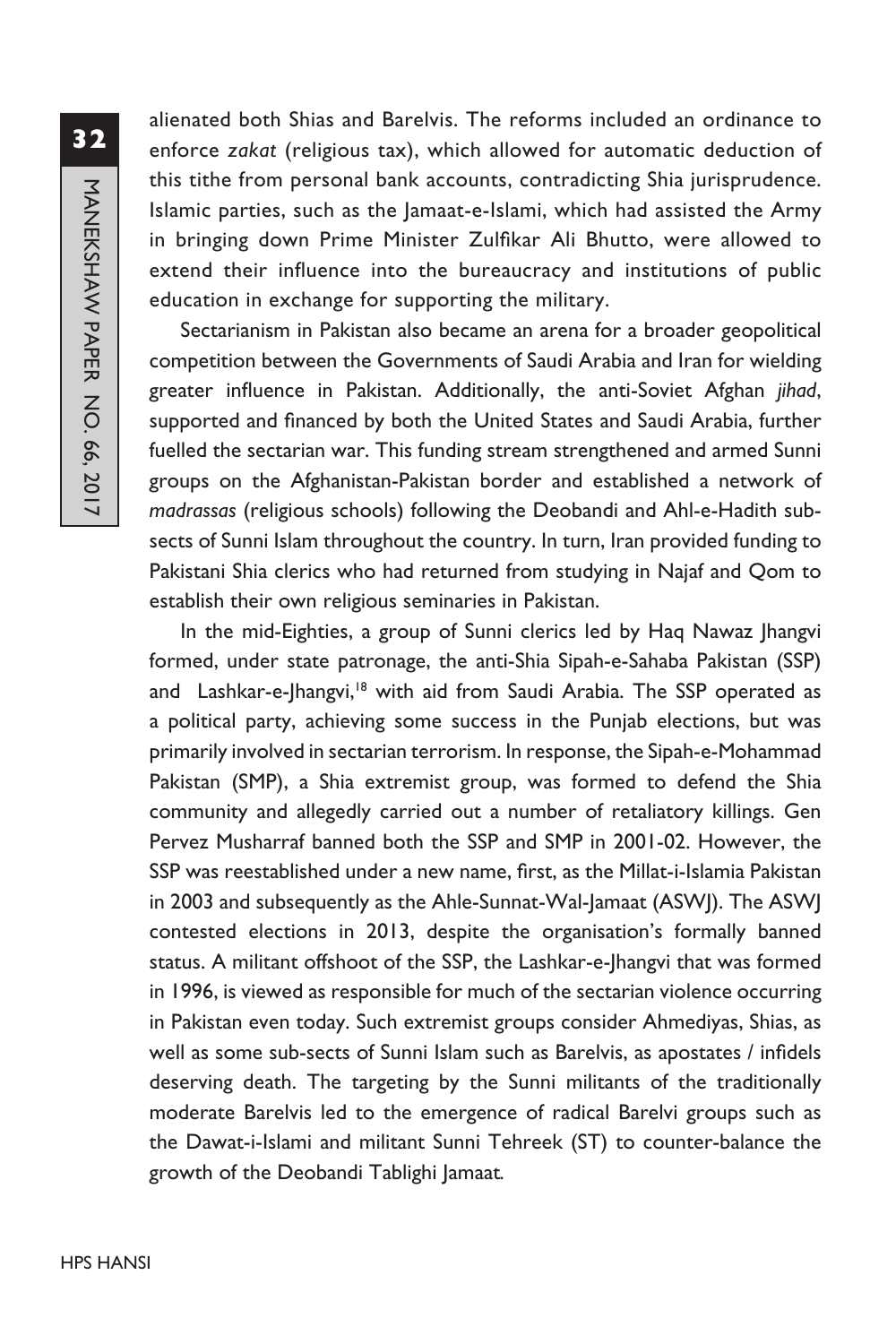All the sectarian groups have a specific institutional base, the *madrassas* or Islamic seminaries, and their growth and effectiveness is directly linked to the rise of these institutions. At the time of partition, there were less than 300 religious schools in Pakistan which currently have increased to more than 40,000, of which some 10 to 15 percent preach hatred and provide military training to carry out terrorists' activities. Deobandi *madrassas* frequently issue anti-Shia *fatwas* calling for a constitutional amendment to declare Shias as non-Muslims. The political parties have not only turned a blind eye to the activities of these organisations, they seek their help for securing votes during elections. According to data from media reports based on the South Asia Terrorism Portal (SATP), since 1988, while the number of sectarian incidents has ebbed and slowed, the last five years have seen levels of violence average almost 100 incidents per year. The rate is below the peak years of the early 1990s, but the incidents themselves have become increasingly dangerous, with an average of more than 1,000 people getting killed or injured in sectarian attacks every year from 2009 to 2013, which is three times the annual rate during the 1990s.

The whole of Pakistan is inflicted with the scourge of sectarian clashes and violence. Cities such as Karachi which underwent a large demographic upheaval because of the influx of Pashtuns and Baluchis have suffered relatively more than the others in recent years. Some of the most deadly attacks have involved the targeting of the Hazara Shia community that lives primarily in Baluchistan and the Northern Areas. The Human Rights Watch estimates that "of Shias killed across Pakistan in 2012, around a quarter of the victims were Quetta Hazaras. In 2013, a little under half of those killed were from that community." Many Hazaras have relocated to other parts of Pakistan or sought asylum abroad.

In recent years, sectarian tensions in Pakistan are being played out in a national context where the writ of the state is facing a broader and more concerted challenge from militants who justify their actions on the basis of a claim to Islamic legitimacy. Sectarian organisations such as the Lashkar-e-Jhangvi (LeJ) have strong ties with the Tehrik-e-Taliban Pakistan (TTP), the umbrella organisation responsible for much of the violence in Pakistan today, and several former LeJ leaders have assumed important positions within the TTP's ranks. Although estimates of the number killed or injured in sectarian attacks vary depending on the source, all statistics indicate that sectarian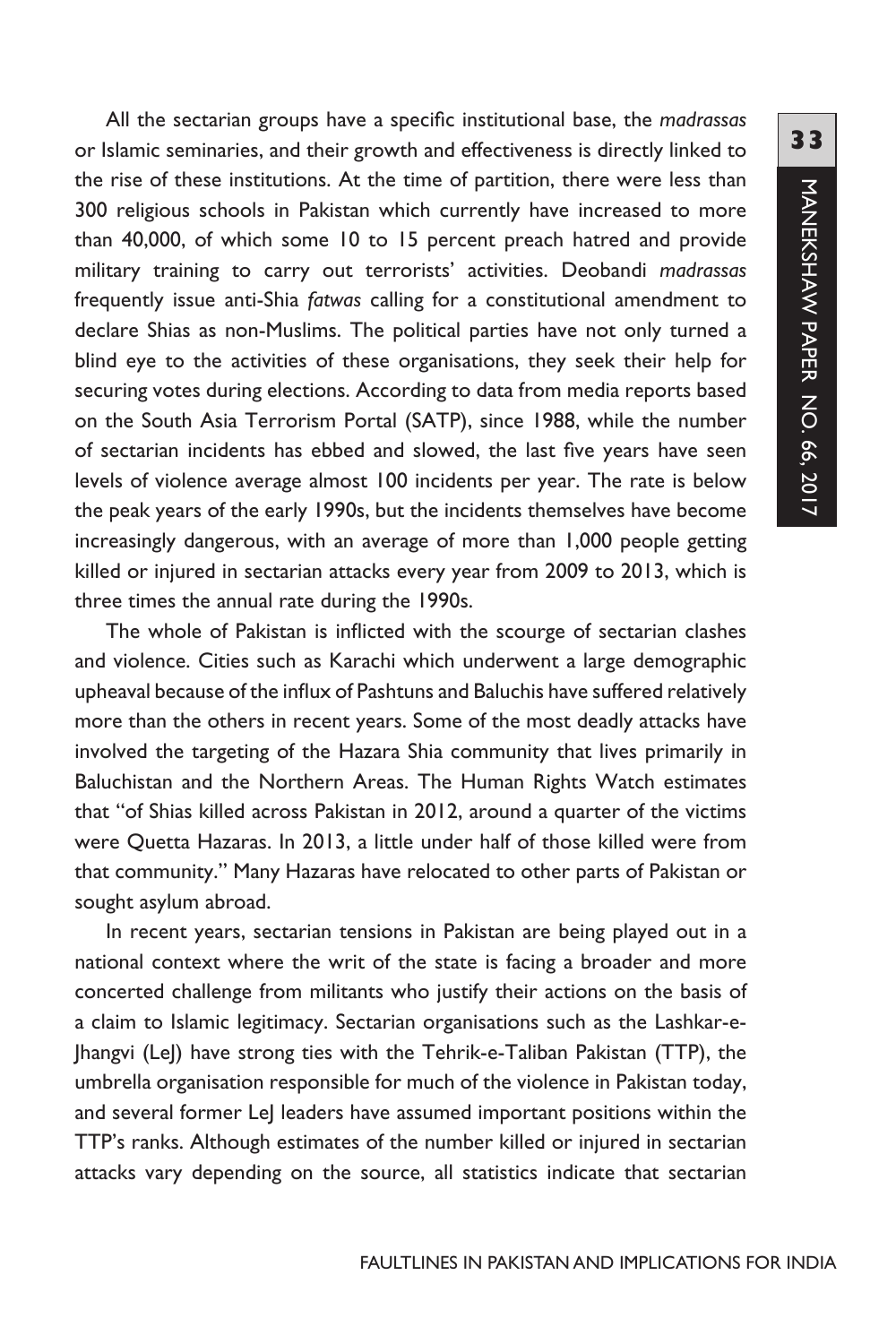violence in Pakistan remains a major problem today. Violence motivated by sectarianism has taken many forms in Pakistan. Prominent representatives from each sect have become victims in *quid pro quo* targeted killings. Armed attacks are launched against each other's mosques and schools. Funerals and religious processions have been bombed, as have popular venues frequented by a certain sect. A 2013 Pew Research Centre Report found that almost two in three Pakistanis surveyed considered Sunni-Shia tensions in their country to be a "very big" or "moderately big problem". For a fragile Pakistan, violent ethnic or sectarian conflict is a major cause of concern because counteracting such tendencies is highly taxing on the state's meagre resources.

Pakistan's religious groups also play an important role in politics and have often benefited from periods of strong state support. While they pursue distinct agendas in terms of both religious and civil goals, most share the same fundamental objective – to propagate the ideology of Islam in all aspects and, more importantly, wield authority in the hierarchy of the governance of the state, through means which may not always be lawful.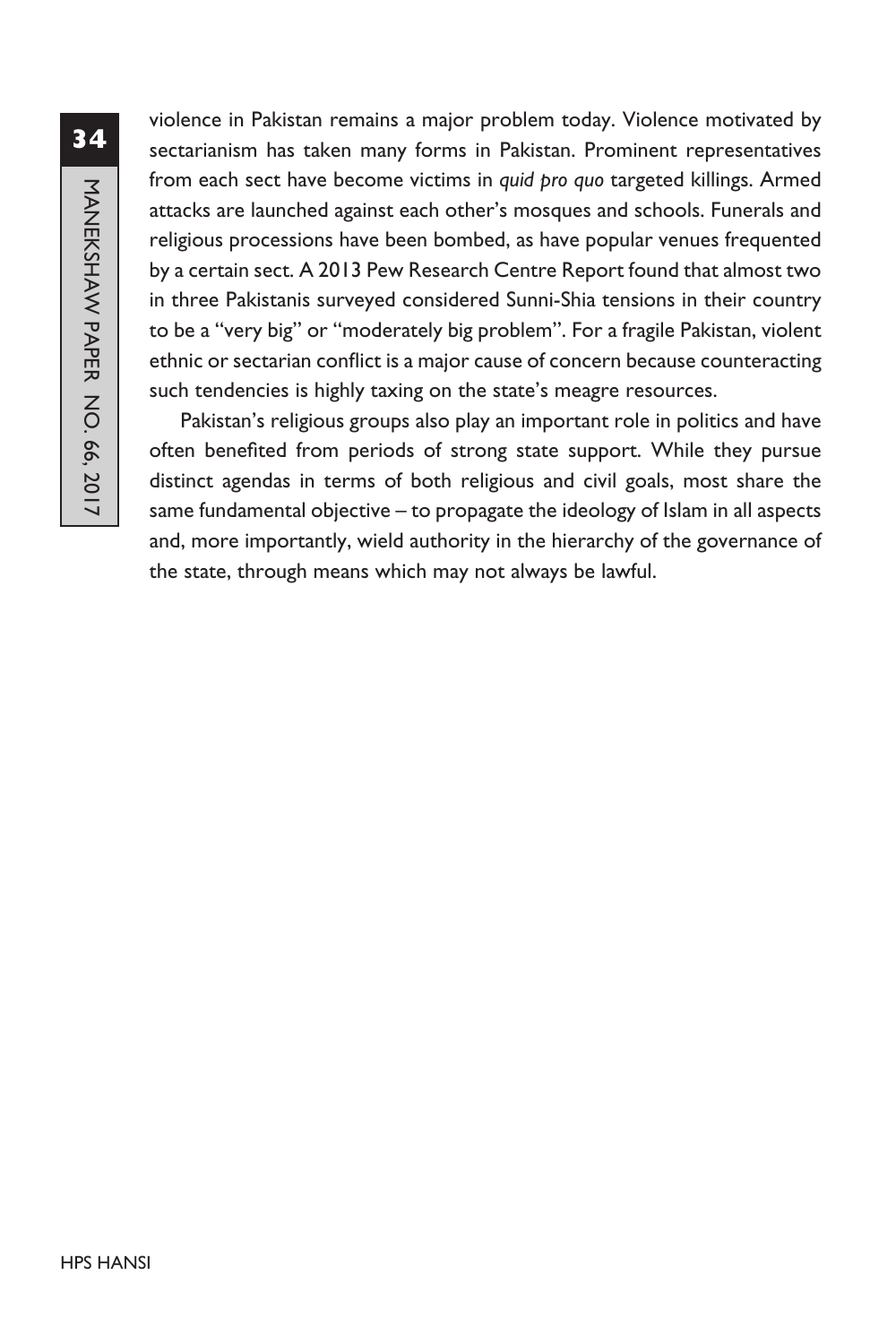# **Chapter 5 Fragile Political Scenario**

- Pakistan has had more than 20 governments and 30 plus years of military rule since partition.
- Political betrayal of the Awami League led to the creation of Bangladesh.
- Corrupt, self-serving, power hungry politicians destroyed the faith of citizens in democracy.
- The PPP and PML(N) alternatively came to power, but were repeatedly ousted by military dictators for inept governance.
- The main bane of political instability in Pakistan is its Army, which does not allow the elected government to rule without interference.

Pakistan, since partition, has seen more than 20 governments, including 14 elected or appointed Prime Ministers, five interim governments and 33 years of military rule under four different leaders. Excluding the military and interim governments, the average life span of a politically elected government has been less than two years, being either dismissed by Presidents or removed from power by Army Chiefs.

Pakistan was politically unstable from the outset. The fledgling state suffered an immediate leadership crisis when Pakistan's founder Mohammad Ali Jinnah died within just over a year after partition, on September 11, 1948, and his chief confidante, Pakistan's first Prime Minister, Liaquat Ali Khan, was assassinated on October 16, 1951. The political system was deprived of experienced leaders, triggering political instability and chaos. The Muslim League also soon fractured, as its leaders lacked a political base in the newly formed Pakistan.

While the provinces continued to foster and develop their basic political structures, those responsible for the establishment of the central government were either politicians with no mass base or bureaucrats with very limited administrative experience. The political parties were also accused of corruption and high-handed behaviour, leading to maligning of the democratic system and setting the stage for a takeover by military dictators. The major afflictions that prevented the establishment of a robust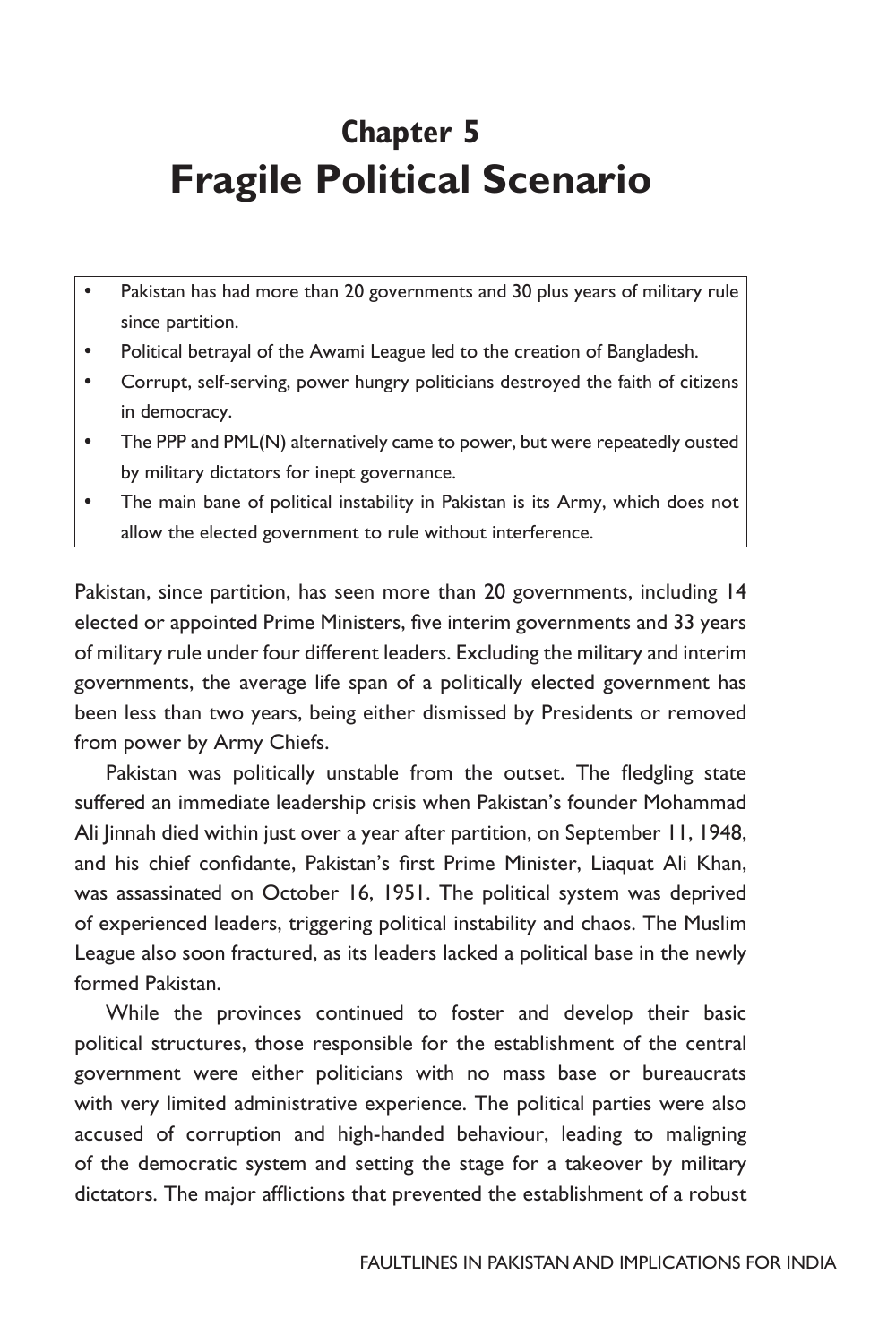political and democratic system in Pakistan and which continue to ail it till date are as given below:

- **Struggle to Build a Unified Secular Islamic State:** linnah's vision of a liberal Pakistan lacked roots. The man who had repeatedly emphasised the differences between Muslims and Hindus, now pointedly urged the new Pakistanis – the Hindu, Sikh, Christian and Muslim—to forget the past and work together. A few speeches could not erase four decades of rhetoric on the differences between Hindus and Muslims and the threat to Muslims from the larger Hindu community. There also existed deep political differences and distrust between the populations of East and West Pakistan, the former being Bengali, while the latter was divided among several linguistic groups, with almost half being Punjabi. The East Pakistanis, in spite of being in a majority, were denied their rightful political space and were undemocratically sidelined by the hegemonic West Pakistan.
- Building of a Robust Constitution: A country's Constitution provides the basic framework for the governance of a nation, and Pakistan, since partition, had three of them: in 1956, 1962, and 1973. All these Constitutions were amended significantly from time to time, most notably in 1985, when Zia enhanced the powers of the President vis-a-vis the Prime Minister, who could be removed by the President, and the provincial Chief Ministers by the Governors. Prime ministerial authority was revived in 1997 by Nawaz Sharif, only to be once again subordinated to that of the President in 2002 by Gen Musharraf. The Pakistani Constitution continues to be vulnerable to amendments, to suit the interests of the leaders in power, rather than ensure good governance of the state.
- y **Elections:** Pakistan did not hold its first national election until 1970 and thereafter there has been no shortage of elections. Few elections were truly free of the Army's intervention as the Army believes that a majority of the politicians are corrupt and the Army's involvement is mandatory to ensure the conduct of fair elections. Even after coming to power, under the overarching umbrella of the Army, the Pakistani political parties have never been allowed to play any central role in the governance of Pakistan. Thus, unsure of the political dispensation, the majority population is unwilling to give democracy a respectable chance,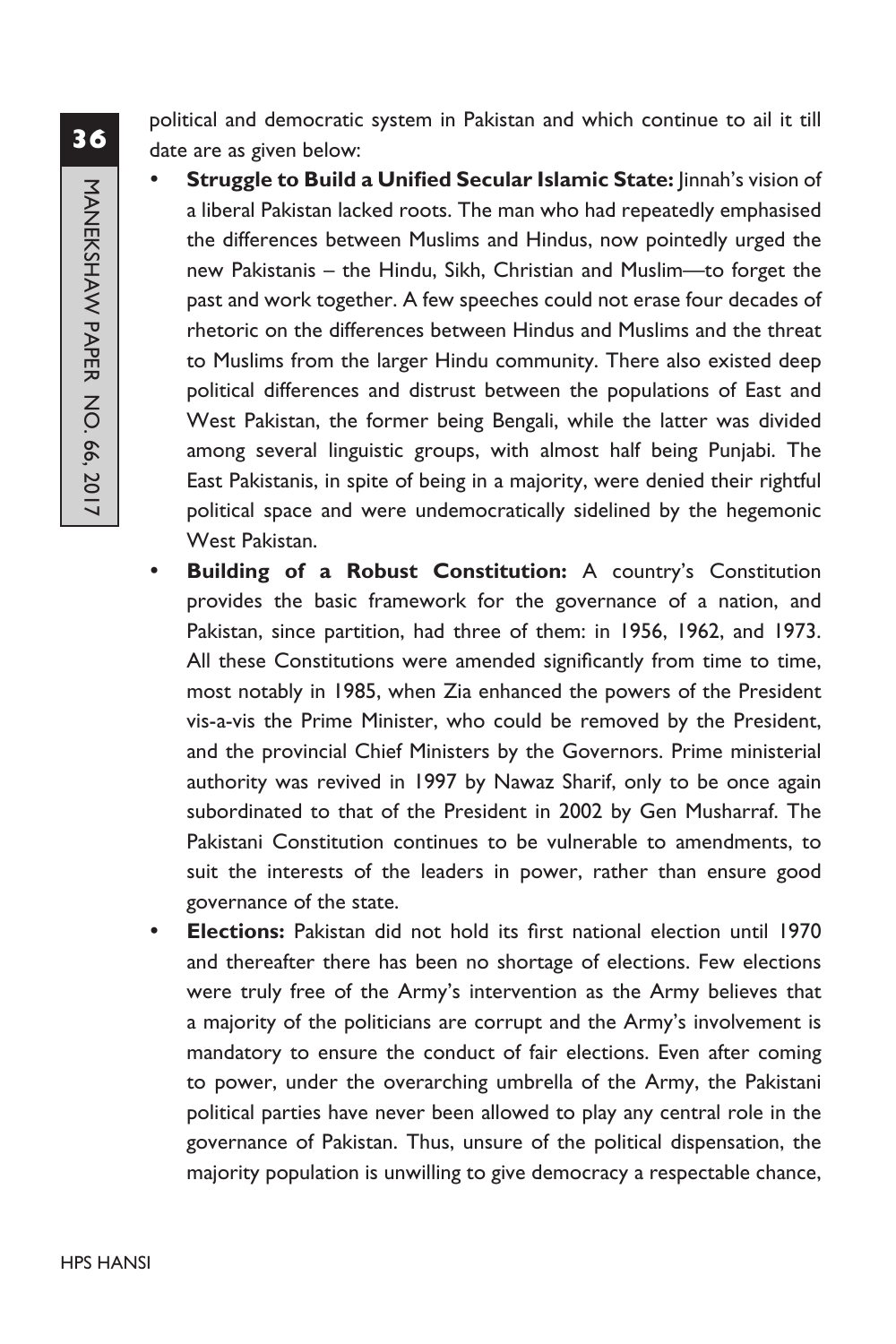leading to Pakistan's long experiment with autocracy, oligarchy and frequent military coups.

- **The Feudal System:** Patronage and kinship form the basic elements of the Pakistani political system. The power and dominance of the landed aristocracy remain unchallenged. The feudals continue to resist any attempts to introduce social change or enhancement of education and economic standards amongst the workers. The labourers are denied even basic fundamental rights and their participation in the democratic process is cosmetic and meagre, aligned to the diktat of the land owner / industrialist.
- Lack of Ideology: The political parties in Pakistan lack an ideological core, a loyal cadre, or roots amongst the masses. They remain badly splintered along deep ethnic, regional and religious lines, ensuring that no party ever succeeds in gaining an absolute majority. Even if it did, it wouldn't mean much, because for most politicians, the party means little compared to personal interests and clan loyalty, hence, governments are always insecure. There is a continued feeling of scepticism, lack of trust and mass irritation against the government due to the lack of long-term policies and ideology, gross instances of corruption, autocracy, nepotism and absolute indifference towards the concerns of the electorate.
- A Withered Judiciary: Pakistan, over a period, has degraded its rich judicial history by convoluted mechanisations. The courts have become increasingly sensitive to political and monetary influence and align their rulings to favour those in power. The pliability of the judges makes it easier for the rich and powerful to mould the law as per their convenience, all in the name of national interest or security.

The above major inherent weaknesses in the political structures from the early stage proved to be a crippling disadvantage for Pakistan's political development and stability. The change of ministers in quick succession and disbanding of various ministries created political turmoil and instability, leading to Pakistan getting its first military dictator, Gen Ayub Khan, in 1958, a little over a decade after partition.

Between 1958 and 1971, President Ayub Khan brought together an alliance of senior Army officers, civil bureaucracy, industrial and landed elite to replace the parliamentary government by a system of Basic Democracy.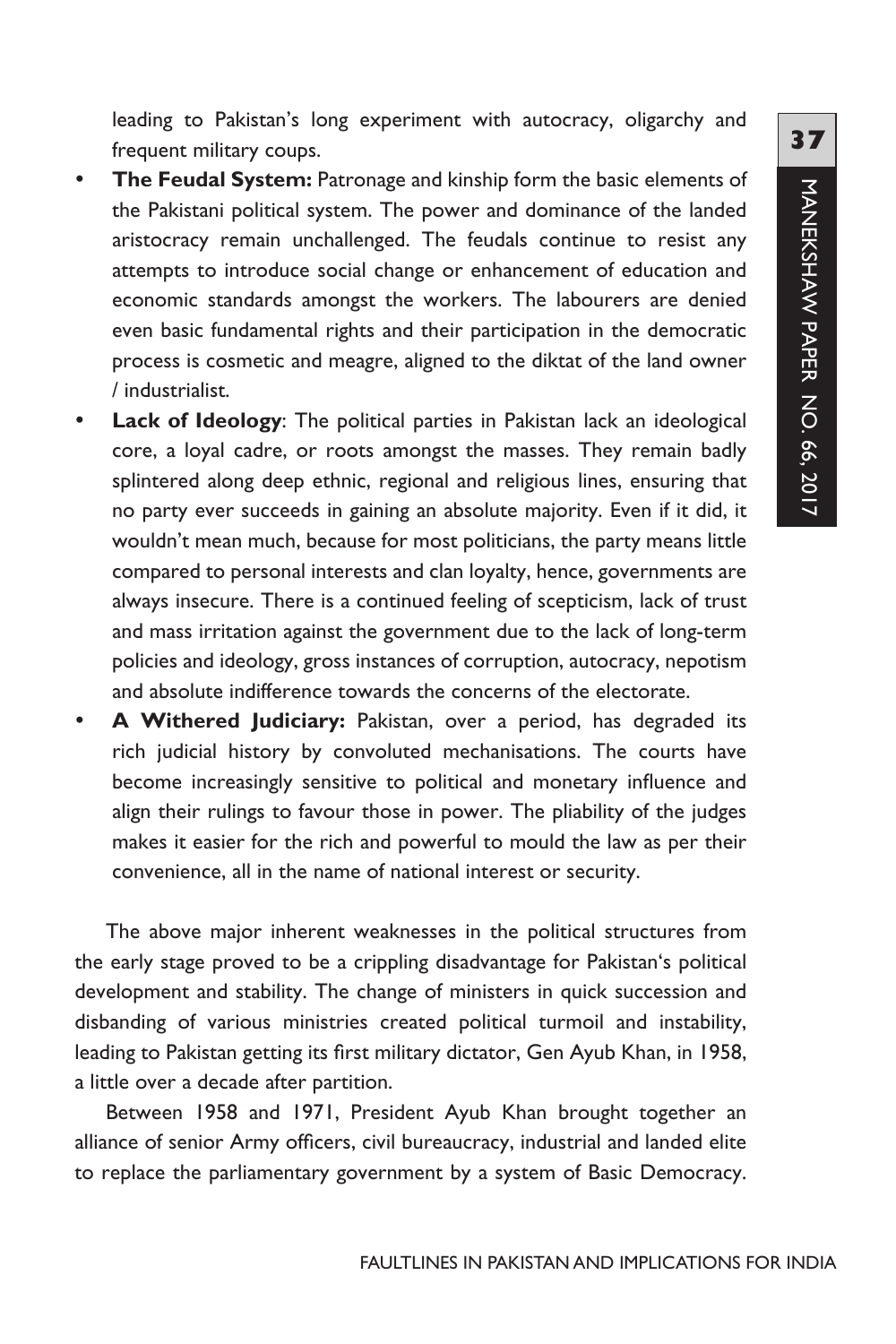He disqualified all the old politicians under the Elective Bodies Disqualification Order, 1959. A small number of 1, 20,000 Basic Democrats divided equally between the two wings of Pakistan, elected the members of both the Provincial and National Assemblies. The Basic Democracy system did not empower the individual citizens to participate in the democratic process, but opened up the opportunity to bribe and buy votes from the limited voters who were privileged enough to vote.

 Ayub Khan's skewed political policies and refusal to acknowledge the majority status of East Pakistan exacerbated the disparities between West and East Pakistan. The mounting regional discontent in East Pakistan and urban unrest in West Pakistan helped undermine Ayub Khan's authority, forcing him to relinquish power in March 1969.

After Ayub Khan, Gen Agha Muhammad Yahya Khan headed the second military regime from 1969-71. By that time, the country had been under military rule for 13 of its 25 years of existence. A civil war-like situation developed in East Pakistan in 1971. National elections in the previous year had delivered a resounding victory to the Awami League, a political party led by Mujibur Rahman, whose entire electoral base was in East Pakistan. Politicians in the Western wing colluded with the Army and prevented the transfer of power to the elected government, leading to disenchantment and armed rebellion in East Pakistan, clearing the way for the creation of Bangladesh. The dismemberment of Pakistan discredited both the civil bureaucracy and the Army. Gen Yahya Khan was left with no choice but to hand over power to the PPP led by Zulfikar Ali Bhutto. The impact of the defeat of the 1971 War led to the loss of 54 percent of Pakistan's population, 15 percent of real estate and more than 90,000 officers and men were taken prisoners. The loss of East Pakistan dramatically narrowed Pakistan's cultural and social diversity, to its ultimate disadvantage and the balance of power subtly shifted from secular, "mainstream" forces toward the Islamists.

Post 1971, the gap between his promised manifesto and the marginal successes of his somewhat haphazard reforms prevented Bhutto from consolidating any worthwhile mass support base. He relied on the coercive arm of the state to snuff out political opposition and neglected the build-up of the PPP as a truly popular national party. The corrupt, ineffective and highhanded governance policies of Bhutto led to violent urban unrest, giving the Army under Gen Zia-ul-Haq the pretext to make a powerful comeback and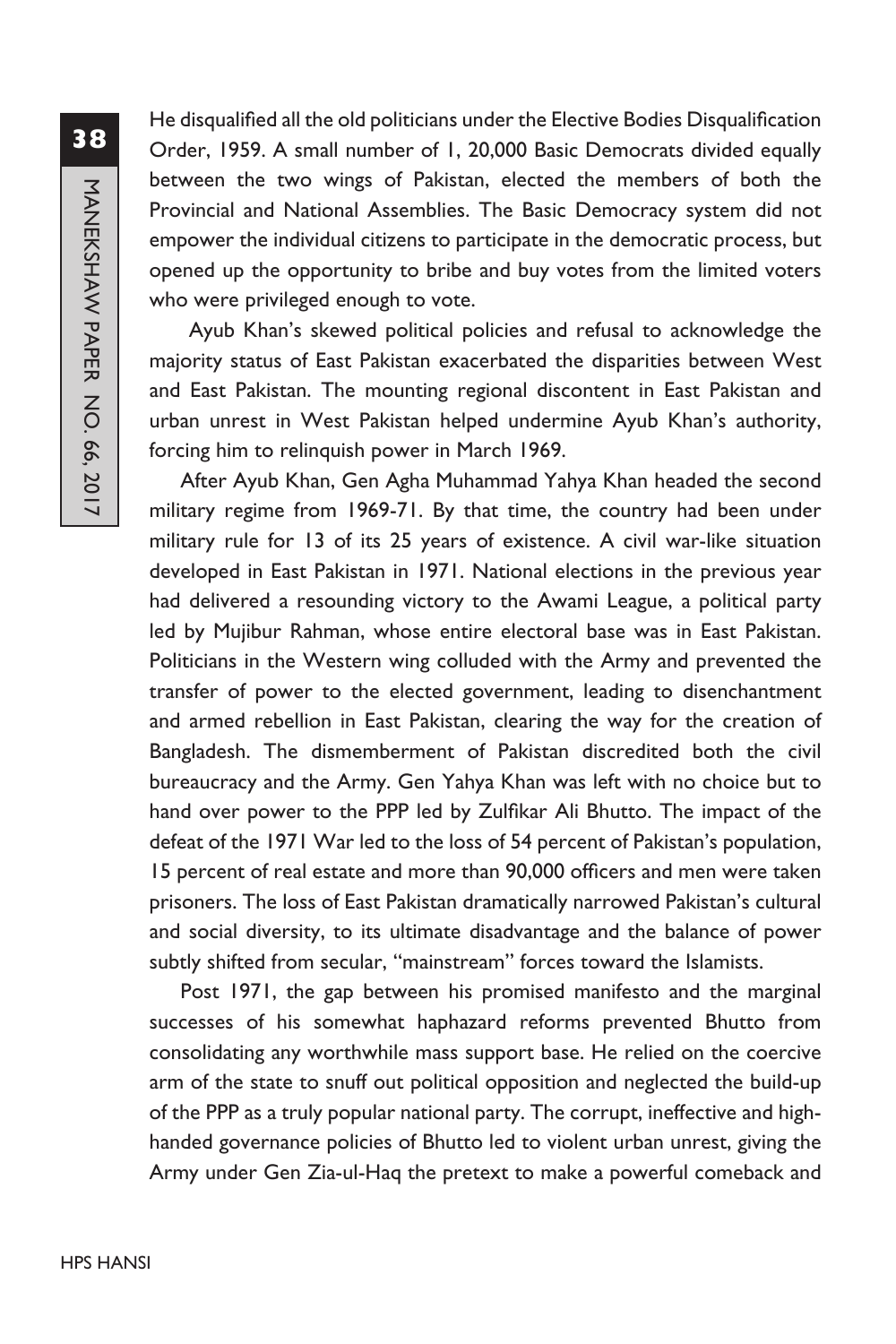on July 05, 1977, Pakistan was placed under military rule yet again and the 1973 Constitution was abrogated.

On assuming power, Gen Zia banned all political parties and expressed his determination to transform Pakistan into an Islamic state. In December 1985, after confirming his own position in a controversial "Islamic" referendum, he introduced a series of amendments to the 1973 Constitution. The Eighth Amendment turned out to be the most draconian as it gave the President explicit power to remove any government, if he felt it was necessary to secure national interests. During his presidency, Gen Zia used this amendment repeatedly to expel a number of Prime Ministers, mainly on a whim or insecurity over a shift in power.

The democratic era that was ushered post the sudden demise of Zia was equally turbulent. The elections in November 1988 were based on political parties for the first time in 15 years. None of the parties won a majority, but the PPP under Benazir Bhutto got the maximum seats, hence, was invited to form the government with alliances. But soon bitterness crept in between the ruling dispensation, its alliances and the opposition. Large sums were doled out by the PPP as bribes to sway the affiliation of the politicians, draining the state economy. Corrupt politicians and poor administration scarred the image of Bhutto's government and in 1990, the President dismissed Bhutto, and once again, fresh elections were held within two years and Mr Sharif came into power. He was dismissed within three years in 1993 by President Ghulam Ishaq Khan who was accused of conspiring with Benazir Bhutto to dismiss him. The Supreme Court declared the dismissal unconstitutional and reinstated Sharif. However, President Ghulam, through bribes and scheming, influenced a rebellion in Punjab, forcing the Army Chief to intervene and both the President and Prime Minister were asked to resign and fresh elections were ordered.

In the fresh elections, the PPP claimed a majority and Bhutto was appointed as Prime Minister. However, Bhutto was unable to run a just government and she fell back into the old ways of corruption, misuse of state resources and was soon dismissed. Fresh elections were again planned in February 1997, the fifth in twelve years. From 1988 to 1999, a little over decade, nine different governments (four interim, appointed, four elected and one following the military coup of October 1999) ruled Pakistan. All too frequent elections during the period affected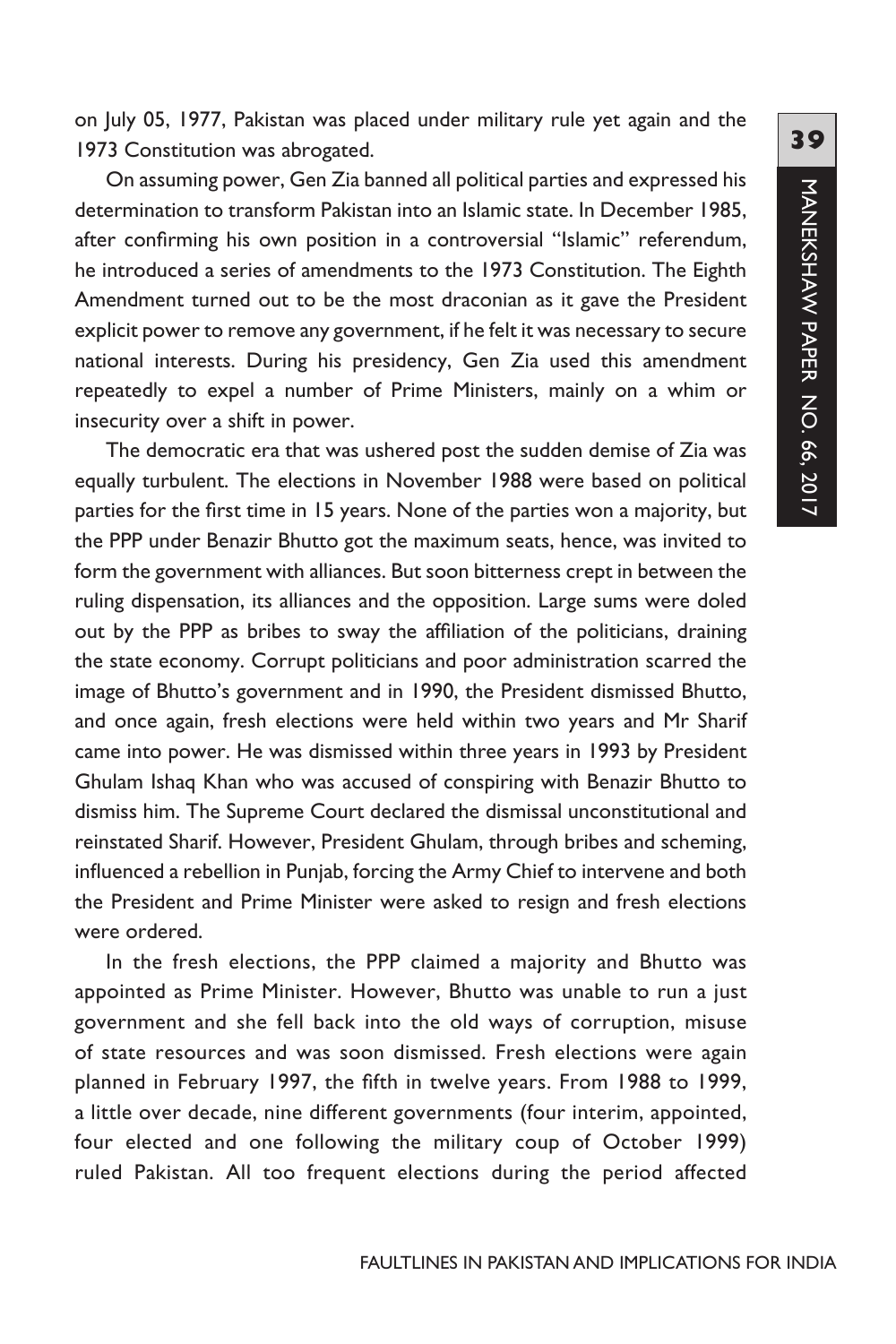the legitimacy of the electoral process and the people lost faith in the democratic system.

The two leading parties [PPP and PML (N)] continued to alternatively form a government but were repeatedly ousted by military dictators due to inept governance, corruption and incidents of increasing violence. The civilian<sup>19</sup> governments, over time, became resigned to being manipulated by the military for some reason or the other, as also, as alleged by some, in order to maintain its primacy. In June 2013, 66 years after partition, the first successful political transition from one civil government to another took place, raising hopes among the international community of a stable political landscape in Pakistan. However, as the internal situation again deteriorated, gradually, the power started shifting from the civil dispensation to the Army. The Army was also unhappy with Sharif for allowing the legal action against Pervez Musharraf as well as showing interest in resolving outstanding disputes with India and his attempts to improve bilateral ties with India, thereby affecting the Army's interests.

#### **Conclusion**

Mohammad Ali Jinnah had always envisioned a democratic Pakistan. Many of his successors waged decades-long struggles to establish a sustainable democratic system in which elected civilian leaders had a clear primacy in the country's governance. However, this effort faced a serious reversal due to immature and corrupt political leaders and direct military intervention in the country's governance. Pakistan's military continues to dictate the country's foreign and national security policies even when not directly governing. In late August 2014, the Army announced that it was taking on a "facilitative" role in resolving the political impasse among Mr Sharif, Imran Khan and Tahir-ul-Qadri, but it was a precursor to a "soft coup", with Mr Sharif reduced to a "ceremonial Prime Minister" and the military ruling through the backdoor. The main bane of political instability in Pakistan is its Army, which neither allows the elected government to rule without interference nor takes responsibility to singularly govern the state. This diarchy, also known as the hybrid civil-military relations model, is creating ambiguity, and failing to provide effective governance.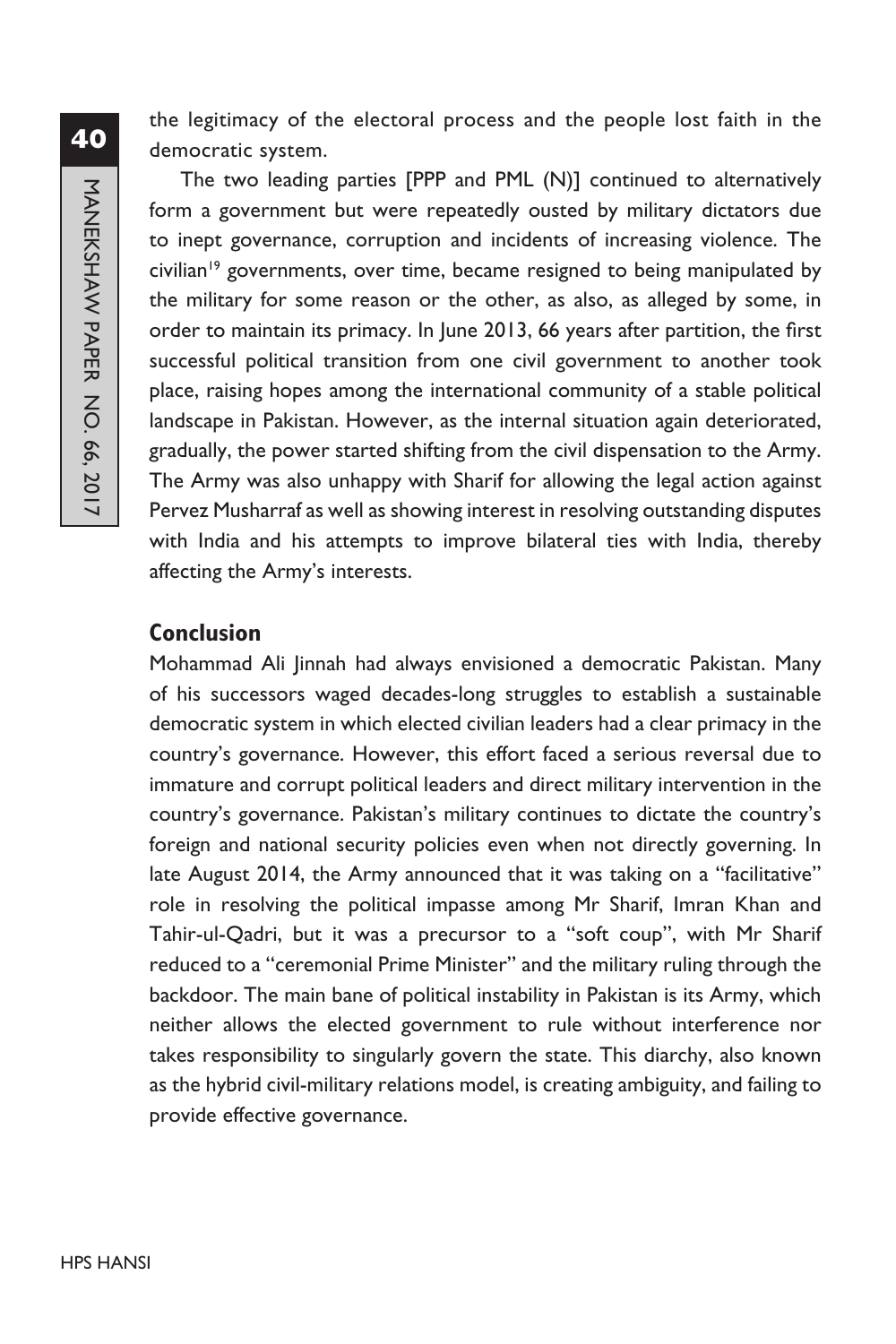# **CHAPTER 6 Economic Crisis**

- Pakistan's economy grew at a impressive rate of 6 per cent for the first four decades.
- Bhutto's populist nationalising policies derailed Pakistan's journey of economic development.
- Widespread corruption, economic mismanagement, volatile internal situation and fiscally imprudent economic policies adversely affected the economy's growth.
- Pakistan becoming a self-sustaining economy is more of an illusion as its economy continues to survive on foreign aid and remittances from expatriates rather than domestic revenue.

Since partition, Pakistan's economy has experienced an uneven journey. It grew at a fairly impressive rate of 6 per cent for the first four decades, an achievement very few nations can boast of. Its per capita income doubled, inflation remained low, and poverty declined significantly.<sup>20</sup> By 1969, Pakistan's exports were higher than the exports of Thailand, Malaysia and Indonesia combined. Pakistan was seen as a model of economic development worldwide, and there was praise for its economic prowess. Many countries sought to emulate Pakistan's economic planning strategy and one of them, South Korea, copied Karachi's second "Five-Year Plan". Though speculative, it is possible that, had these economic policies and programmes continued over the next two decades, Pakistan would have emerged as another miracle economy. The presidency of Ayub Khan is often dubbed as the "Great Decade"<sup>21</sup> during which various economic development plans and reforms, ensuring expeditious economic growth, were promulgated. He was a strong believer of liberalisation and his export-promotion strategy led to the strongest economic growth in the history of the Pakistan. However, Ayub's economic policies were highly business friendly, resulting in wealth being concentrated in the hands of a few. During his regime, the private sector gained immense power and controlled the national economy, and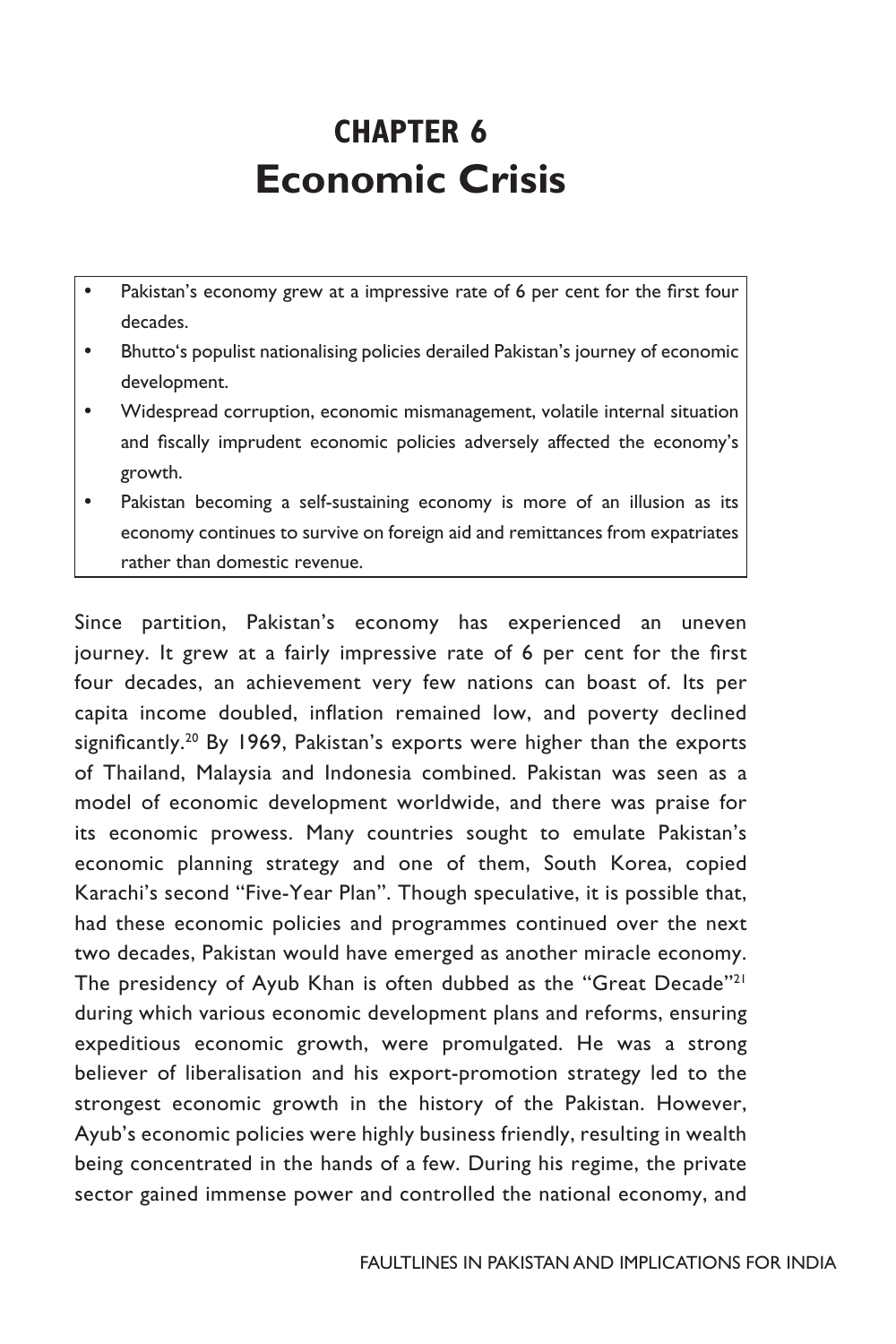educational reforms, human development and scientific achievements gained a lot of ground. Between 1949 and 1954, the industrial output grew about 34 percent in West Pakistan and 21 percent in the Eastern wing.

 However, post Ayub, Bhutto's populist policies of nationalising industries, banks, insurance companies, educational institutions and other organisations, derailed the ongoing journey of Pakistan's economic growth and modernisation. His nationalisation programmes ignored the realities of market economics, driving out foreign investment and Pakistani capital alike. New investments all but dried up, and many émigré business families fled overseas, taking as much of their capital as they could. Some families deindustrialised, returning to trading, which required low capital outlays. This setback hit Pakistan so badly that the countries that were lagging behind Pakistan in growth and economic indicators in the late 1960s, not only overtook it but also became huge success stories. The growth rate in the 1970s fell to 3.7 per cent per annum from 6 per cent recorded in the 1960s. Income inequalities rose and inflation accelerated, hurting the poor the most. The combined effect of the 1971 War and Bhutto's misconceived policies ruined Pakistan's flourishing economy.

Post Bhutto's adverse economic nationalisation policies, to resurrect the failing economy, Zia ordered the end of centralised control and promulgated policies to improve both the foreign and domestic environments in the country. By the late 1980s, the financial environment in Pakistan improved and became conducive for investment. Under Zia's presidency, the economy rose from under 4 per cent to 6.5 per cent. The dramatic spurt in Pakistan's economy was driven by massive aid from the US, China and Saudi Arabia, besides remittances by 3 million Pakistani migrant workers<sup>22</sup> Remittances sent by Pakistani nationals living abroad had always served as an effective poverty coping mechanism in Pakistan. There had been an increasing trend in the remittances by expatriates over the past years, from \$ 3.87 billion in the Fiscal Year (FY) 2003-04 to \$ 13.18 billion in FY 2011-12. Compared to other countries in the region, this trend, though it ebbed a little, remained comparatively high even at the height of the global crisis in the summer of 2009.23

The withdrawal of the Soviets from Afghanistan in 1990s saw foreign aid from the US almost drying up. Additionally, the shaky democracy under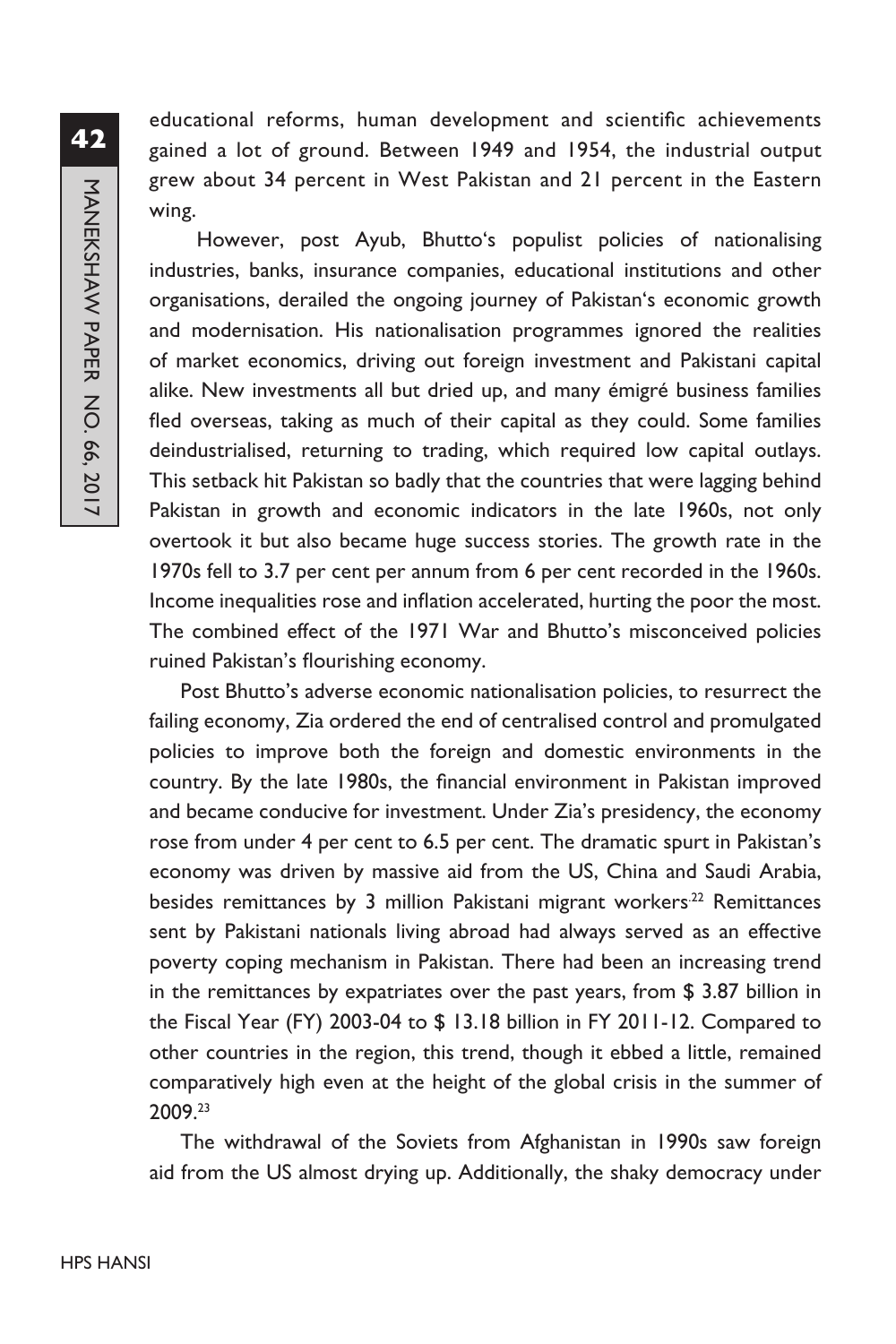Benazir and her populist policies led to a burgeoning fiscal deficit, amplified by ineffective domestic revenue collection processes. With recession hitting the globe, the inflow of remittances from immigrant Pakistanis also reduced.

From 1988 to 1999, a little over a decade, nine different governments ruled Pakistan. Frequent changes in the government and reversal of the decisions taken by the preceding government created an environment of uncertainty and Pakistan lost its credibility among the international financial community and local investors. Additionally, widespread corruption, economic mismanagement, personal interests and fiscally imprudent economic policies of the ruling dispensation dominated the decision-making process, ignoring the recommendations of the intelligentsia and professional business institutions.

In the 1990s, Pakistan's economic growth plunged drastically from 6/7 per cent to between 3/4 per cent, the poverty level rose to 33 per cent, inflation was in double digits and the foreign debt amounted to nearly the entire Gross Domestic Product (GDP) of Pakistan. Pakistan's total public debt as percentage of GDP was the highest in South Asia – 99.3 per cent of its GDP.<sup>24</sup> In 1998, the economic growth reached its lowest ebb at 2.6 per cent.

During the mid-2000s, under President Gen Pervez Musharraf, the Pakistani economy resurged. Between 2003–07, the national GDP more than doubled from the prevailing 3-4 per cent to averaging 7 per cent yearly, and the country's debt burden halved, restoring investors' confidence. Pakistan succeeded in reducing poverty by one-half and saw a dramatic expansion of the urban middle class as more than 13 million jobs were created. In 2005, Pakistan was included by the Goldman Sachs Global Economics Group as one of the "Next Eleven  $(N-1)$ " – a group of countries with economies that "might have the kind of potential for global impact, essentially an ability to match the G7 in size". The improved economic state facilitated Pakistan's reentry in the international capital markets as large capital inflows financed the current account deficit and contributed to an increase in gross economic development.

By October 2007, Pakistan, through its exceptional fiscal policies, raised its foreign exchange reserves to a handsome \$16.4 billion, its trade deficit was controlled, exports boomed and lot of foreign investment flowed in. The country's real GDP and international trade volume increased almost three times and the per capita income more than doubled.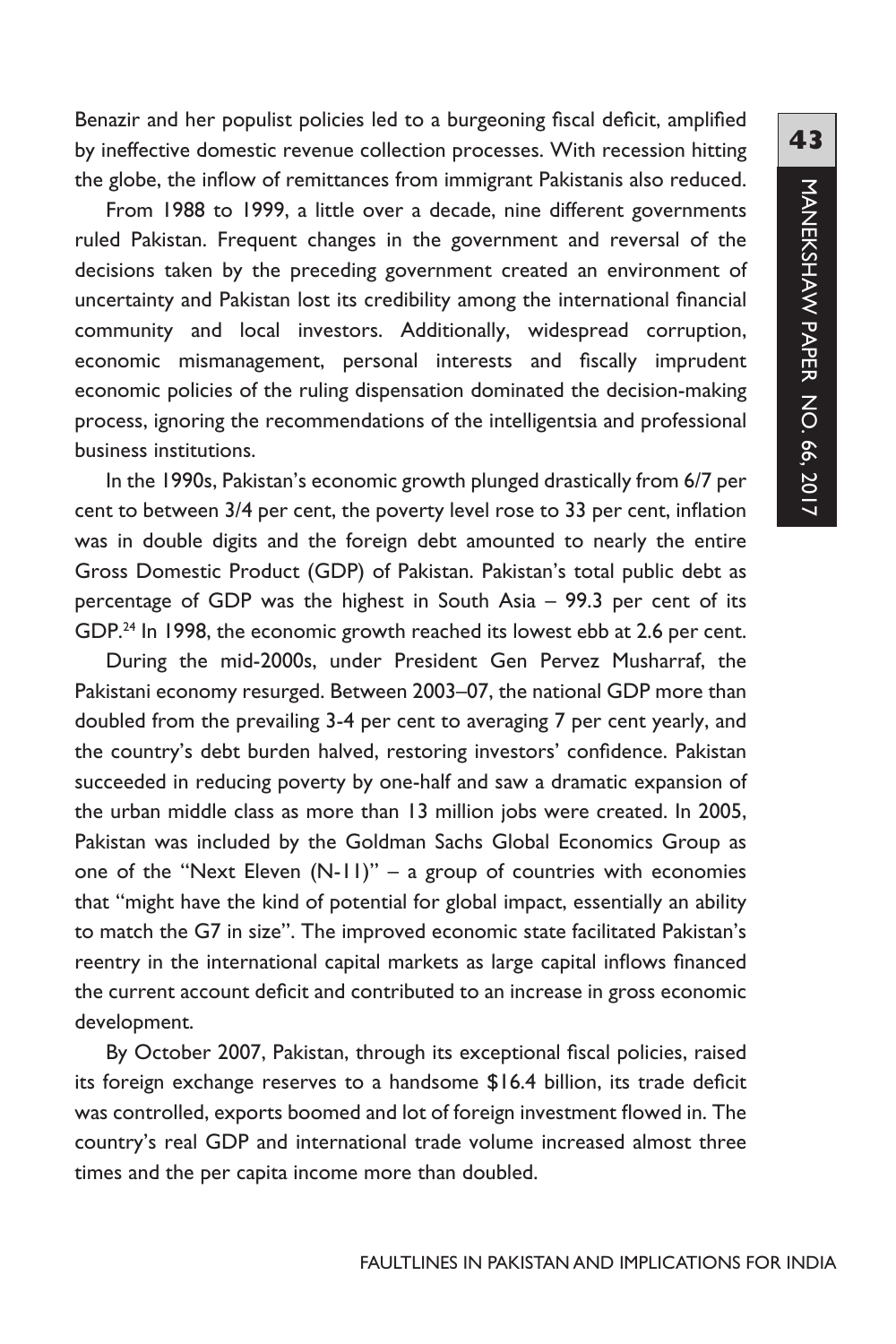**44**MANEKSHAW PAPER NO. 66, 2017 MANEKSHAW PAPER NO. 66, 2017

However, the economic honeymoon was shortlived and from the beginning of 2008, Pakistan's economy started to decline. The prevailing security situation and Pakistan's role in the war on terror as a frontline state created anxiety amongst both domestic and foreign investors, forcing a massive exodus of financial capital from Pakistan to other neighbouring countries and the Middle East. The adverse domestic environment inflicted a debilitating blow to Pakistan's economy, leading to burgeoning trade deficits, high inflation and balance of payment crisis.

Growth in Pakistan has never translated into budgetary security because of the way its political system works. A major structural flaw lies in the area of tax collection, which is lax, and only about half of what is due is collected. The agriculture sector in Pakistan pays virtually no tax because the landed gentry controls politics and, therefore, has a grip on the government. Since Pakistan's official economy is unable to tap into this wealth that is available in the country but is beyond its reach, revenue shortages and the balance of payments position remain a problem. To replenish the party coffers, businessmen are given state loans and thereafter allowed to default without any retribution or reprisal due to the politicians and the political parties. The corrupt officials are also protected by the politicians so that they can both share the proceeds, with no questions asked.

The current state of the economy, despite the recent performance remains sluggish. The real GDP of Pakistan grew from 3.83 per cent in 2012 to 4.13 per cent in 2014 [International Monetary Fund (IMF), World Economic Outlook Database (April 2015)]. The rate of unemployment declined marginally from 7.6 per cent in 2005-06 to 6 per cent in 2013- 14 [Economic Survey of Pakistan (2014-15)], but the numbers remain high because of its huge youth population. Pakistan's population, over time, grew at a rate which is one of the highest in the world. The large youth population is likely to create a serious problem for Pakistan as a combination of lack of education, high unemployment and increased materialistic aspirations comprise a confirmed recipe for social unrest. Lack of economic opportunity within Pakistan and the inability to leave the country produces masses of young men who are ripe for exploitation by political and fanatic religious leaders for terrorist and illicit political activities.

Pakistan has a poor export performance, which is primarily based on textiles which comprise 55.5 per cent of total exports. A poor second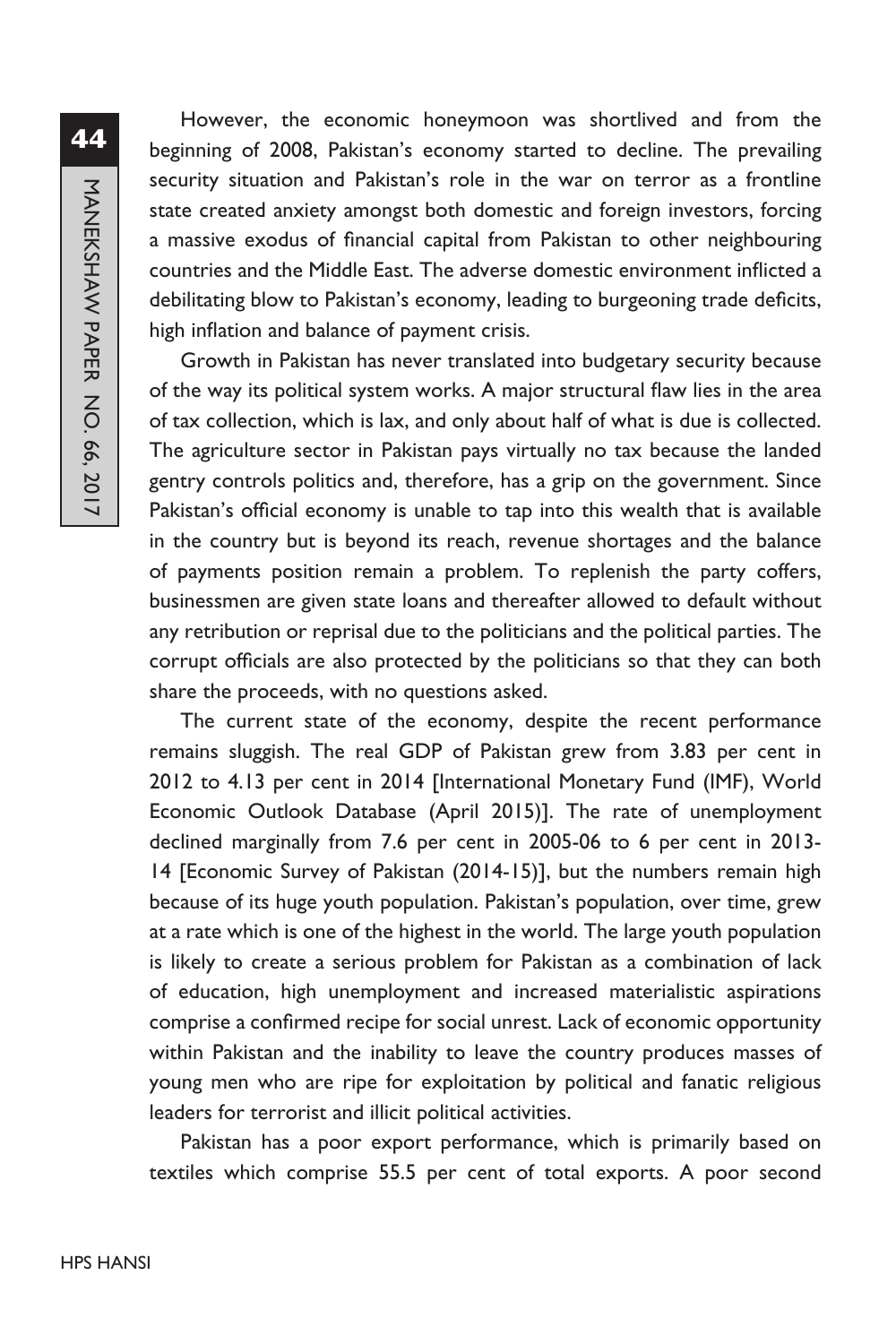comprise other goods like sports equipment, leather goods, footwear which are approximately 19 per cent. Textiles, though a major contributor to exports, have a low base technology and are vulnerable because of the availability of cheap Chinese goods.

The military run business enterprise, the "Fauji Foundation", one of the largest business conglomerates in Pakistan,<sup>25</sup> has grown exponentially from Rs 152 million in 1970 to Rs 9.8 billion in 2000. The strong growth is mainly because of large unwarranted subsidies and concessions given by the government at the expense of others. Pakistan's disproportionately high defence spending, \$ 7 billion in 2014 ( 18 per cent of the national budget) and \$7.81 billion in 2015, a hike of 11 per cent, is adversely affecting allocations to various social sectors like public health, education, water supply, etc.<sup>26</sup>

The cumulative effect of political turmoil, short-sighted fiscal policies, fragile security environment and lack of will to implement harsh policies critical for a healthy economic state shook the investors' confidence and has discouraged foreign investments and aid. Thus, Pakistan's economy continues to linger in a fragile state, oscillating from one crisis to another. It has the most inefficient and antiquated industrial infrastructure. Its production capabilities are limited to very basic and simple fabrication, that too without any significant manufacturing capacities. The sole cornerstone of Pakistan's industrial base is its textile industry and, to some extent, agriculture. It has a huge energy deficit and negligible indigenous production capability, with large dependence on imports. Pakistan is one of the poorest in terms of income, and lowest in social indices. The cost of living in Pakistan continues to soar and the economic asymmetry between the poor and the rich continues to widen—it is already among the largest in the world. More than 60 per cent<sup>27</sup> of the population earns less than \$2 a day and faces an uncertain economic future.

Corruption, poor governance and terrorism are the greatest obstacles in the economic development of the country. Abuse of public office for personal gains by politicians and the bureaucracy, amassing private wealth at the expense of the population, and no serious policy on accountability are adversely impacting the credibility of the nation. The ineffective tax collection machinery, with no retribution for tax evasion, is a major obstacle in the generation of indigenous revenue, wherein almost half the revenue due is not collected as much of the economy remains outside the government's reach.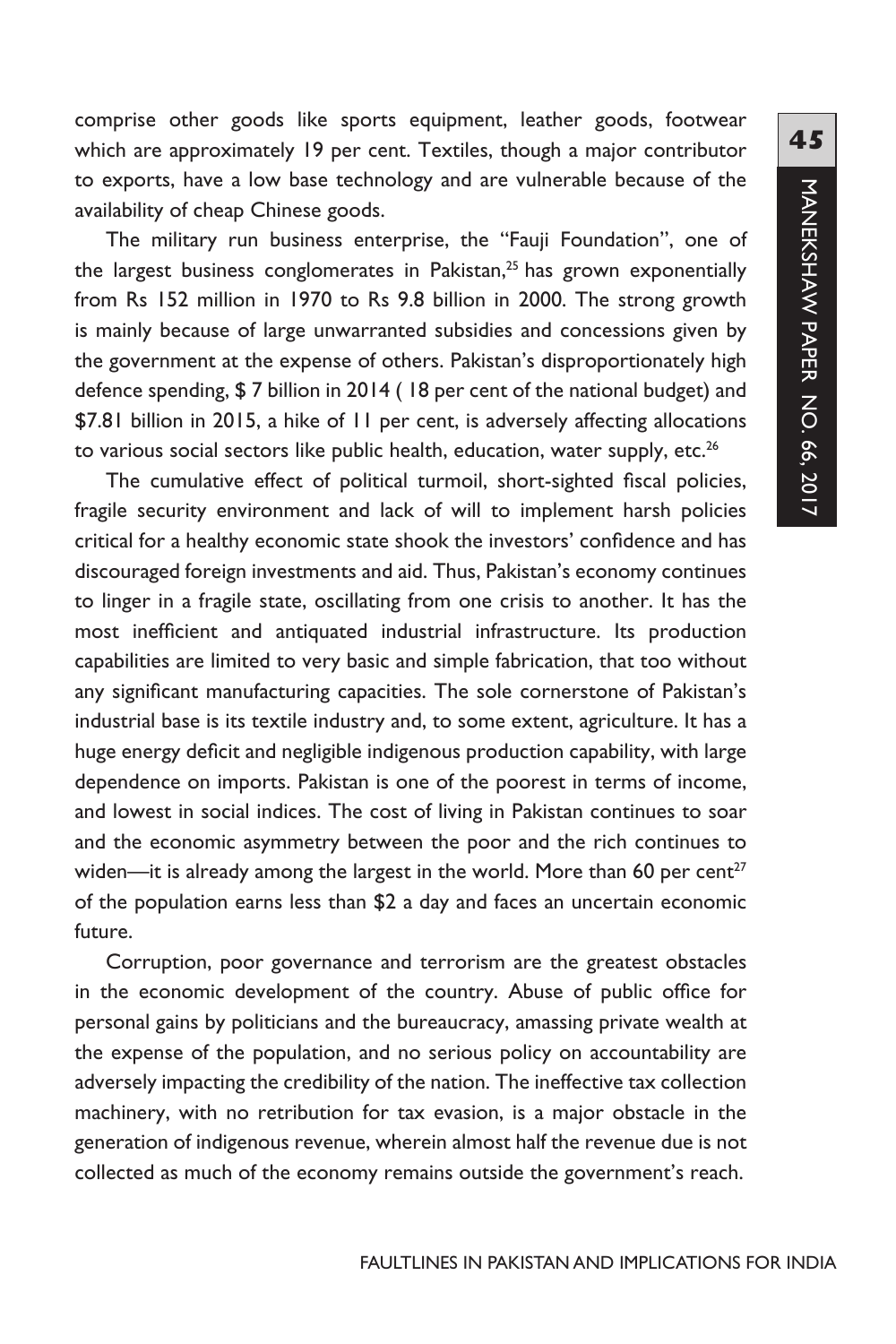The main challenges to ensure Pakistan's economic growth include ensuring stern action against the corrupt, recovery of plundered money, enacting anti-terrorism and money laundering laws, bridging budget deficits, and recovering taxes from the powerful and mighty. However, no government is willing to address the above issues as they are anti-populist and would hurt the government's self-interest.

Currently, the Pakistani economy continues to remain fragile.<sup>28</sup> Taking advantage of the political disruptions, natural calamities, volatile internal situation, etc., the governments have always tried to shift the blame for their poor economic performance on such peripheral matters. While the above factors do have economic repercussions, it would be farcical to infer that in the absence of these events, the economy would have performed better, in view of the skewed economic policies which have been pursued by various governments. The dream of Pakistan becoming a self-sustaining economy remains an illusion as its economy continues to survive on foreign aid and remittances from expatriates rather than domestic revenue.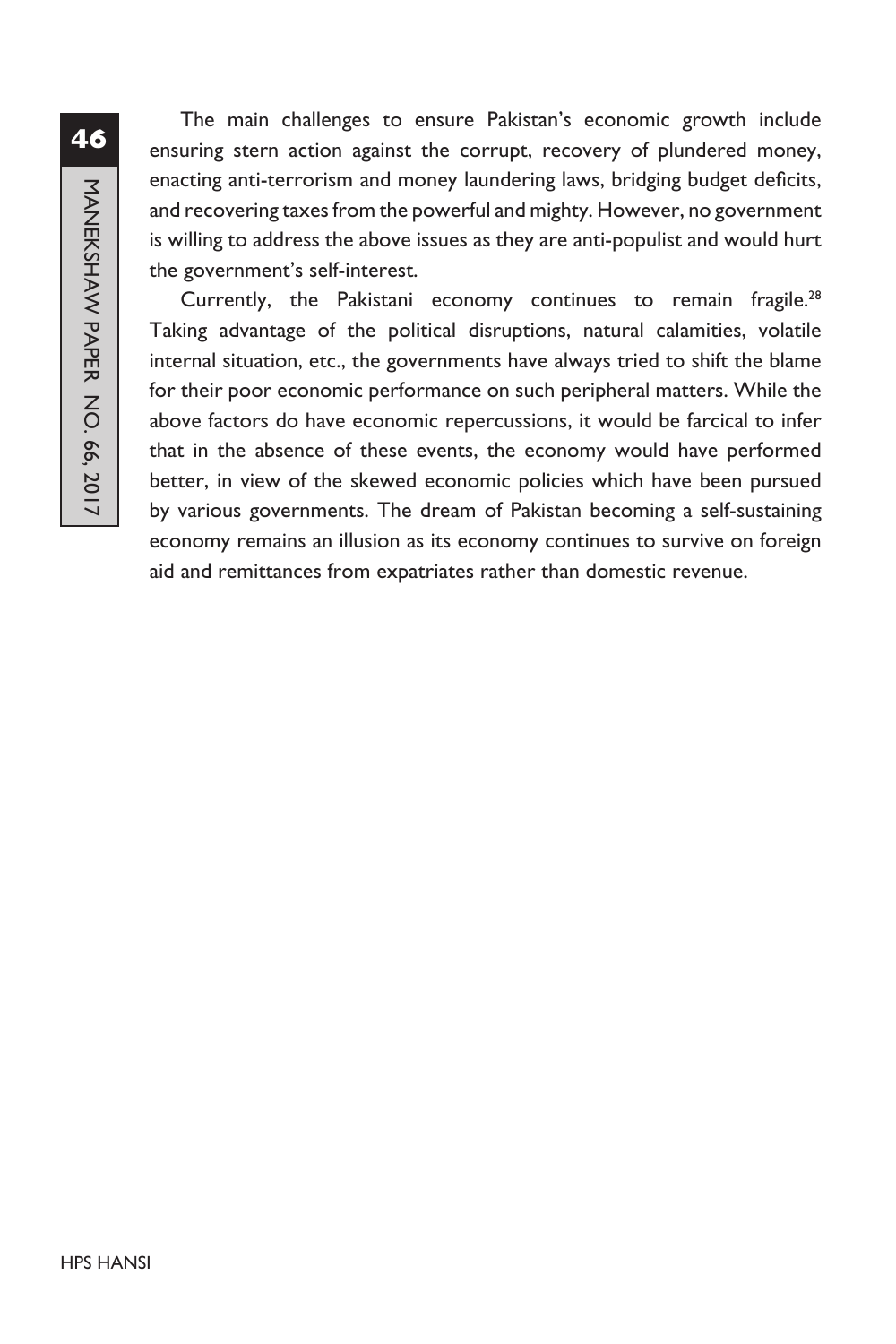## **Chapter 7 Sub-Standard Education System**

... *the importance of education and the type of education cannot be overemphasized ... there is no doubt that the future of our State will, and must, greatly depend upon the type of education we give to our children, and the way in which we bring them up as future citizens of Pakistan ... we should not forget that we have to compete with the world which is moving very fast in this direction*.

— Quaid-e-Azam, in his message to the conference in 1947

- At partition, Pakistan's overall literacy rate was 14 per cent.
- Pakistan is ranked 113th out of 120 registered UN members.
- A dent was made in the education system by Zia with a focus on religious teachings.
- Education in Pakistan polarised along socio-economic lines.
	- Traditional *'madarassas'* for the poorest.
	- Urdu medium government schools for the majority.
	- Private schools for the elite.
- y Youths from government schools and *madrassas* barely literate to tenant any job of significance, leading to discontentment.
- Since independence, the literacy rate grew from 14 per cent to 58 per cent – almost half the adult population of Pakistan is still unable to read or write.

Pakistan at independence comprised regions which were among the least developed in the world, with the overall literacy rate being just 14 per cent. In the more backward regions of the country, e.g., Baluchistan, the literacy rate was even lower, virtually zero<sup>29</sup> in the case of rural women. Even post partition, the education sector was neglected, and not given due priority. The primary focus was on the build-up of the defence forces, industrialisation and infrastructure development. This continued for almost half a century, resulting in the standard of primary and secondary education remaining much below par.<sup>30</sup>

The real dent in the education system came during the Zia decade, wherein the focus shifted from modern contemporary education to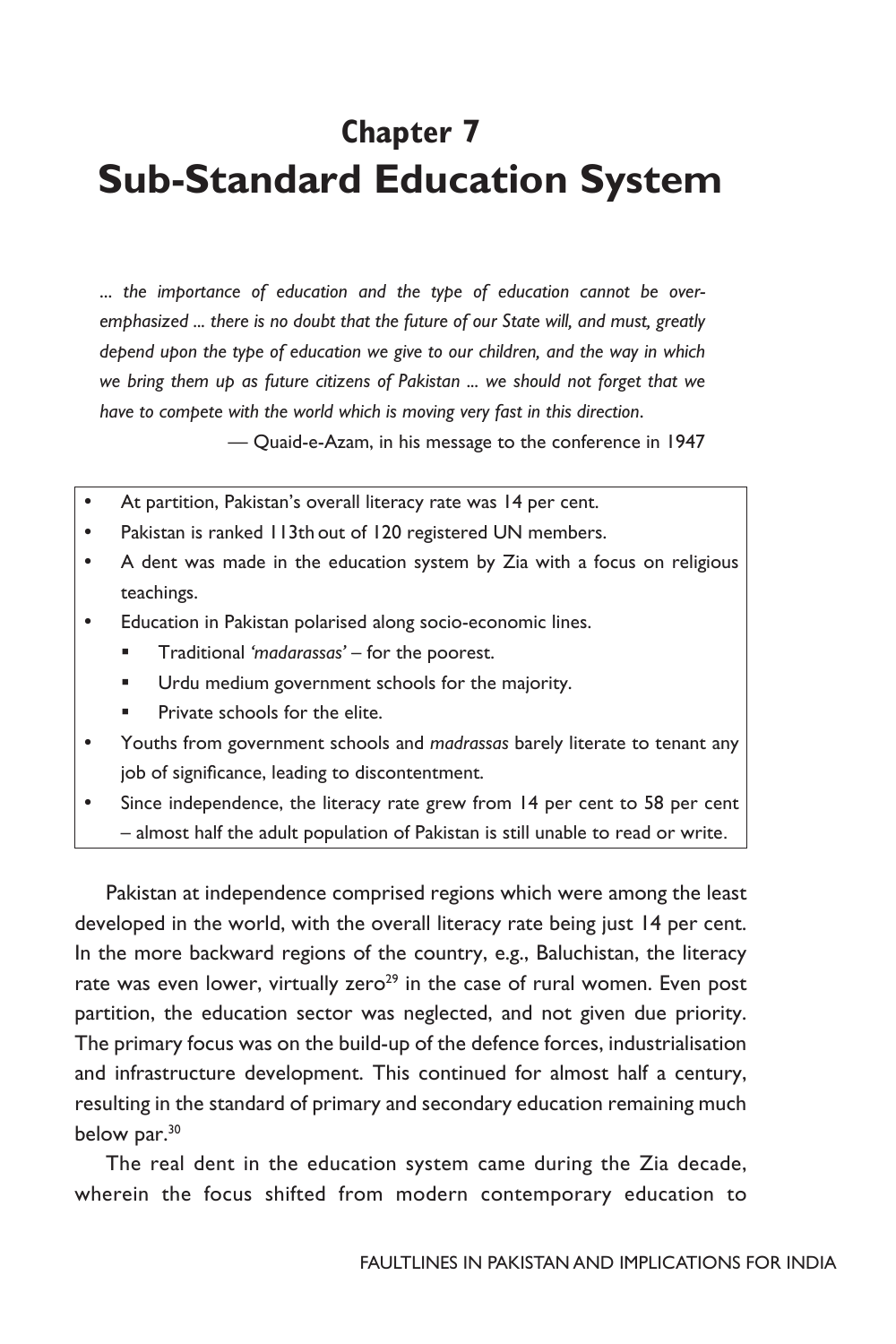Islamic religious teachings and the number of *madrassas* mushroomed, aided by the state exchequer. However, subsequent dispensations also continued to neglect the education sector, as other services competed for Pakistan's meagre budget, with the Army getting a disproportionally large share.

Further, the conservative rural population of Pakistan does not encourage education of girls, leading to a highly skewed ratio of boys and girls in primary schools [10 (boys) : 4 (girls)]. As per the Human Development Report, Pakistan is placed at 136th position for having just 49.9 per cent educated population and according to the research conducted by UNESCO, Pakistan is ranked 113th out of 120 registered UN members.

Pakistan's educational incongruity lies not in the access to educational facilities but in the access to the **type** of educational facility. Education in Pakistan is polarised along socio-economic lines, with children from varying socio-economic backgrounds subscribing to the corresponding class of schools, with very little intermingling between them. The education system in Pakistan can be divided into three distinct segments: the traditional '*madrassas*', the religious schools affiliated to various religious seminaries propagating their religious teachings and beliefs; the **Urdu medium government schools** which cater for a majority of the children; and lastly, the p**rivate schools** for the children of the rich and the powerful.

**Madrassas:** Education in Pakistan post partition got heavily influenced by religion. At the time of independence, there were about 250 *madrassas* in Pakistan. Within a decade, the number almost doubled, and by 2000, there were 7,000 *madrassas*. In 2004-05, the government estimated there were 13,000 seminaries in Pakistan and, today, according to unofficial estimates, the numbers range between 15,000 to 25,000 and, in some cases, as high as 45,000.

Social and economic factors and the government's failure to promulgate educational reforms and develop infrastructure have contributed to the popularity of the *madrassa* system. With an annual population growth rate of nearly 2 per cent and 35 per cent of the population earning less about \$1.00 per day, *madrassas* have become the leading source of education for the impoverished urban and rural populations. The orientation of the curriculum is primarily along religious lines, producing graduates with narrow-minded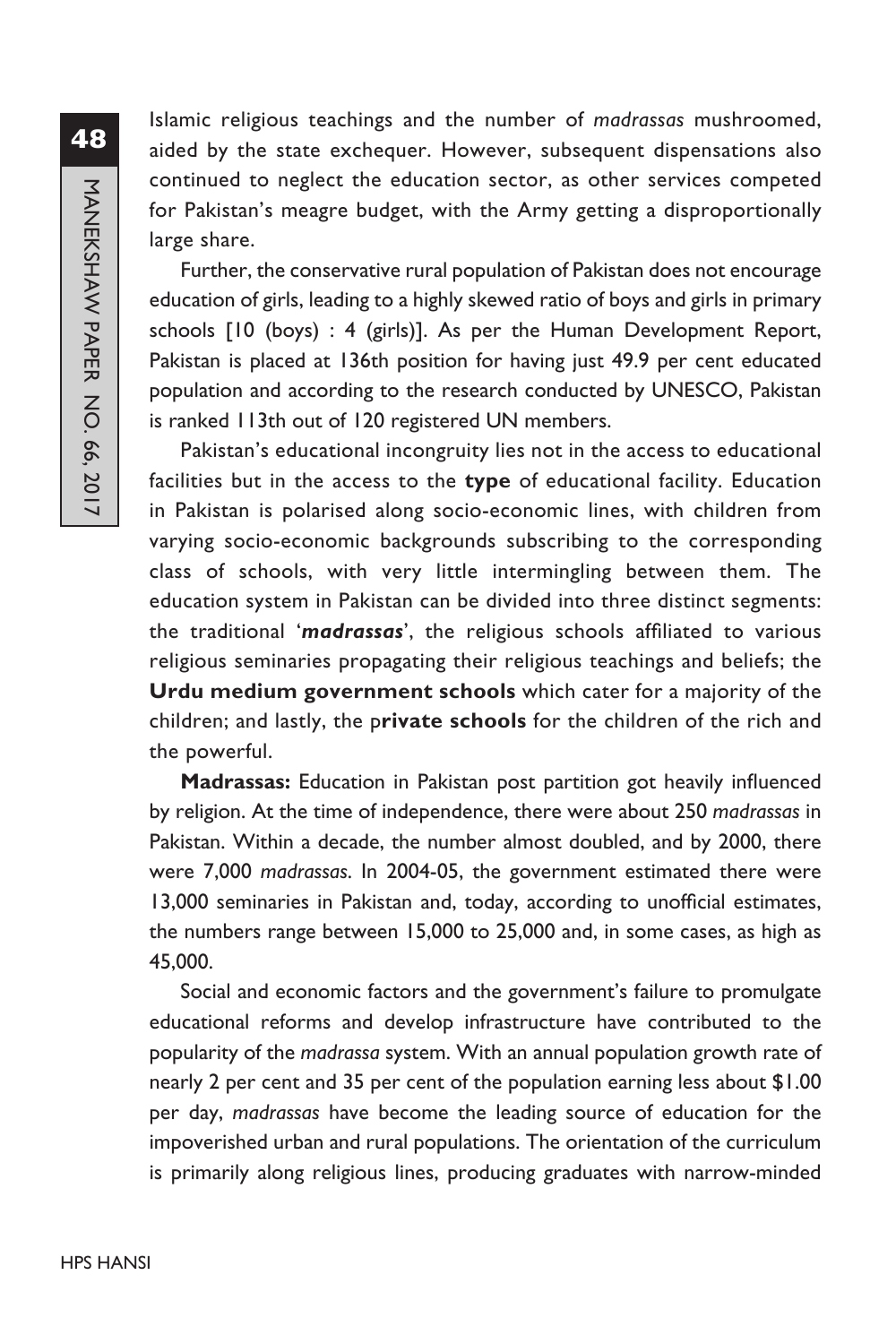orthodox ideological alignment. Presently, about 1.3 per cent of Pakistani children going to school are enrolled in *madrassas*. Though the percentage may appear inconsequential, it translates into a large youth population of about 1.5 million students.

The explosion of *madrassas* promoting radicalisation and Islamic ideology originated under Gen Zia and proliferated during the decade of his presidency, with funding from the state. In 1979, the invasion of Afghanistan by the Soviets made Pakistan the frontline ally of US in its fight against the Soviets and the spread of Communism in Afghanistan. Saudi and US money poured into Pakistan to fund *madrassas* responsible for recruiting and training *jihadis* and other vehicles of Islamist militancy to help the Afghan *jihadis* to fight the Soviets. *Madrassa* proliferation did not end with Zia or with the end of the Afghan *jihad*—the Pakistan military's patronage of these institutions continued even under civilian rule during the 1990s which coincided with the withdrawal of the Soviet Union and the rise of the Taliban in Afghanistan. Sunni-Deobandi groups like the Sipah-e-Sahaba Pakistan (SSP) and its later offshoot, the Lashkar-e-Jhangvi (LeJ), grew out of these socalled *jihadi madrassas*. The countrywide network of mosques and *madrassas* comprises a major source of *jihadi* recruitment to date, providing recruits for internal sectarian conflicts, the *"regional jihad"* in Afghanistan and India, and the *"global jihad"* against the West. In fact, both the SSP and LeJ have been responsible for providing recruits, finances and weapons to the TTP, contributing to its rise. These groups are also accused of serving as Al Qaeda's principal allies in the region.

**Urdu Medium Government Schools:** The government-run Urdu medium schools cater for the education of over 90 per cent of the schoolgoing children. A majority of students in these schools belong to the lower middle or middle class strata of society. Pakistan has more than 80,000 government primary schools, but nearly a quarter of these have teachers who are untrained and incompetent. The quality of education is dismal, with virtually no control or accountability to achieve any laid down standards or outcomes. Many of the schools established in the 1990s turned out to be "ghost" schools, without teachers, buildings, or students. The situation is depressing, and the neglect by the government continues to further exacerbate the matter.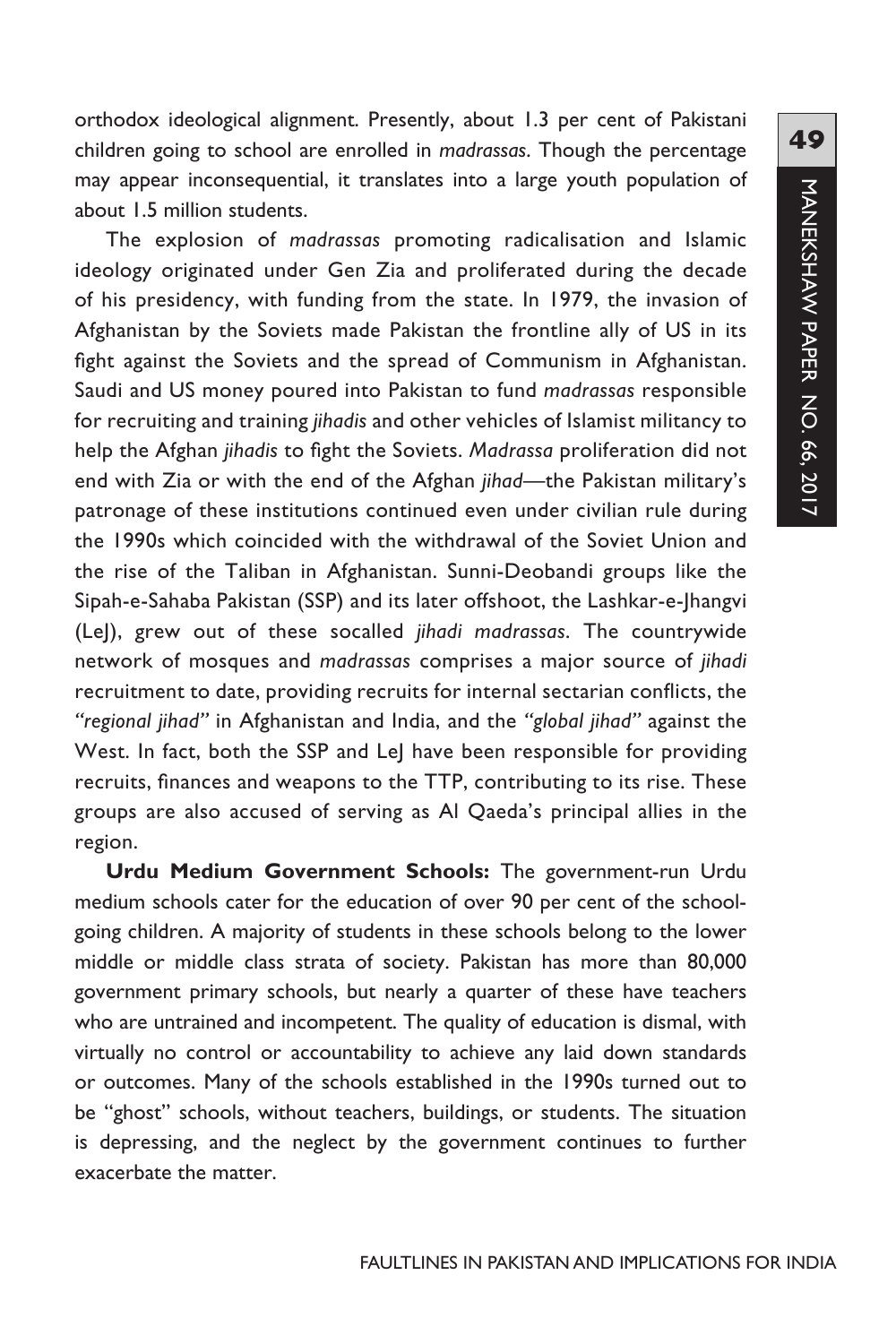**50**MANEKSHAW PAPER NO. 66, 2017 MANEKSHAW PAPER NO. 66, 2017

**Private Schools:** The elite and empowered class of the population has all but abandoned the public education system and enrol their children in private sector schools, which provide high quality education and facilities. Access to these private schools is limited to the powerful and rich, with strong socio-economic credentials.

The stratification in the education system has resulted in significant differences in the outlook of students. Students passing out of the *madrassas* have a more fundamentalist and pro-*jihadi* outlook, while the students of Urdu-medium schools are relatively less radicalised and have a more tolerant idea of Islam. The children from the English medium school have a more secular outlook, with greater acceptance of modern concepts and ideologies. Further, the children from the private schools treat their counterparts from *madrassas* and Urdu speaking institutions with disdain and avoid interacting with them. The idea of the haves versus the have nots creates acrimony and hostility between the classes which is present in the *jihadi* propaganda of virtually all Islamist outfits.

The youths graduating from government schools and *madrassas* are creating generations of ill-educated and barely literate young men incapable of performing any job of significance. Consequently, due to the non-availability of a skilled and educated workforce, both locals and foreign companies are apprehensive of investing in Pakistan, leading to rampant unemployment and poverty. Besides, a majority of the young girls, due to social taboos, do not receive any serious education and are, thus, incapable of contributing towards the betterment of the quality of life.

The state of higher education in public universities and colleges is equally pitiable with a sub-standard quality of education. Some universities have become recruitment pools for radical thinkers and activists, leading to fights in the campuses between students aligned to various religious sects. Due to the pathetic standards of higher public educational institutes, a number of private universities have mushroomed, but the high fee structure and limited vacancies deny admission to the majority.

Pakistan ranks among the fifteen most backward countries as per literacy rates in the world. The elite manage to provide quality education to their children through private school, colleges and universities, and the bulk of them leave Pakistan forever. As for the middle and lower middle classes, the Urdu medium schools and *madrassas* equip them with a sub-standard education,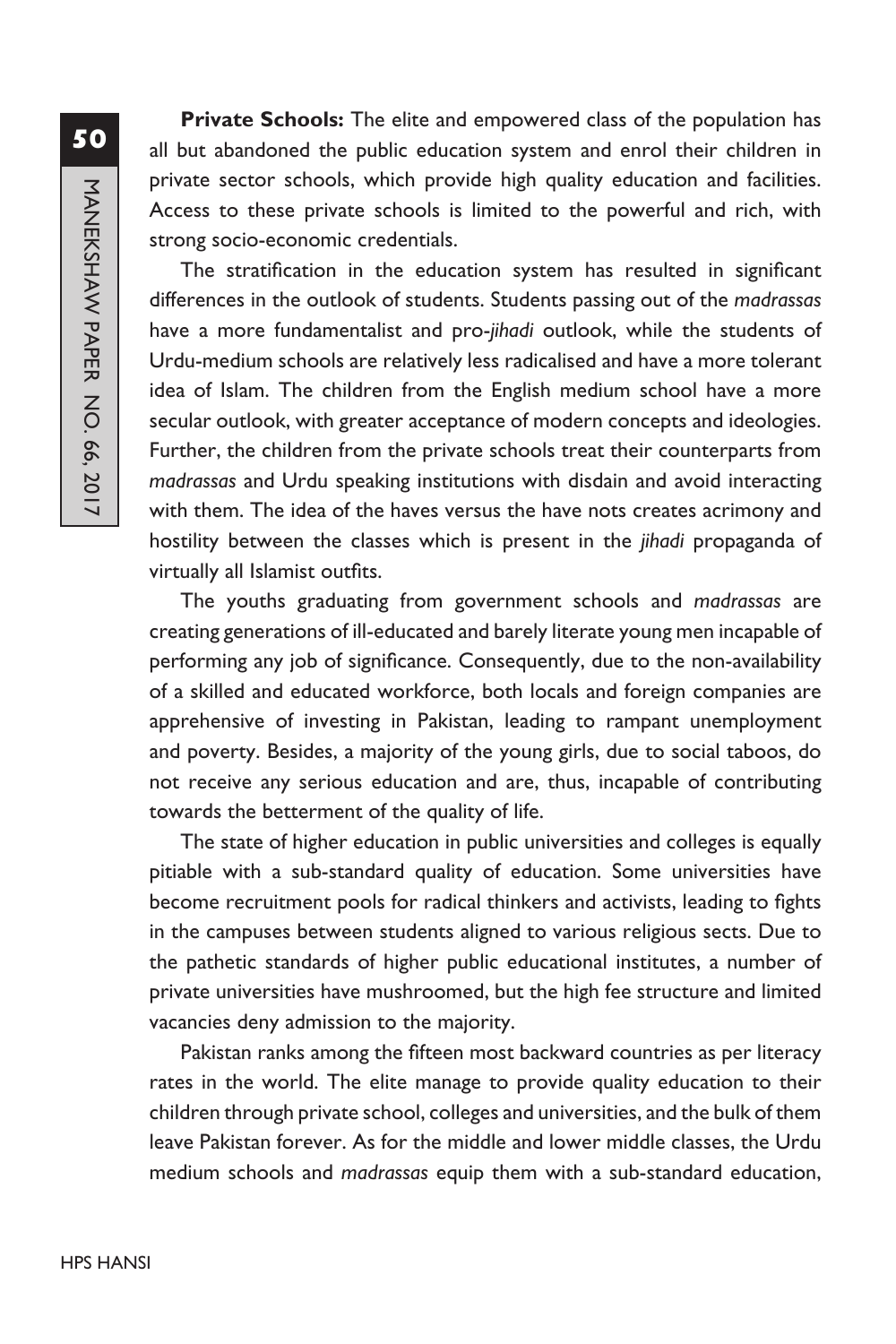restricting their employment to middle level jobs. The fundamental religious leaders, through their affiliated *madrassas,* aim to propagate their own agenda of creating a theocratic pool to forward their ideology.

Since independence, numerous endeavours have been made by Pakistan to enhance the literacy level, and enrolment of children in schools, especially in the rural areas, however, the results have been dismal. In the 2000s, the Pakistan government started increasing its investment in the development of the human resource: efforts were made to benchmark the education standards in school and admission of girls was incentivised, but very suboptimal results have been achieved.

After more than 68 years of independence, the literacy rate in Pakistan has risen from 14 per cent to 58 per cent only – almost half the country's adult population is still unable to read or write. This has led to economic stagnation, despondency, unemployment and disillusionment among the young, making them vulnerable to radical influence and unlawful activities.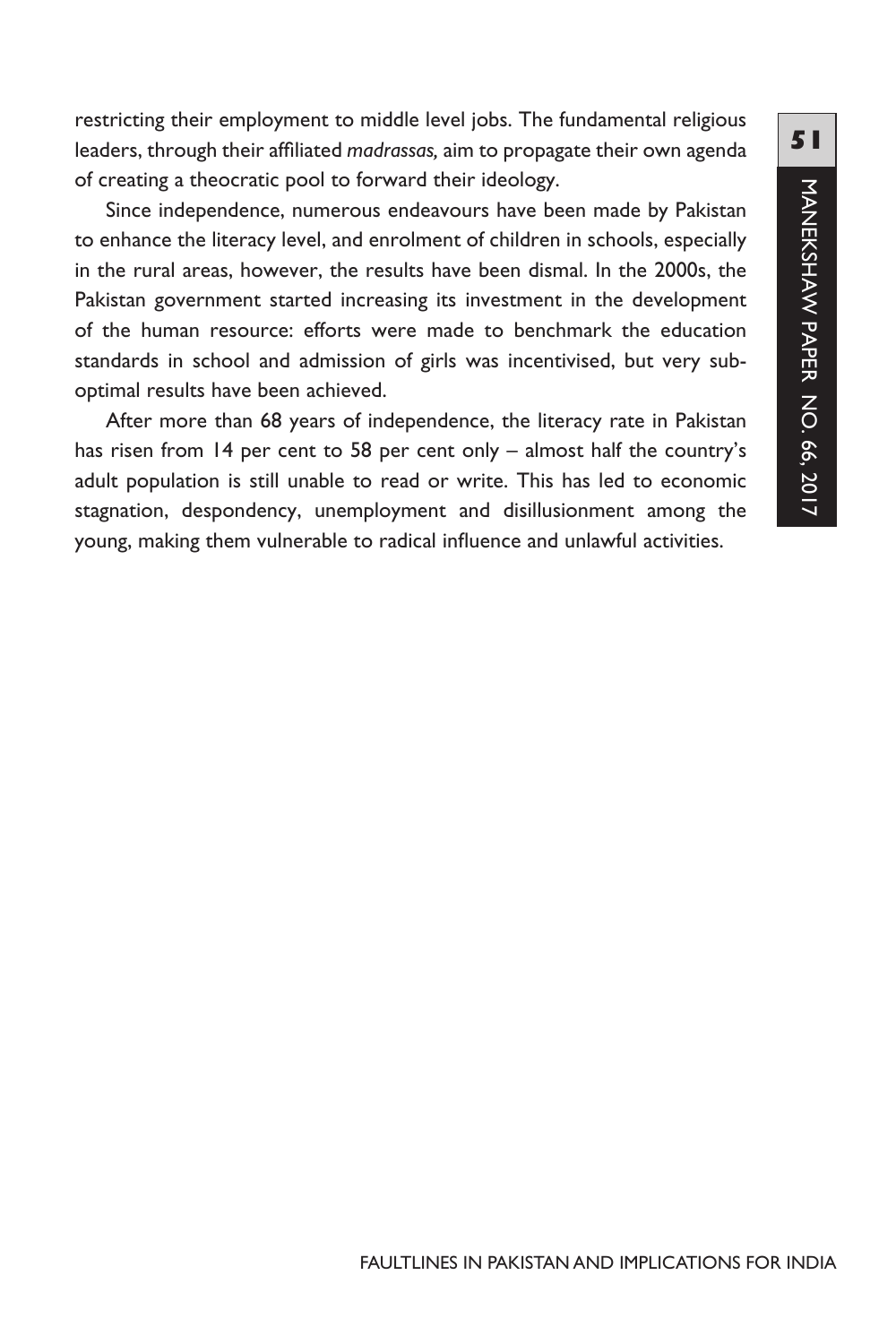# **Chapter 8 Implications for India and Response Options**

- Pakistan is an insecure state which views India as its eternal foe, seeking to destroy it.
- Persistent desire to maintain parity with India.
- Pakistani strategy of 'mix of terror and talks' with India.
- It will continue to use terrorism as a state policy and create unrest in India.
- Response Options:
	- Military Options
		- Kinetic
		- Nuclear
		- Non-Contact Warfare
	- Diplomatic Initiatives
	- Economic and Trade Relations
	- Cultural Exchanges
	- Perception Management
	- Exploitation of Faultlines

Since its creation, Pakistan has been bedeviled by one crisis after another. Today, ethnic, religious and social faultlines have deepened so much that Pakistan is on the verge of tearing itself apart, with a likely fallout on India. Pakistan, since independence, has accused India for all its afflictions. According to Dr Fair,<sup>31</sup> Pakistan views India as "its eternal foe that not only seeks to dominate Pakistan but to destroy it". The Pakistani establishment, over a period, has largely managed to influence the domestic opinion against India by brainwashing its population through a doctored history, the threat of Indian hegemony, and continuous anti-India propaganda. The Pakistan Army, the main power centre, has taken upon itself the responsibility of being the sole custodian for ensuring Pakistan's integrity, ideology and its Islamic identity which, purportedly, is being threatened by India. Defeat for the Pakistan Army would be accepting Indian supremacy as it would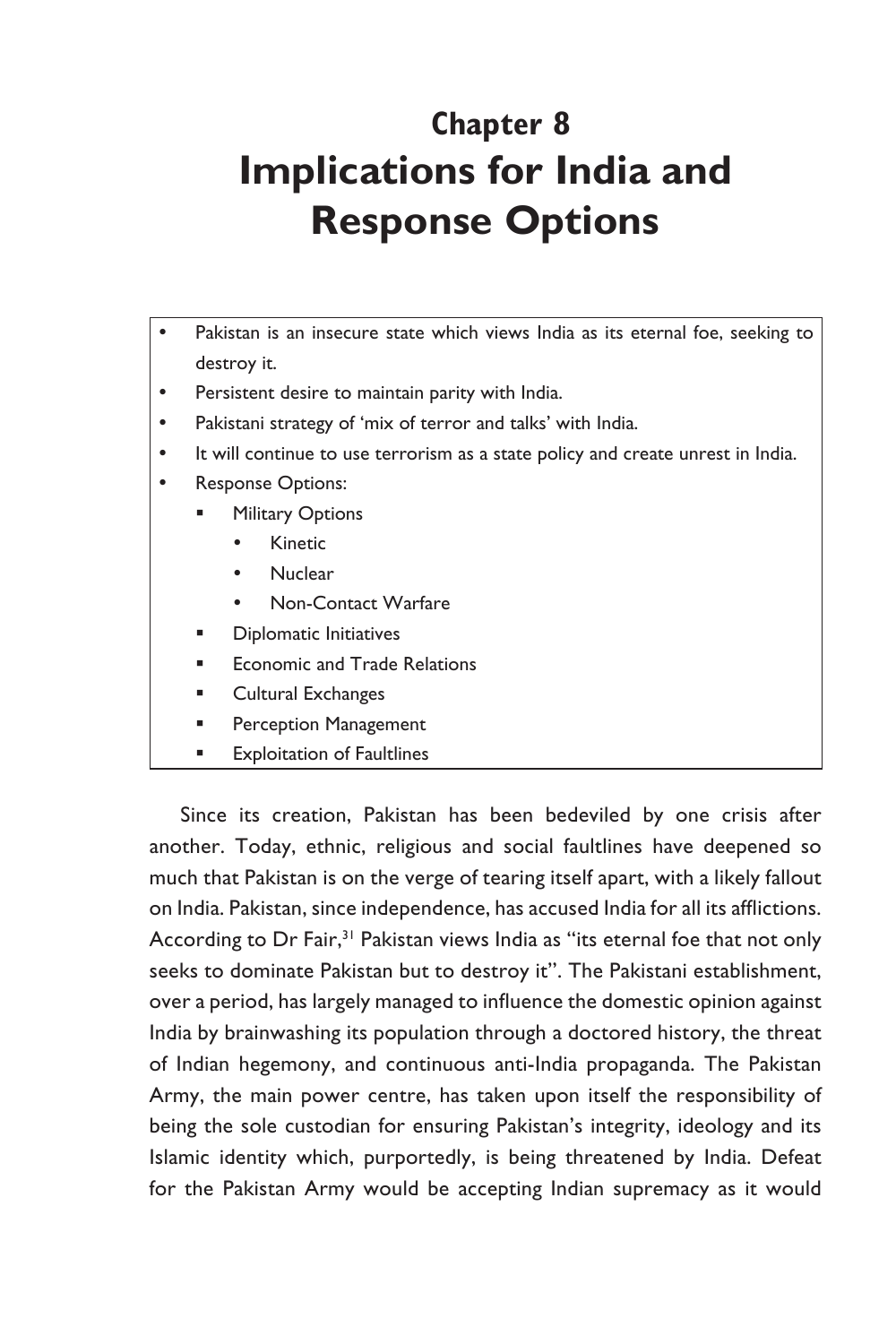tantamount to losing its primacy in managing the affairs of the state, which is absolutely unacceptable. It is this fear, which propels Pakistan to take calculated risks for changing the status quo periodically and project the Pakistan Army as the lone instrument of state capable of standing up against the Indian might and dominance. Apart from initiating three regular wars with India and the Kargil misadventure, Pakistan has constantly supported insurgencies in India and waged a proxy war in Kashmir as a state policy to seek strategic parity with India, and resist its rise. The proposed deployment of Tactical Nuclear Weapons (TNWs) in the forward areas has increased the threshold of risk of nuclear engagement as Pakistan believes that it can deter India from escalating the level of conventional conflict by deploying TNWs. There are some thinkers who believe that a grand bargain by India to resolve the Kashmir dispute (to Pakistan's satisfaction), may facilitate dissipating the Kashmir impasse and bring peace between the two neighbours. However, Dr Fair, while rubbishing the grand bargain theory, describes Pakistan as a state that is fundamentally unsatisfied with the status quo and would continue to propagate its anti-Indian stance, no matter what.

For the Pakistan Army, a policy of '**mix of terror and talks**' is the strategy for India. It keeps the Indian security forces preoccupied and the Pakistani public satisfied by the false propaganda of its successes. International empathy towards the Indian cause, specially by the primary aid givers, China and the United States, is restricted to lip-service, meekly cautioning Pakistan of ceasefire violations and sponsoring terrorist activities in India as it suits their interest in keeping a rising power like India under check. The implications of the growing faultlines in Pakistan are as given under:

- Pakistan would continue to use the asymmetric option in Kashmir and others parts of India to create unrest and violence to showcase parity with India.
- It would foster and maintain links with underground fundamentalist elements, Indian Mujahedeen sleeper cells and elements of Al Qaeda in the Subcontinent (AQIS) / Islamic State (IS) inside India to create turmoil and disorder at the opportune time.
- The Pakistan Army, as hithertofore, will continue to support and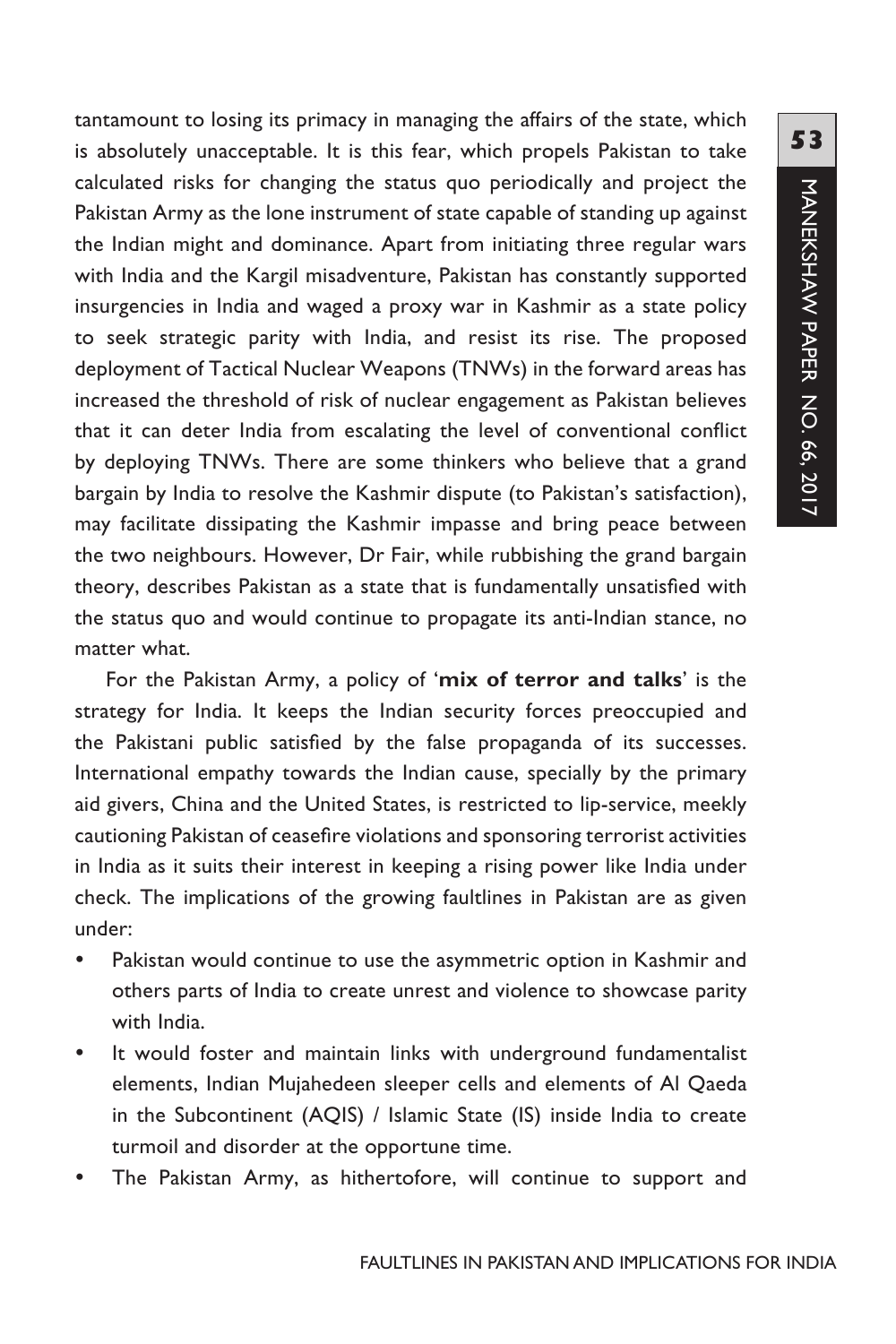employ non-state actors as a state policy against India. Additionally, to maintain its primacy in the affairs of the state, the Army would continue to violate the ceasefire and create tension along the borders to ensure its relevance.

- Organisations like the Lashkar-e-Tayyeba and Jaish-e-Mohammed, under the umbrella of Pakistan, would continue to flourish and launch dramatic terrorist attacks against India with impudence, without fear of judicial reprisal or reprimand.
- Pakistan would continue to raise the nuclear bogey and by deploying TNWs at the operational levels, it intends to deter India from taking proactive action and bridge the conventional asymmetry. Pakistan is convinced that with nuclear capability, it can freely wage subconventional conflict and create unrest in the hinterland and along the Line of Control (LoC) / IB (International Boundary) in India, without facing severe military consequences.
- Indian economic growth hinges on domestic stability. Upsurge of terrorism would undermine the investors' confidence and adversely affect economic development in India.
- The cost of sustained tension with Pakistan is a huge external check on India's rise, necessitating money and the policy-makers' attention that could be far better utilised on other social, economic and developmental priorities.
- There is always the possibility that the beleaguered Pakistani regime may try to mobilise support at home by creating tension with India. In the current context, due to extended deployment, it is unlikely that the Pakistani military is in a position to credibly play a game of brinkmanship with an increasingly powerful India, but in the future, the contingency remains.
- Finally, the worst case scenario of a collapsing Pakistan would pose an enormous challenge for India. The most direct result would be a massive wave of refugees, like the deluge that streamed out of East Pakistan (now Bangladesh) during the Pakistani counter-insurgency operations in 1971. This social and logistical burden would be compounded by uncertainty over the control of Pakistan's nuclear weapons and the political future of Pakistan's provinces and power centres.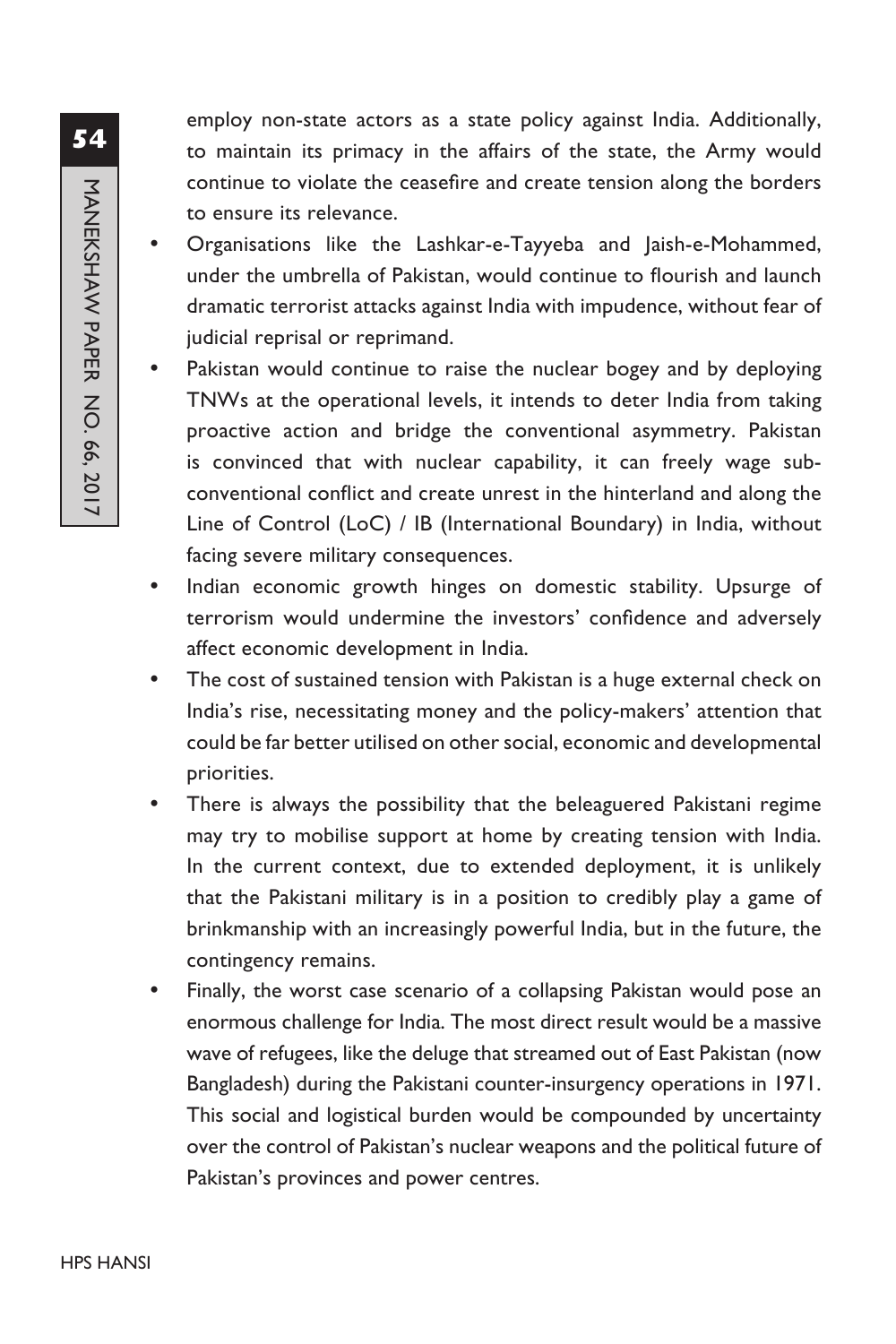### **Response Options**

The Indian decision-makers have an array of response options available to cater for any likely fallout from the existing/future turmoil in Pakistan. These options range from punitive military action, including a nuclear response, on one end of the spectrum, to confidence-building measures and cultural exchanges, on the other. Adopting a single option as a common reaction to all contingencies may not be prudent. Each situation would warrant a mix of responses addressing the issue concurrently at a number of levels.

- Military Options: The various military responses can be calibrated based on the quantum of force application. The severity of the response would be determined jointly by the military and the government depending on the criticality of the situation. The various response options are:
- **Punitive Action by Limited Ground Offensive:** A punitive response to Pakistan's adventurism would involve a swift limited ground offensive aimed to destroy Pakistan's war-waging machinery and terrorist facilities, and to capture territory. The intent being to increase the cost of an asymmetric war for Pakistan, and to impose caution. The Indian Navy to be employed to block the Sea Lanes of Communication (SLOCs) and precision air strikes to be conducted to destroy terrorist camps and bases. The possibility exists of even a limited response by India escalating into a full scale war, affording Pakistan an incentive to raise the bogey of the use of the nuclear weapon, an eventuality the Indian Army must be prepared for.
- **Precision Air Strikes:** Employment of the Air Force to deter Pakistan is seemingly a less escalatory option but sufficiently punitive. However, employment of air power does not obviate the need of ensuring the readiness of the ground forces to prevent escalation. The Air Force will be operating in a contested air space and should be prepared for a counter-offensive.
- y **Employment of Long Range Vectors / UAVs / Drones:** Employment of precision long range vectors, armed Unmanned Aerial Vehicles (UAVs) ,drones and ground launched ballistic missiles to strike terrorist targets in depth is a viable option. However, it would establish a new precedent and lower the threshold for use of these weapons,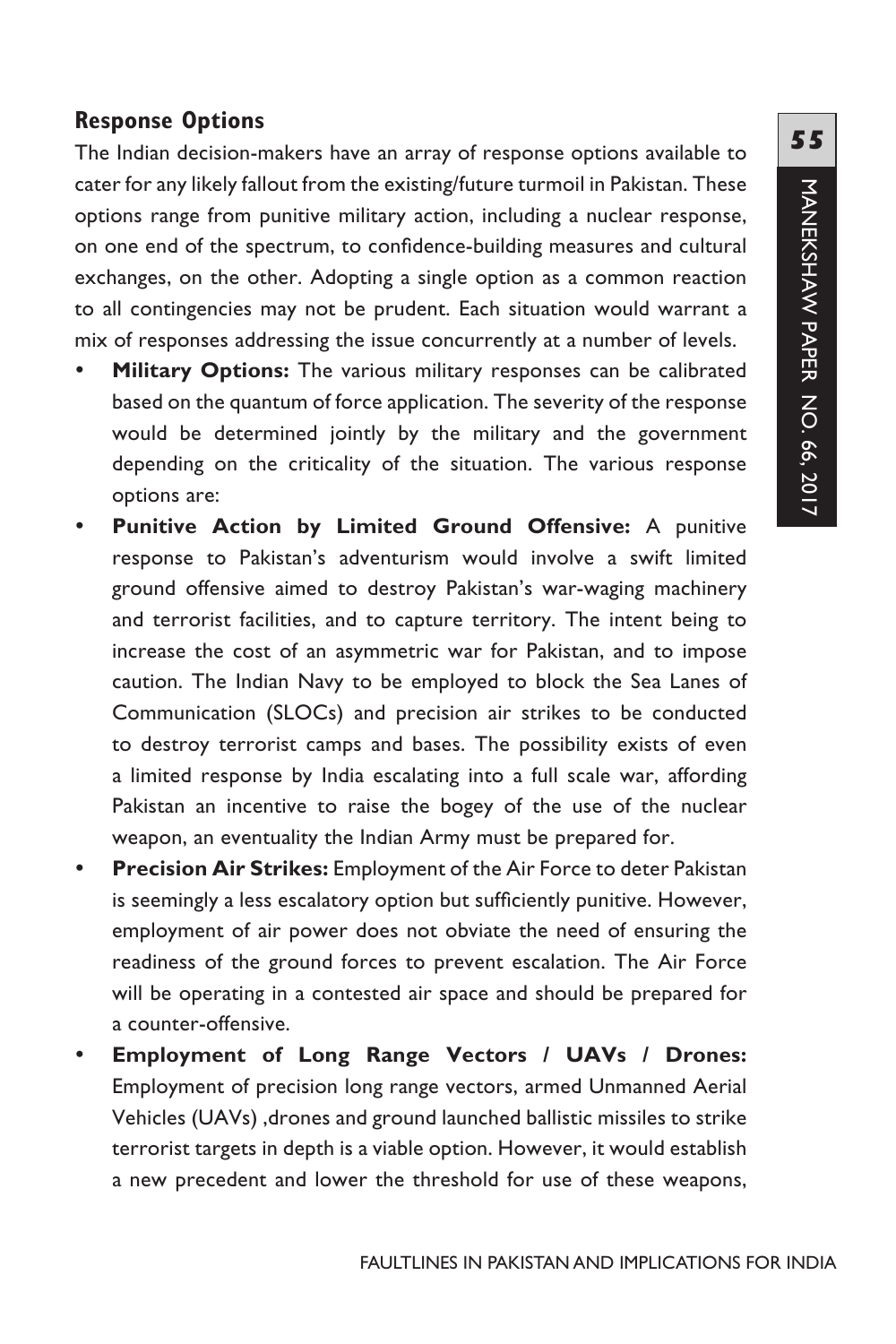mandating India to develop counter-measures and be prepared to thwart a similar threat from Pakistan.

- Fire Assaults / Status Quo: Employment of artillery guns and medium / small arms fire as hithertofore is the least escalatory option. However, it is unlikely to yield any worthwhile result or change Pakistan's adversial policies towards India or coerce it to dismantle its terrorist infrastructure. Limited deterrence against unprovoked firing by Pakistan and infiltration by terrorists can be achieved.
- Hot Pursuit / Cross-Border Raid: Hot pursuit / raid beyond own geographical boundaries to kill the terrorists and destroy their infrastructure is an effective option, denying them even a safe haven across the border. The operations must be coordinated at the highest level, based on real time intelligence. Special Forces / specialist subunits of the infantry to be trained and equipped to undertake these operations. The shots that resounded in the cross-border raid by 21 PARA SF in Myanmar on June 08/09, 2015, echoed the world over and conveyed a stern message of Indian resolve to respond punitively to any misadventure even in the enemy state.

#### **Response Options to Pakistan's Nuclear Threat**

Nuclear Response: India's policy on the employment of nuclear weapons is very clearly laid out. India. As per its nuclear doctrine, India is committed to no-first-use of nuclear weapons and not using these weapons against non-nuclear weapon states. Additionally, nuclear weapons will only be used against a nuclear attack on Indian territory or on Indian forces anywhere" and the response will be "massive retaliation"32. To counter India's rising conventional capabilities, Pakistan has tailored its nuclear programme by focussing on battlefield nukes. However, whatever sophistry Pakistan may indulge in to justify its recourse to use tactical` nuclear weapons, India's nuclear policy does not differentiate between tactical and strategic weapons, as the use of either would constitute a nuclear attack against India and would invite a massive retaliatory strike with strategic nukes. For Pakistan to presume that a tactical nuclear strike on counter-force military targets would avert a counter-value strike against its cities and population centres by India is a dangerous illusion. India has very unambiguously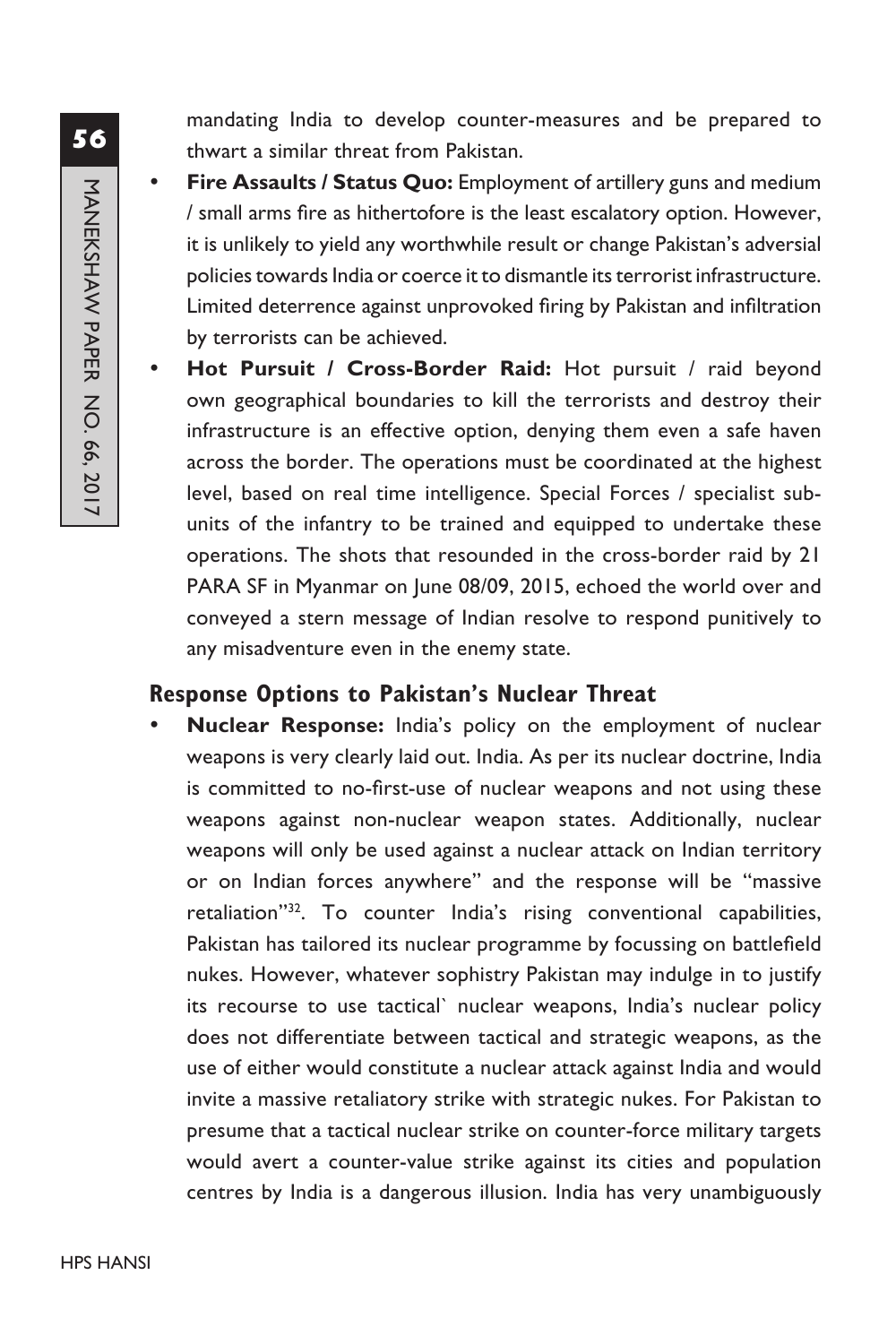stated its policy on an intended response to a nuclear attack, and any assumption by Pakistan regarding India's will / capability to respond would be at its own peril. Employment of TNWs to stall an Indian offensive would in no way deter the progress of military operations and would continue till the stated objectives have been achieved. The offensive and follow-on support forces would be equipped to satisfactorily fight the dirty war.

- Non-Nuclear Options: Fighting a nuclear war at whatever level is not a recommended option and goes against the policy of nuclear deterrence. India has been a responsible nuclear power, practising restraint and responsible behaviour in spite of numerous threats and provocations by Pakistan. The growing desire of Pakistan to proliferate nuclear weapons at operational levels has dangerous security implications, threatening not only India but the world order. The toxic mix of a radicalised Army, *jihadi* terrorism and nuclear adventurism propagated by Pakistan, poses a major global threat.
	- The vulnerability of nuclear weapons getting pilfered to *jihadi* organisations is not an impossibility and may well become a global nightmare.<sup>33</sup> The US and China, the two main aid benefactors of Pakistan, besides others, must exert pressure on Pakistan to restrain its nuclear adventurism and discourage it from deploying nuclear weapons at the operational level, the fool-proof security of which is beyond Pakistan's capabilities.
	- **To address the concerns of the international community, diplomatic** pressure to be applied particularly through the P5 nations, Organisation of Islamic Conference (OIC) and UN Security Council (UNSC) to restrain Pakistan's over-zealous nuclear proliferation drive.
	- **IF India must undertake prophylactic measures to deter infiltration by** terrorists to carry out any high profile terrorist activity warranting a punitive response by India, which is capable of spiralling out of control.
	- The decision to employ large scale conventional forces or nuclear retaliation should be taken after detailed deliberations involving all the stakeholders. The Indian forces undertaking offensive operations must be kitted to fight dirty and achieve the desired objectives,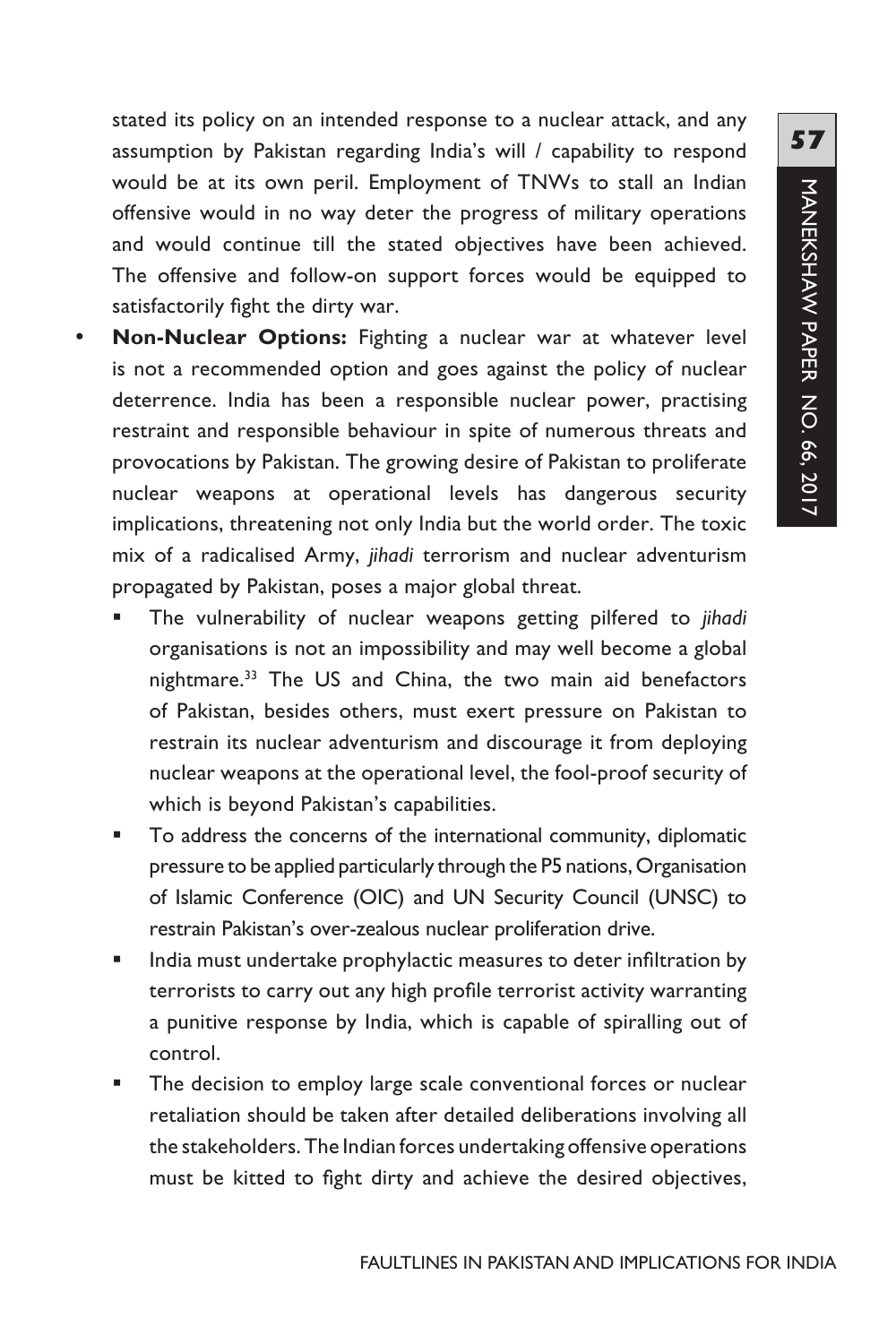with minimal casualties. There would be a need to deploy early warning platforms to undertake preventive actions and launch timely retaliatory operations. The momentum of a conventional attack would not be stalled by the threat or employment of TNWs by Pakistan.

For any set of options to be effective, India has to make the cost of adventurism by Pakistan prohibitive, especially its Army. India must call off the Pakistani nuclear bogey by broadcasting unambiguous response options as per the tenets of the Indian nuclear doctrine, in case of a nuclear intervention by Pakistan. Any military action by India is likely to provoke Pakistan and even a limited offensive may speedily spiral into a full scale conflict. Hence, irrespective of the options being exercised, the ground forces, elements of the Air Force, Navy and Strategic Forces Command have to be in a constant state of readiness and poised to respond to any contingency to deter Pakistan. In Maj Gen Bakshi's<sup>34</sup> words, even limited air strikes "must be accompanied by a partial or complete mobilisation of the armed forces to cater for any Pakistani response." Use of precision munitions, air strikes and cross-border operations are attractive options but the counter-strike capabilities of the enemy need to be appreciated and factored in while securing own assets. Concomitantly with punitive military action, diplomatic efforts to favourably shape the international environment to compel Pakistan to discontinue its anti-India policies and refrain from escalating the scope of conflict are critical.

### **Non-Contact Warfare (NCW) Option**

Non-contact warfare, also called fifth generation warfare, is characterised by longer stand-off ranges and sharper precision with sound "information warfare" capabilities. This type of warfare involves application of all national capabilities in an integrated manner, while ensuring minimum physical contact of own forces, to conduct distant operations to achieve a quick decisive victory by disrupting, denying and destroying the enemy's war-waging potential and his command and control systems through remote delivery of destructive kinetic energy and soft power by relentless information operations. The main motivation behind this thought is to minimise casualties, limit collateral damage, and disaffect Pakistan's nuclear bogey.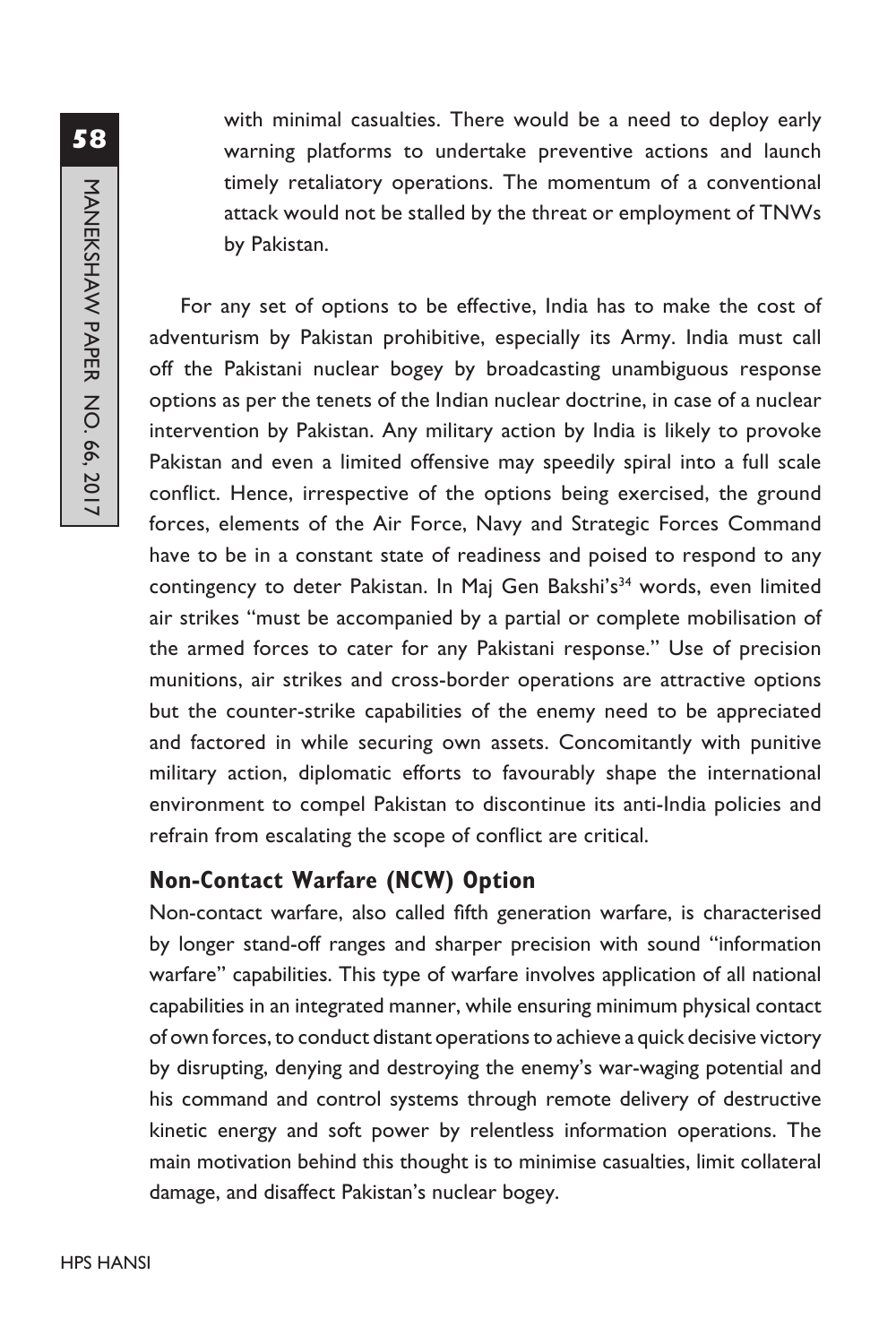The two Gulf Wars, operations against the Islamic State of Iraq and Syria (ISIS) and the Yemen rebels, involving control of drones from centres thousands of kilometres away, hacking of vital computer networks and manipulation of markets, demonstrate a war dimension unknown earlier. The underlying principle of NCW is to damage military capabilities, communications, finance or trade in an overt or covert conflict without firing a single shot. It is predicted that in the next 40 to 50 years, 70 per cent of engagement would be through unmanned systems.

Military aspects of NCW have both offensive and defensive discourses. It is presently in the nascent stage of development, but is a potent tool that can be effectively employed against our adversaries. With growing dependence on information technology and electronics, any disruption in the networked systems would have catastrophic repercussions. Certain technologies that can be militarily exploited are as discussed below:

- Nano Technology Robotics and Artificial Intelligence: Many conflicts of the future are going to be replaced by ubiquitous robots which will have the capability to undertake autonomous missions with precision. The development in the field of Artificial Intelligence (AI) has given facilities like offensive weapon systems, remote attack capabilities, decision support systems, medical and casualty evacuation. Future robotic development is going to give us facilities to scan the cyber space and undertake unmanned strikes in inhospitable terrains, minefields and enemy territories.
- **Aerial Platforms:** Use of UAVs and Unmanned Combat Air Vehicles (UCAVs) for precision targeted military operations has strategic significance and must be exploited. For Intelligence, Surveillance and Reconnaissance (ISR) applications, use of UAVs will not only be relatively difficult to detect but also will have long endurance for combat support missions. The future Airborne Warning and Control Systems (AWACS) are going to be airborne for much longer duration, remaining undetected. These systems can also be used to destroy enemy Command, Control, Communications, Computers, Intelligence, Surveillance and Reconnaissance (C4ISR) facilities, logistics nodes, and terrorist bases and training camps in depth areas.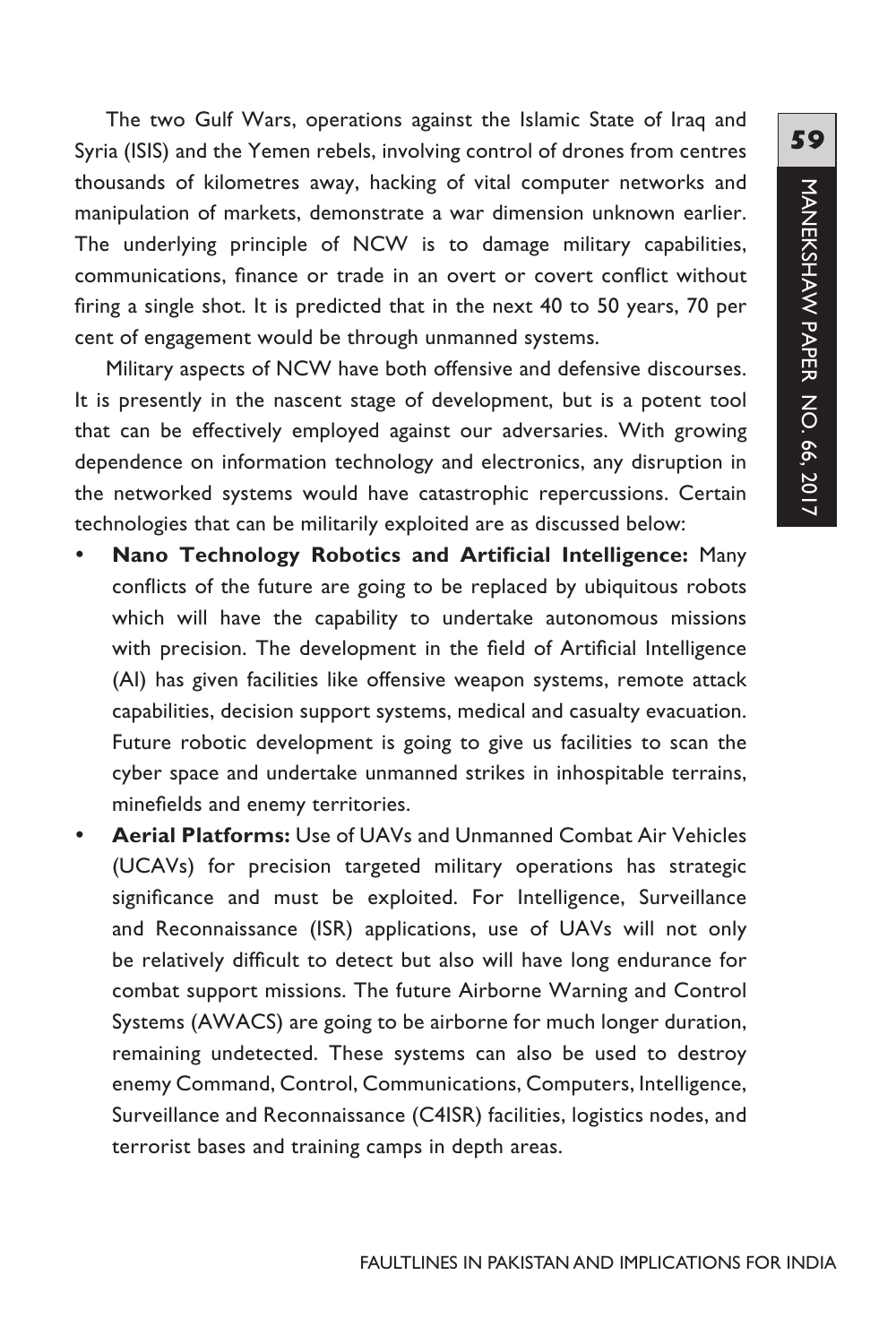- **60**MANEKSHAW PAPER NO. 66, 2017 MANEKSHAW PAPER NO. 66, 2017
- **Electro-Magnetic Spectrum:** Directed Energy Weapons (DEWs) based on LASERS (Light Amplification by Stimulated Emission of Radiation) and EMP (Electro-Magnetic Pulse) can be used discretely as radiation above and below the visible spectrum. Potential applications of this technology include the anti-personnel weapon system, potential missile defence system and the disabling of lightly armoured vehicles such as cars, drones and electronic devices such as mobile phones. High altitude EMP and high power microwaves can control, defeat and destroy multiple enemy electronic systems and ISR capabilities.
- **Cyber Warfare:** Cyber warfare shifts the focus from conventional to the "virtual" domain. Cyber attacks are an ongoing process which continue in a silent way during both peace and war. By hacking the defence system of a country, it is possible to control its operational and logistic networks. Doctored videos in the social media can create social unrest. An unseen battle in the cyber space is perpetually on and will become more complex in the future with the kind of investments being made in cyber technology. The US has started hitting the IS with "cyber bombs" as part of its new arsenal of tactics against the dreaded terror group, as per Mr Robert Work, US Deputy Secretary of Defence.<sup>35</sup>
- **Space Technology:** Satellite and anti-satellite technology, will change the ISR platform to gain and deny information. The hypersonic vehicles will develop a reusable launch vehicle and facility for launching small satellites into the earth's orbit and may be weapon systems in the future. Space systems will control and manage Ballistic Missile Defence (BMD), an important development need for India having two nuclear power adversaries on its western and northern borders.
- **Social Media:** Real time use of social media, along with mobile technology, is going to find a new place in the future warfare.Trolls or paid commentators will be used to sway local social media trends, a tool which can be employed by own forces for propaganda.

The possibility of exploiting NCW, with the availability of a large technological and Information Technology (IT) base in India, is immense. There is a need for India to develop a roadmap to absorb emerging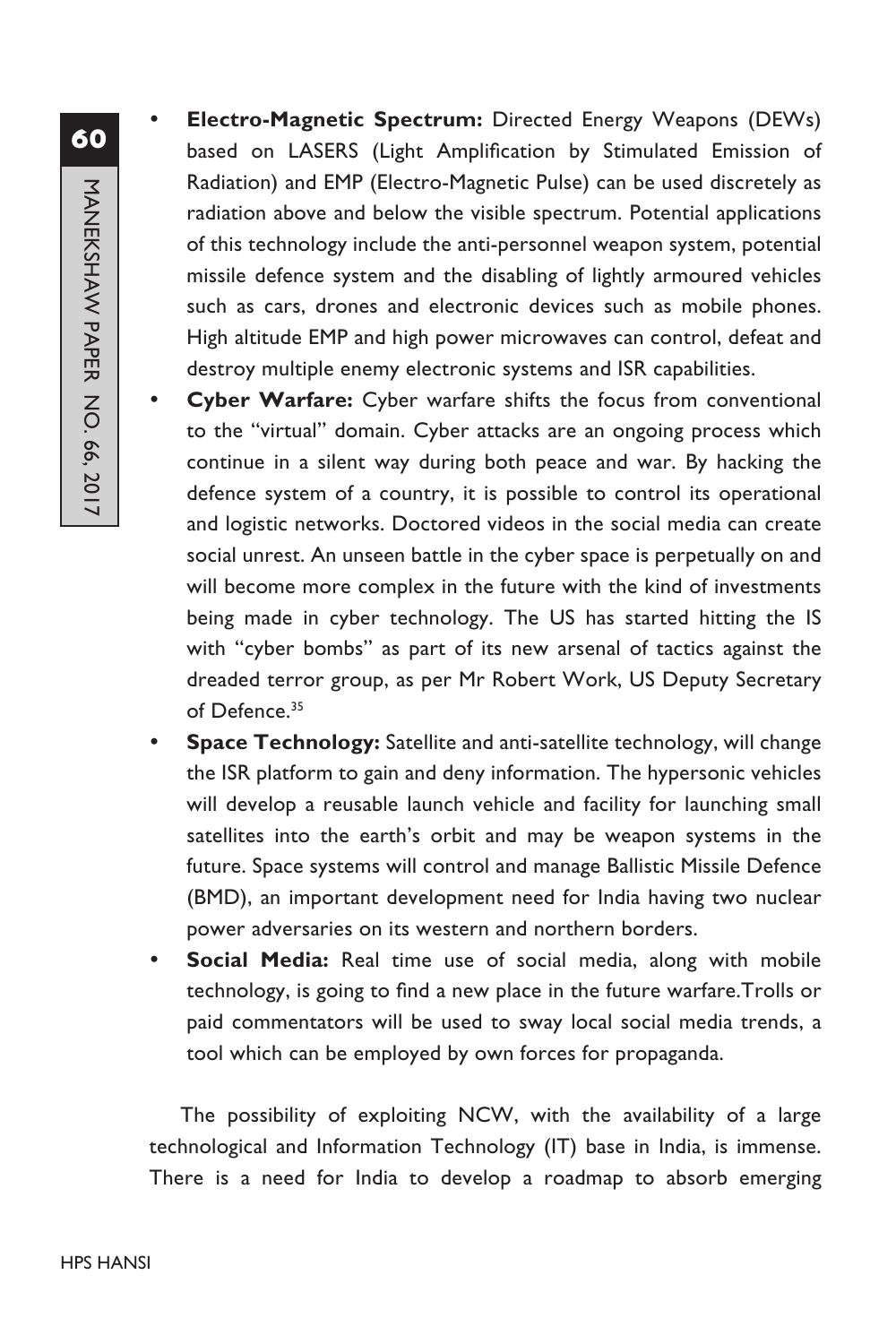technologies and optimally exploit the existing capabilities to develop a potent NCW capability. Organisational interoperability, integration and synergy with the national security systems, including aspects of countermeasures, need to be evolved.

#### **Non-Military Options**

**Diplomatic Initiatives:** The business of diplomacy to resolve contentious issues has to be an ongoing process, irrespective of the other options being exercised. Both Pakistan and India need to conduct constructive bilateral engagements with the aim to resolve all outstanding issues and ensure peace in the region. Mutual trust between the two countries can evolve only through genuine and sustained dialogue and a perceptible step-by-step peace process. Improved relations would concomitantly aid in lowering of tensions, improvement in economic and trade relations, and averting any terrorist act escalating into a major conflict. Any interaction should not be held hostage to predetermined agendas and stated positions, but be flexible, aimed at amicable resolution of issues based on pragmatism and not emotion. Besides, back-channel diplomacy to resolve sensitive issues also needs to be exploited.

Since partition, it has been India that always took the initiative to proactively engage Pakistan diplomatically, while Pakistan, as a rule and without exception, reciprocated by stabbing India in the back (as conceded by Prime Minister Nawaz Sharif on Pakistan's incursion in Kargil post the Lahore Declaration) by carrying out major terrorist activity / border firing / military adventurism on Indian soil. Hence, it is prudent that besides, engaging Pakistan, the Indian political leaders and diplomats apprise the international community of the role being played by Pakistan as the breeding ground and node for propagating and exporting terrorism worldwide and not restricting its nefarious activities to India. No nation should feel secure from being inflicted with the scourge of terrorism. Pressure through the UN, international monetary aid organisations and other benefactors of Pakistan needs to be invoked, to compel Pakistan to cease supporting terrorism as a state policy and fight the GWOT truly, without duplicitous policies.

The Pakistan Army is a major stakeholder in all critical aspects of state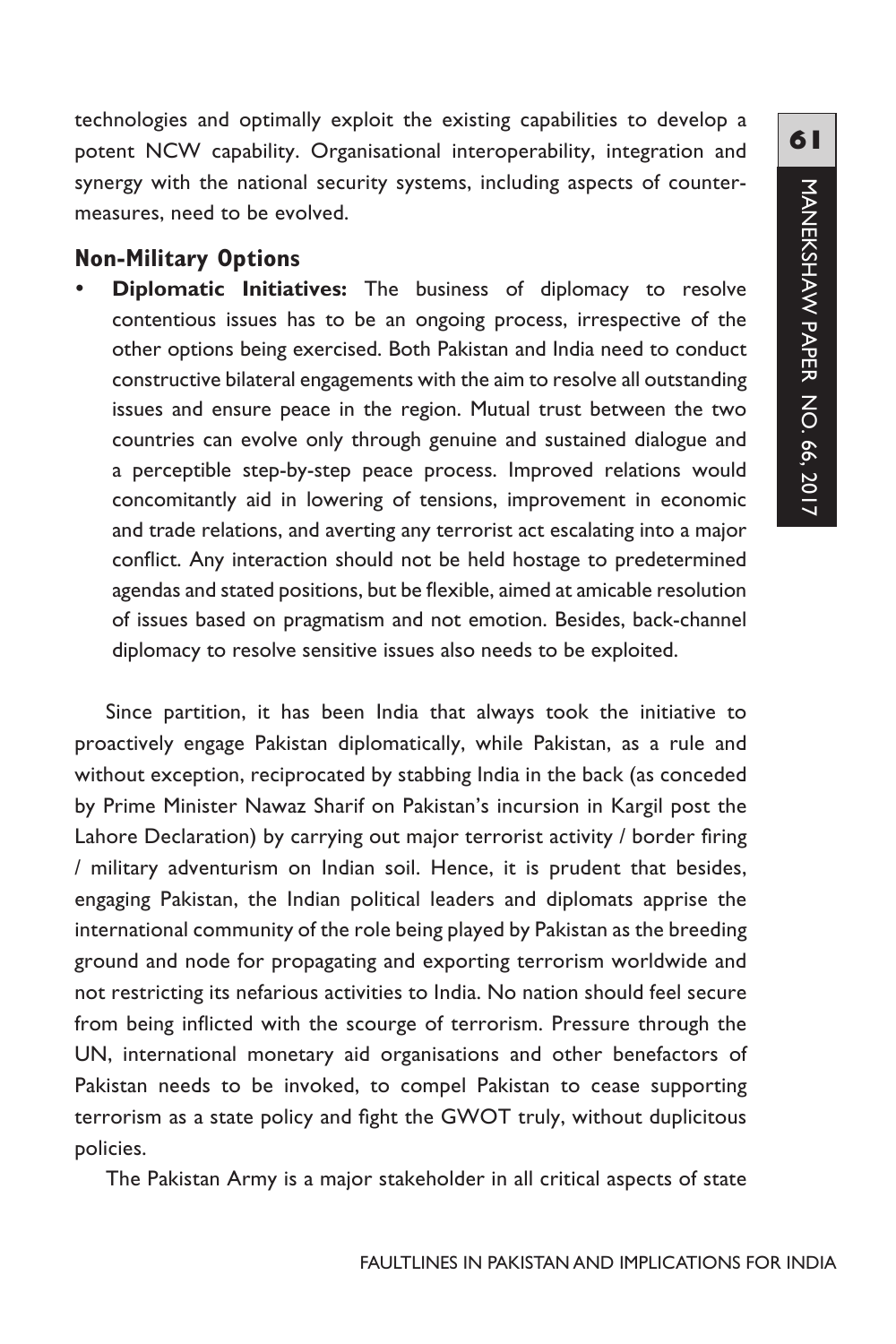governance. It is important that India recognises the true power centre and engages with it to resolve contentious issues. Since independence, India has restricted its interaction primarily to political leaders, and inhibition to deal with the Pakistan military has yielded negative results. Hence, it is sensible that for any meaningful outcome, India should engage directly with the Pakistan military hierarchy, as is being done by the rest of the world, while concurrently also interact with Pakistan's polity. Interaction with the Pakistan military needs to be carried out at both political and military levels. There is a need to enhance the frequency of interaction between the Directors General Military Operations (DGMOs) and border guarding forces to put in place a robust mechanism to resolve the border issues amicably and prevent escalation of tensions. Regular bilateral visits between senior military officers and joint training exercises on matters of Humanitarian Assistance and Disaster Relief (HADR), piracy, etc. may be organised between the two nations. It is in the interest of both nations to do away with the war hysteria and resolve issues diplomatically.

**POK:** Since 1948, Pakistan has illegally occupied POK and lays claim on the rest of the state as well. The state of Jammu and Kashmir is an integral part India and it is important that India reviews its polices and earnestly contests its illegal occupation by Pakistan to put forth its claim for unification of POK with it. It needs to repeatedly highlight to the international community the pathetic state of affairs prevailing in the region and the atrocities being committed by the Pakistan government to quell any voice of dissidence.

- India must provide political, diplomatic and financial support to the people of POK and assuage their grievances due to the illegal occupation by Pakistan.
- The Indian leaders, diplomats and dignitaries visiting Pakistan must ensure regular interaction with the representatives of POK, and raise their concerns in the international fora.
- Any bilateral talks with Pakistan must include "cessation of Pakistan's illegal occupation of POK in the agenda.
- India must invite political representatives, educationists and luminaries from POK and highlight their grievances and problems.<sup>36</sup>
- The proposal sometimes forwarded by the Pakistani hierarchy about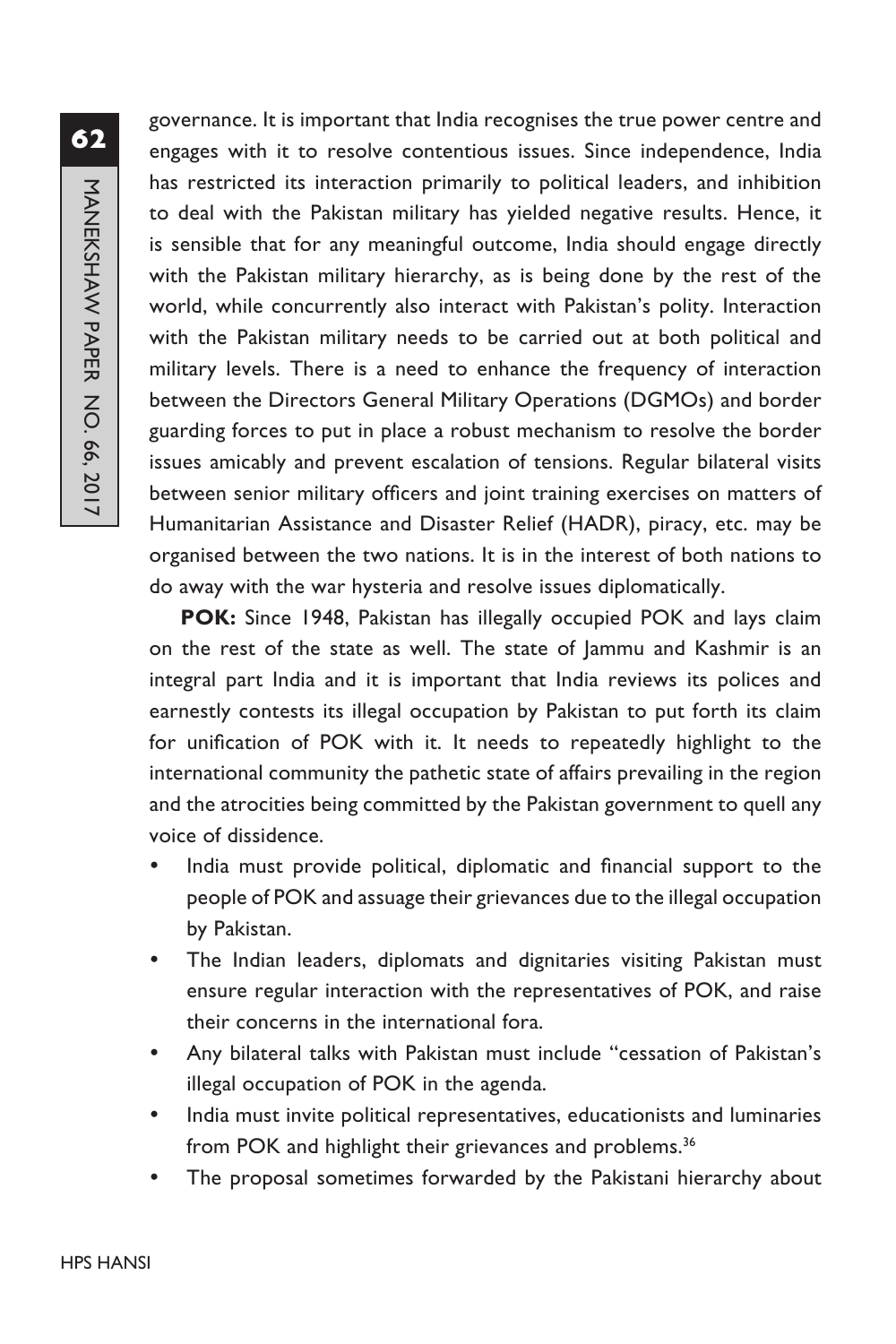the creation of institutions for **joint management of Kashmir** must be quashed forthrightly. This arrangement questions the very right of Indian sovereignty over POK. The region is an integral part of India and would be governed solely by it.

- The Kargil-Skardu road has for centuries, been used for connecting the people of both regions—politically, culturally and economically. This route, if opened, can become an important trade and tourism link for the people of Ladakh and POK and help revive historical relations. Moreover, this would also put an end to the prolonged yearning of the people on either side to meet their dear ones, who got separated after the illegal occupation of the region by Pakistan.
- Other nations, with interest in the region, including China, must be made aware of India's apprehensions, as POK is a legitimate part of India. Any activity in the region without India's permission would qualify for violation of Indian sovereignty.
- India must demand the establishment of a UN Observer Group in POK, to monitor and report the situation as prevailing in the region.
- **Economic and Trade Relations:** This key area carries maximum promise as all relations in the future are going to be driven by economic linkages and interests. Even during the worst of times, with increased violence and terrorist activities, trade between India and Pakistan continued to flourish, though at a low level, confirming that money matters. According to data released in May 2014 by the Directorate General of Commercial Intelligence and Statistics, Ministry of Commerce and Industry, India, the volume of bilateral trade recorded a net increase of \$410 million from April 2013 to March 2014. Pakistan's exports to India grew by 28 percent while Indian exports to Pakistan increased by 19 percent. Bilateral trade has increased to \$2.4 billion, which may soar to \$6 billion in the next two years if Pakistan agrees to grant "Most Favoured Nation" (MFN) status to India. Trade has the potential to galvanise the Pakistan-India relationship by creating powerful stakeholders with large financial interests in either country. Businessmen and entrepreneurs can exert pressure on the respective governments to ensure peace and stability in the region and unlock the existing barriers to exploit mutually advantageous economic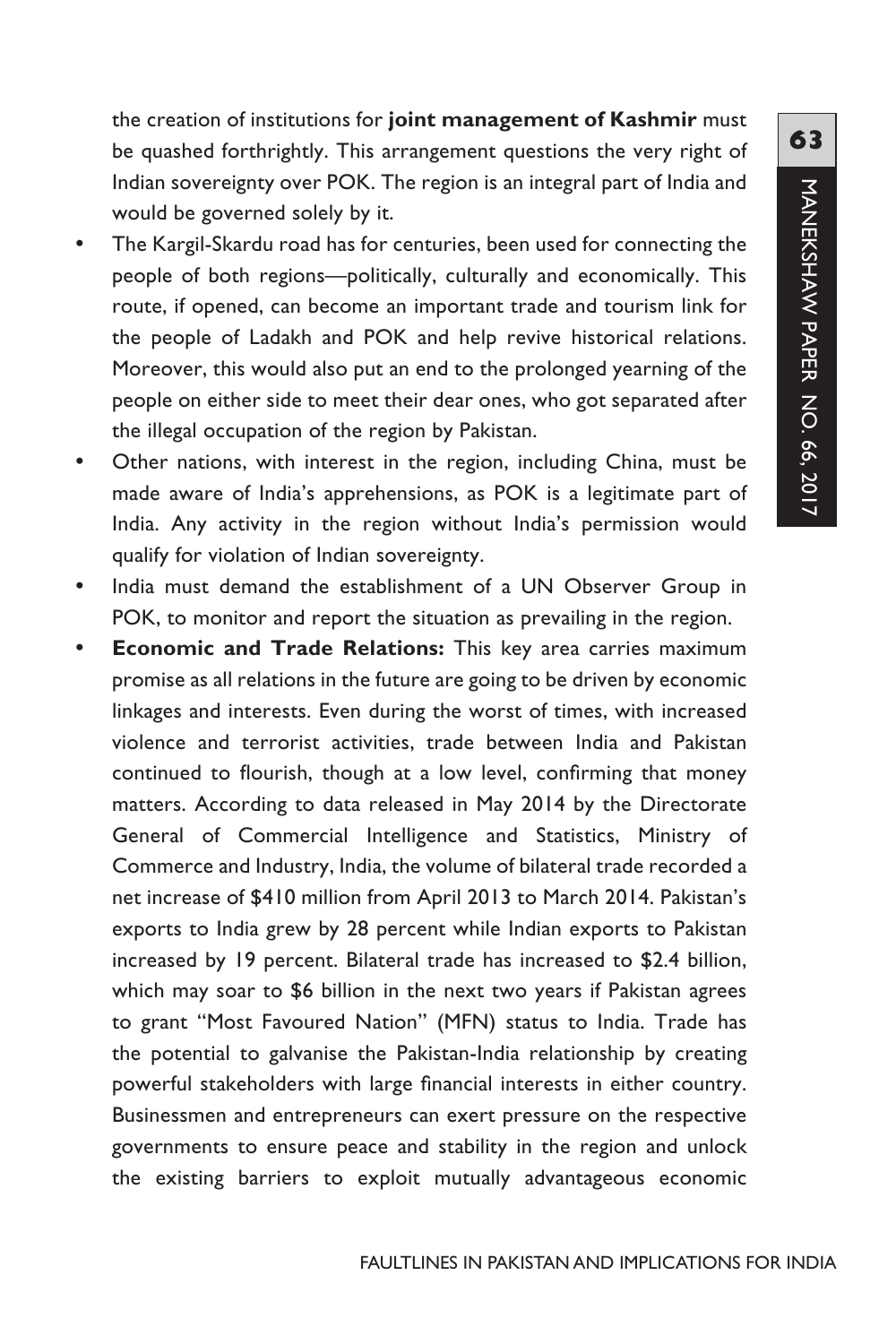opportunities.

- **Cultural Exchanges:** With Pakistan and India having a common history and languages, cultural exchanges can help erase the prevailing misconceptions, bridge the trust deficit and improve ties between the people of the two countries. The interactions may be carried out by conducting trade fairs, cultural festivals, concerts, plays, movies, sports events, etc. Adoption of Confidence-Building Measures (CBMs) and consultations with different segments of the informed public, media, politicians, intelligentsia and strategic opinion-makers would help clear the webs of suspicion created by establishments / people with vested interests. The pressure by the civil societies and intelligentsia to ensure peace and harmony in the region and focus on development would compel the governments to change their confrontationist attitude and heed to the demands of the masses.
- **Perception Management:** The media has a critical role in creating and managing perceptions. It can steer government policies, generate sympathy, legitimise acts of violence and articulate a particular narrative. It is important that to project the correct picture and ensure true representation of the facts and sentiments, the media must maintain the highest principles of integrity and not use jingoistic and hypernationalistic assertions or push fabricated narratives, to cater for the interests of the vested few. Regular media conclaves, conferences and seminars need to be organised to exchange ideas, share opinions, views and concerns. India must also highlight the role of Pakistan as a nursery for exporting terrorism the world over, the dismal situation as prevails in POK and the need to resolve the long pending issue of POK's unification with India.
- **Exploitation of Faultlines:** Pakistan is inflicted with a plethora of faultlines—ethnic, sectarian, religious, socio-economic, etc—making it vulnerable for exploitation by India through covert operations and funds. All of the factors that allow Pakistan to use non-state actors and create unrest in India, in principle also apply to India and allow it to reciprocate in the same measure. Besides, India enjoys better ties with all of Pakistan's neighbours less China and has a larger conventional military capability, economy and more reputable standing in the comity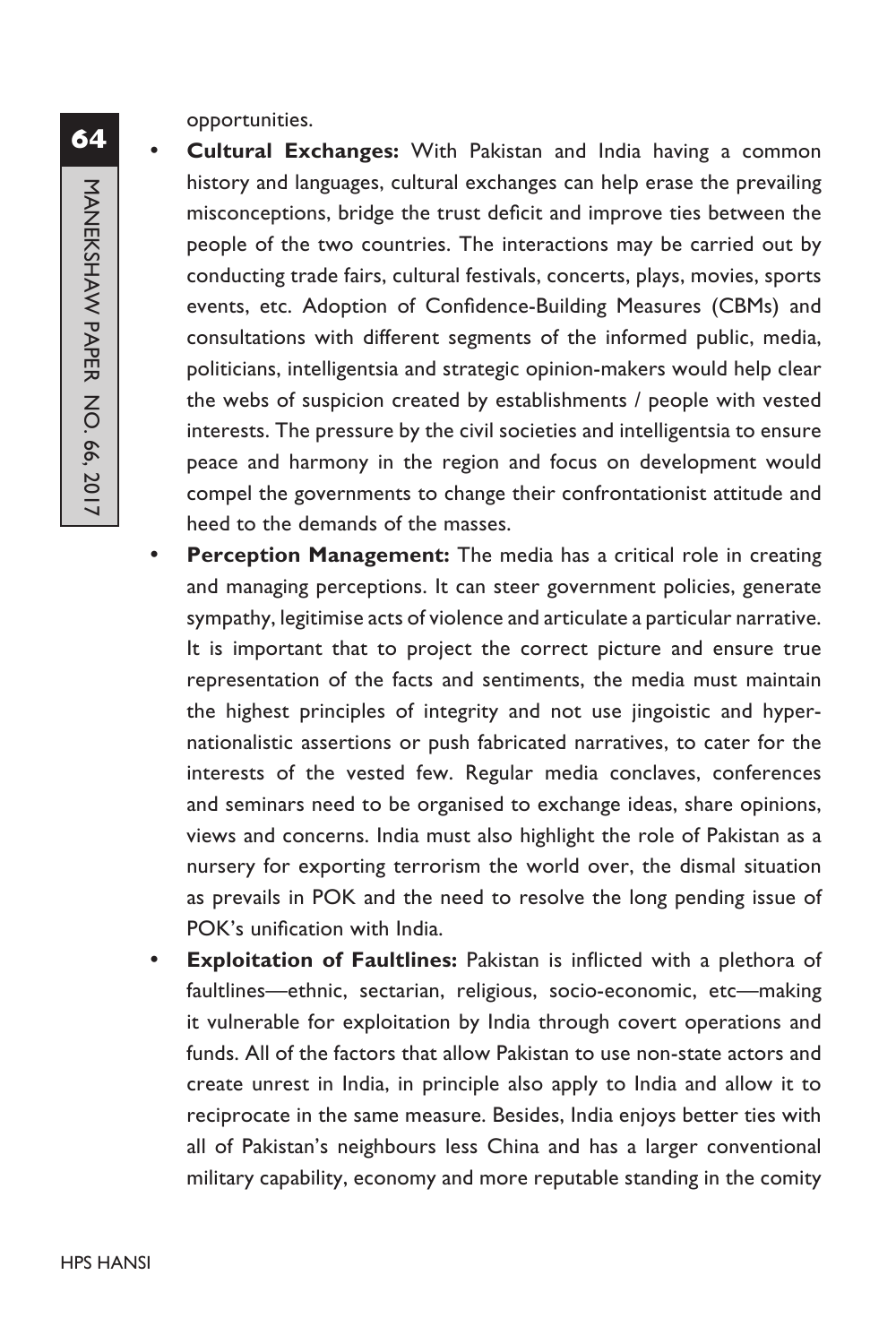of nations, hence, is arguably better poised to respond in a more punitive and belligerent manner. However, India has been remarkably constrained in spite of decades of Pakistani provocation, but in case Pakistan continues to create unrest in India by employing terrorism as a state policy and disrespecting the ceasefire obligations, then India will be justified in reciprocating in the same coin by exploiting the faultlines and creating anarchy in Pakistan.

### **Conclusion**

The appeasement of Pakistan should not be a policy option and India must employ verbal bellicosity and muscle flexing in its dealings with Pakistan, when required. Failure to respond vigorously would surely encourage more audacious adventurism by Pakistan. India must continue to engage Pakistan diplomatically, monitoring carefully the dynamics of the power equations between the Army and the civilian dispensation. The diplomacy must involve interaction with both the political and military leaders of the two countries.

It clearly stands out that India does not lack the ways and means to punish Pakistan either militarily or otherwise in case it continues to target India and create unrest and violence. However, prudence demands that conventional military confrontation between the two countries should never be allowed to escalate beyond a point, and the use of nuclear weapons is not an option at all. Hence, there is a need for India to develop a suite of policies that should impose significant and escalating costs upon Pakistan, diplomatically, politically and militarily<sup>27</sup> without crossing the critical threshold. India must also seek the intervention of the international community to compel Pakistan to cease using terrorism as a state policy, and any military action by India which is instigated by the Pakistani adventurism, must be supported by them. Additionally, India must concentrate on strengthening its economy, military and homeland security and expedite police reforms, better intelligence coordination and hone capabilities to undertake covert operations behind enemy lines. India must also use all available regional leverages to influence the rogue behaviour of Pakistan, having an adversial affect on the regional security. Concurrently, efforts to improve economic and trade relations with Pakistan, and regular cultural exchanges must be initiated to help build trust between the two nations. Both countries should initially harvest low hanging fruits like the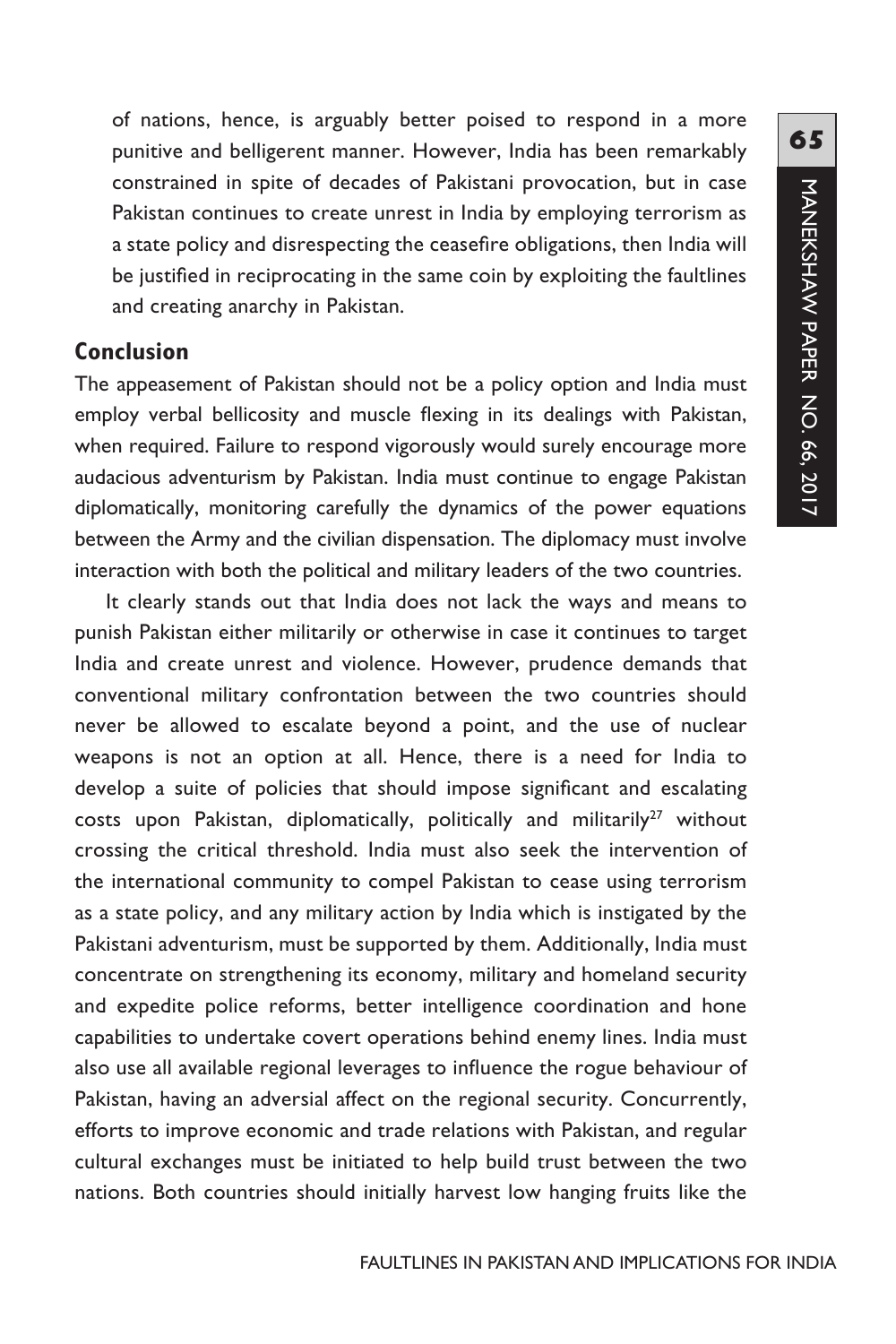Sir Creek dispute, etc, to enhance positivity before resolving the more sensitive issues.

India must also continue to reiterate its claim on POK and remind the international community at every available opportunity that POK is a legitimate part of the Indian Union that is under the illegal occupation of Pakistan. The blatant violation of human rights, deliberately keeping the region in a state of abject poverty, illiteracy and backwardness needs to find a mention in all international fora by India.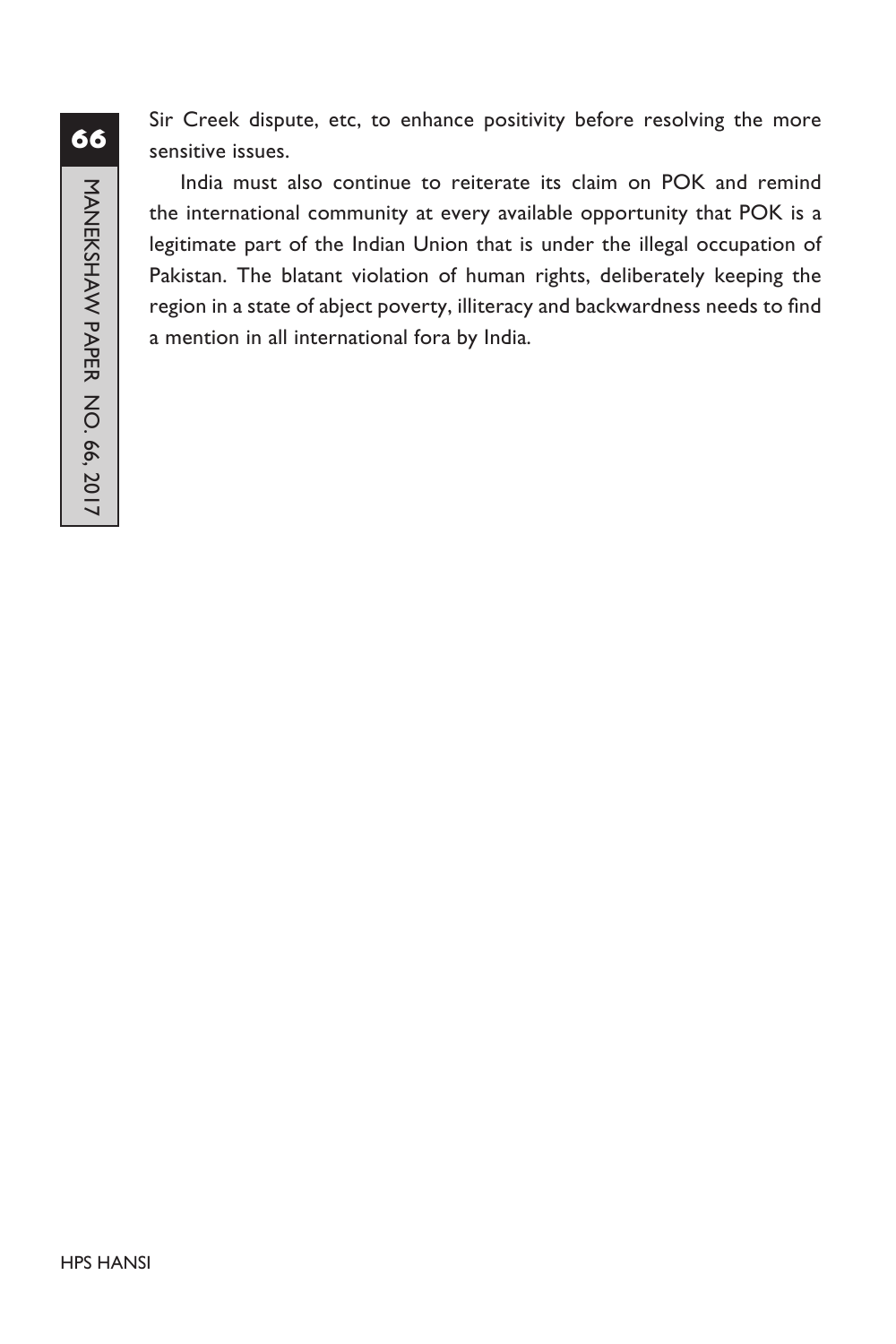## **Conclusion**

Pakistan came into existence on August 14, 1947, $37$  as a Muslim majority state. The creation of Pakistan involved the largest demographic movement in recorded history, and nearly 17,00,000 people, Hindus, Muslims, and Sikhs, moved in both directions between India and the two wings of Pakistan. Sixty million of the 95 million Muslims of British India became citizens of Pakistan while the balance 35 million Muslims remained in India, making them the largest Muslim minority community in a non-Muslim state.

Scarred from birth, Pakistan's quest for survival has been as compelling as it has been uncertain. Despite the shared religion of its majority Muslim population, Pakistan has been engaged in an unending struggle to define its national identity and evolve a stable and robust political system for its diverse population. Pakistan is known to have over 20 languages and over 300 distinct dialects. This diversity has led to persistent regional tensions and failure to form a Constitution, catering to the true aspirations of the state and its population.

All of Pakistan's struggles hinge on its unachievable desire for parity with India, bringing it on the verge of becoming an almost failed state. The creation of Bangladesh in 1971 questioned the very ideology of Pakistan's origin, a state for the Muslims. Political developments in Pakistan continue to be marred by provincial agendas seeking greater autonomy / independence. The resentment of the smaller provinces of Sindh, Baluchistan, and the NWFP against the hegemony of the Punjabi majority, the primary beneficiary of power and profit, runs deep. Due to the absence of a strong and effective central political party, Pakistan continues to rely on its Army and civil services for governance.

Predicated on the internal situation prevailing in Pakistan, it can be averred that more than half the country has slipped into anarchy and the remaining may follow suit if Islamabad does not drastically reassess its national policies and ideologies. The Pakistan Army continues to get targeted by the monster it has created and is greatly over-stretched because of internal security commitments and border deployments. Internally, the anti-India rhetoric that sustained the Pakistan Army till now is no longer effective. Today, the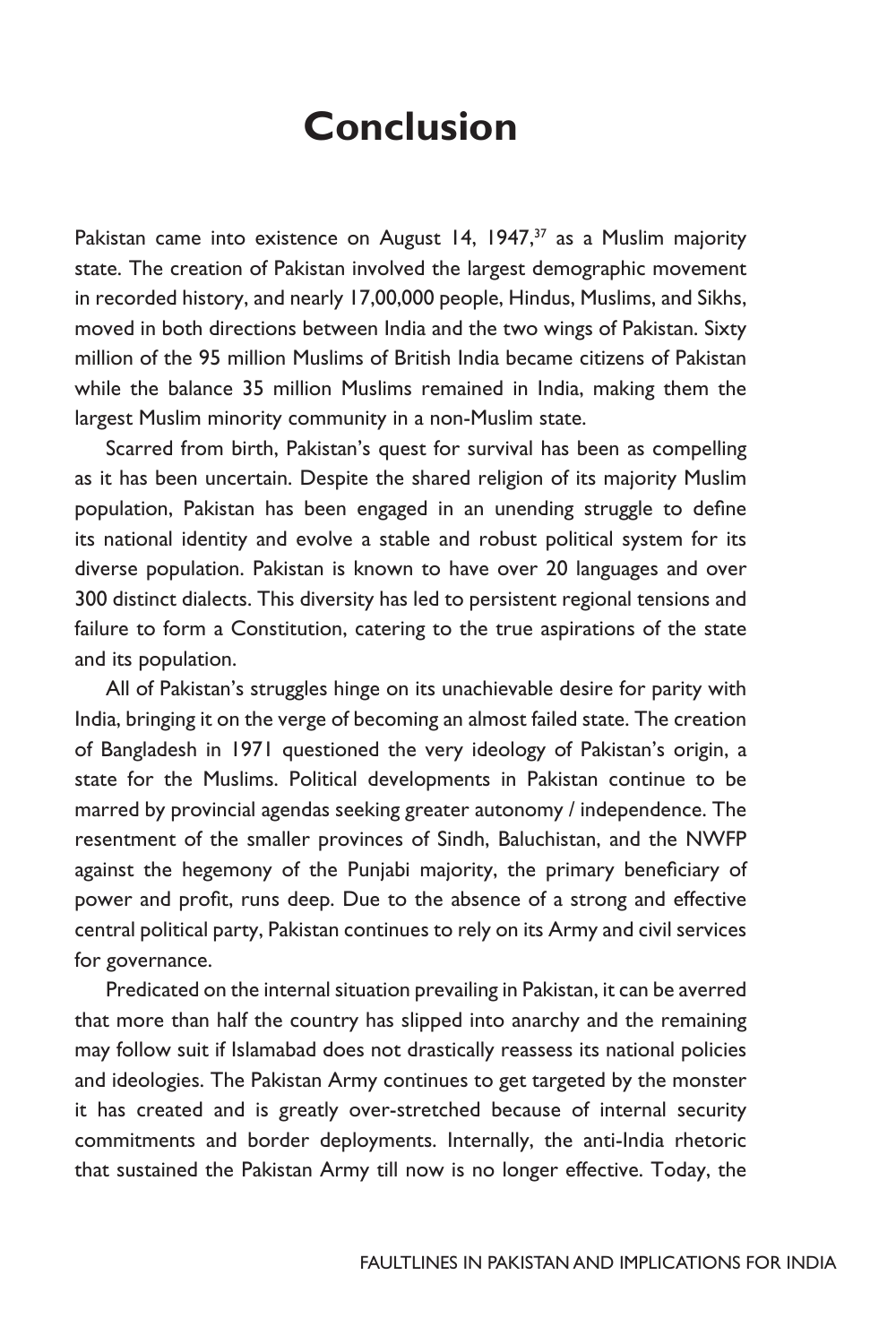internal instability within Pakistan is fast acquiring proportions which could lead to a major law and order breakdown—all due to the sheer myopic policies pursued by its military junta. Lack of economic growth, high birth rates, intensive migration from rural areas to cities, a failed educational system and a hugely ill-educated youth population allow few prospects and can be easily subverted by fanatical religious leaders and corrupt politicians to further their illegitimate agendas.

The government's subdued response to the rising radicalisation and sectarian violence suggests that it does not want to rock the boat one way or another. Today, Pakistan is standing at the crossroads where it can either continue to follow the current trajectory or transform and undertake processes and decisions to restructure and reform its existing political, judicial, economic and societal faultlines and move towards stability and development. If it continues on its present course, then, as stated by Stephen Cohen "Pakistan could again become its own worst enemy".

To deter Pakistan's adventurism, India has to make the cost of war prohibitive for Pakistan. The Indian response has to be bold, audacious and disproportionate, employing all available means. The likelihood of military action by India may provoke a counter-offensive by Pakistan, hence, the need for own forces to be in a constant state of preparedness, poised to react to any contingency. Employment of punitive means to strike Pakistan by precision munitions, air strikes, armed / combat UAVs and UCAVs and crossborder operations are attractive options but the counter-strike capabilities of the enemy need to be factored into own defence preparedness.

Submitting to the lure of deploying tactical nuclear weapons to counter the threat of a conventionally superior force is an irrational assumption, not aligned to the realities on the ground. The US and China, as the main aid donors, and other international organisations, must urge Pakistan to refrain from nuclear proliferation and abandon such reckless brinkmanship, else face the adverse consequences.

Diplomatic efforts to shape the international environment to favourably support India's efforts in dealing with Pakistan are critical. The thoughtless deployment of TNWs in operational areas without ensuring adequate safety mechanisms and also lowering the threshold levels for a nuclear exchange is a dangerous trend. Nuclear weapons are political weapons and must be controlled by the political leadership, rather than delegating the responsibility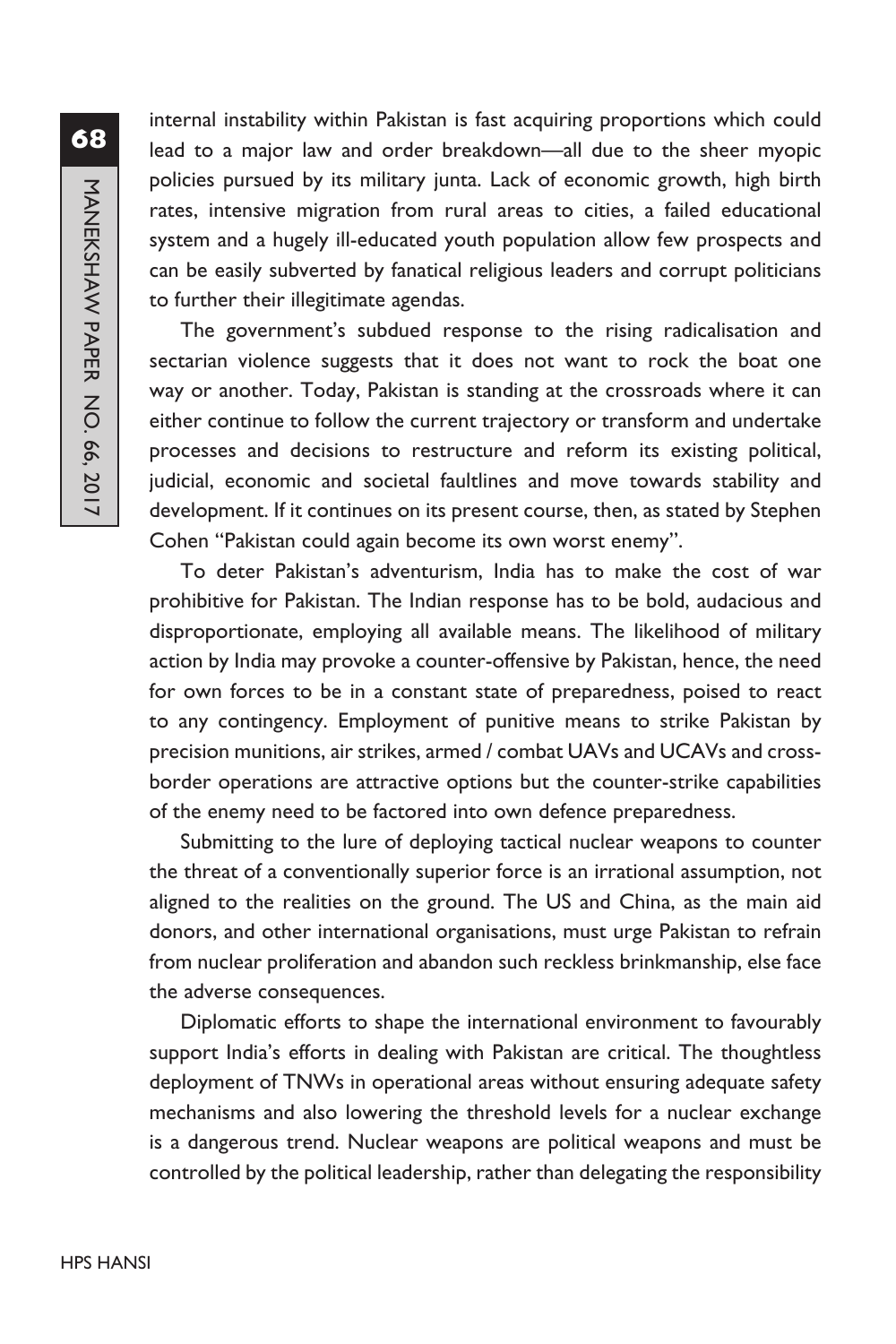to military commanders, whose perceptions are myopic, limited to the battlefield and military warfare.

In the internal environment as existing in Pakistan, India today really does not need to wage a war against Pakistan. It can simply exploit the precarious situation prevailing in Pakistan by using its intelligence agencies, NCW and other covert and financial means. The dividends achieved would be much higher, with minimal risk of escalation compared to employing conventional means. Fortunately for Pakistan, India as a mature and responsible nation, has no hegemonic designs or military interests in Pakistan and does not intend to exploit Pakistani weaknesses. However, if pushed by Pakistan's persistent aberrant behaviour, India would be very much justified in responding to Pakistan in the same coin, besides employing other response options. Hence, Islamabad, instead of exporting hatred and destruction, should seek peace with India and work towards improving the relationship and restoring harmony between the two countries.